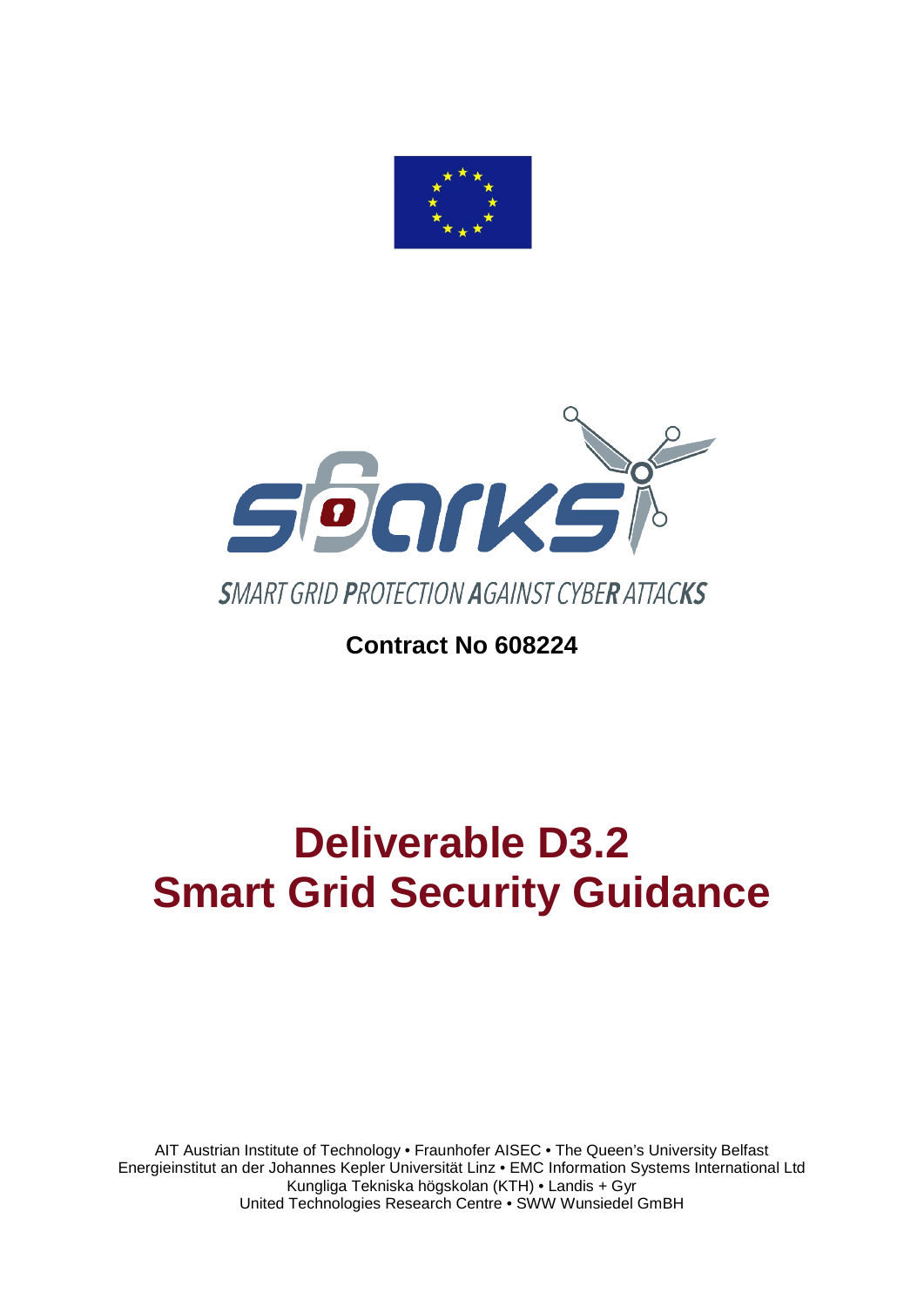

| Document control information |                                                                                                           |  |
|------------------------------|-----------------------------------------------------------------------------------------------------------|--|
| Title                        | <b>Smart Grid Security Guidance</b>                                                                       |  |
| Editor                       | Paul Murdock                                                                                              |  |
| Contributors                 | Ivo Friedberg, Robert Griffin, Martin Hutle, Lucie Langer, Silvio La<br>Porta, Paul Murdock, Robert Ward, |  |
| Description                  | This document presents a consolidated view on security architectures for<br>Smart Grids.                  |  |
| Requested deadline           | 30-Sep-2015                                                                                               |  |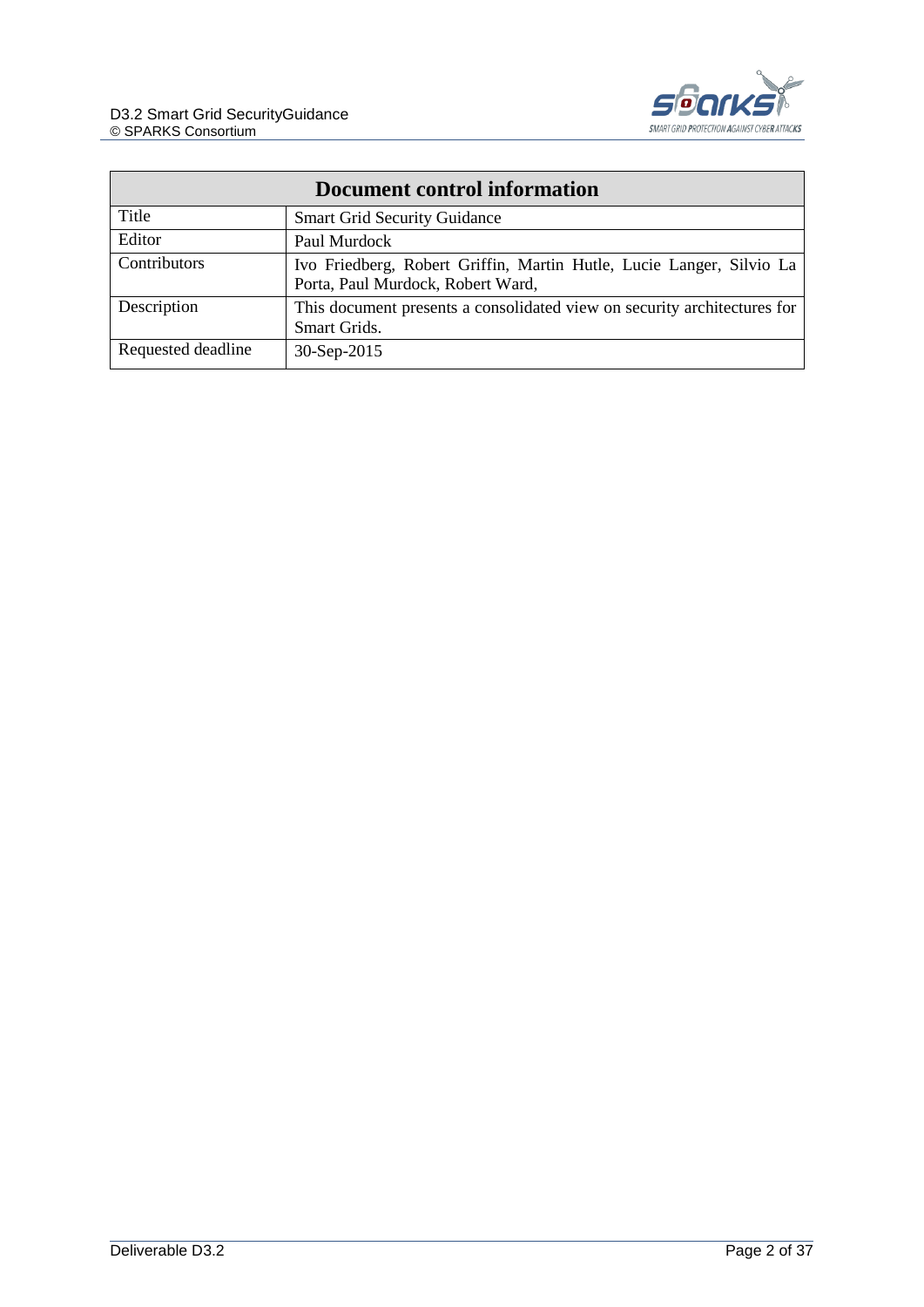

# <span id="page-2-0"></span>**Executive Summary**

This white paper, the second deliverable for SPARKS WP3, gives guidance that organizations can use in defining, designing and implementing security-related technologies, processes and organizational capabilities for Smart Grid environments.

We first offer guidance related to establishing an effective Smart Grid security architecture and build on the assessment of the Smart Grid reference architectures provided in the first deliverable for WP3. This includes explanations and recommendations related to three areas of security for Smart Grids that are not covered thoroughly in the NISTIR 7628 and SGAM reference architectures which we recommend as the starting material for establishing a Smart Grid architecture. The first of these areas concerns the use of microgrids in Smart Grid architectures, drawing particularly on work in this area by the U.S. Sandia National Laboratories and also combining information from a range of other sources. The second area is the use of security analytics as a core capability for detecting, analysing and responding to cyber-attacks. The third area concerns device authentication, in particular the use of PUF (Physically Unclonable Function) technology as a basis for unique identification of devices such as smart meters.

We next discuss several key issues in moving from architecture to the design of Smart Grid solutions, starting with a discussion of design methodologies. We then discuss the critical issue of integrating legacy and new technologies in a Smart Grid design. Additionally, we provide guidance related to Human Machine Interface (HMI) design, an area that we show to be important to the security and avoidance of human error in control systems in general and Smart Grids in particular.

The next topic we discuss is the use of modeling and simulation to validate architecture, design and implementation decisions. We review approaches and technologies for modeling and simulation of security and privacy in Smart Grid solutions, drawing on insights from the EU-funded CockpitCI project. We then discuss other areas of simulation that may be needed as a result of a Smart Grid design, such as performance modeling to understand the impact of the large-scale data collection in Smart Grid environments. We also show the importance of viewing modeling and simulation as an ongoing, iterative activity rather than a one-time aspect of initial design and implementation.

Finally, we turn to guidance related to implementation, looking first at the "build versus buy" issue for the Smart Grid. We draw on significant research that has been done in this area, particularly by the Software Engineering Institute (SEI) at Carnegie Mellon University (U.S.), including the "Evolutionary Process for Integrating COTS-Based Systems" (EPIC) process defined by the SEI. We next discuss the critical importance of including design of processes, not just technology decisions, in architecture, design and implementation. We then review lessons that we believe can be learned from existing implementations, referencing both individual case studies and also the conclusions in this area provided in the ENISA 2012 report "Appropriate security measures for Smart Grids: Guidelines to assess the sophistication of security measures implementation".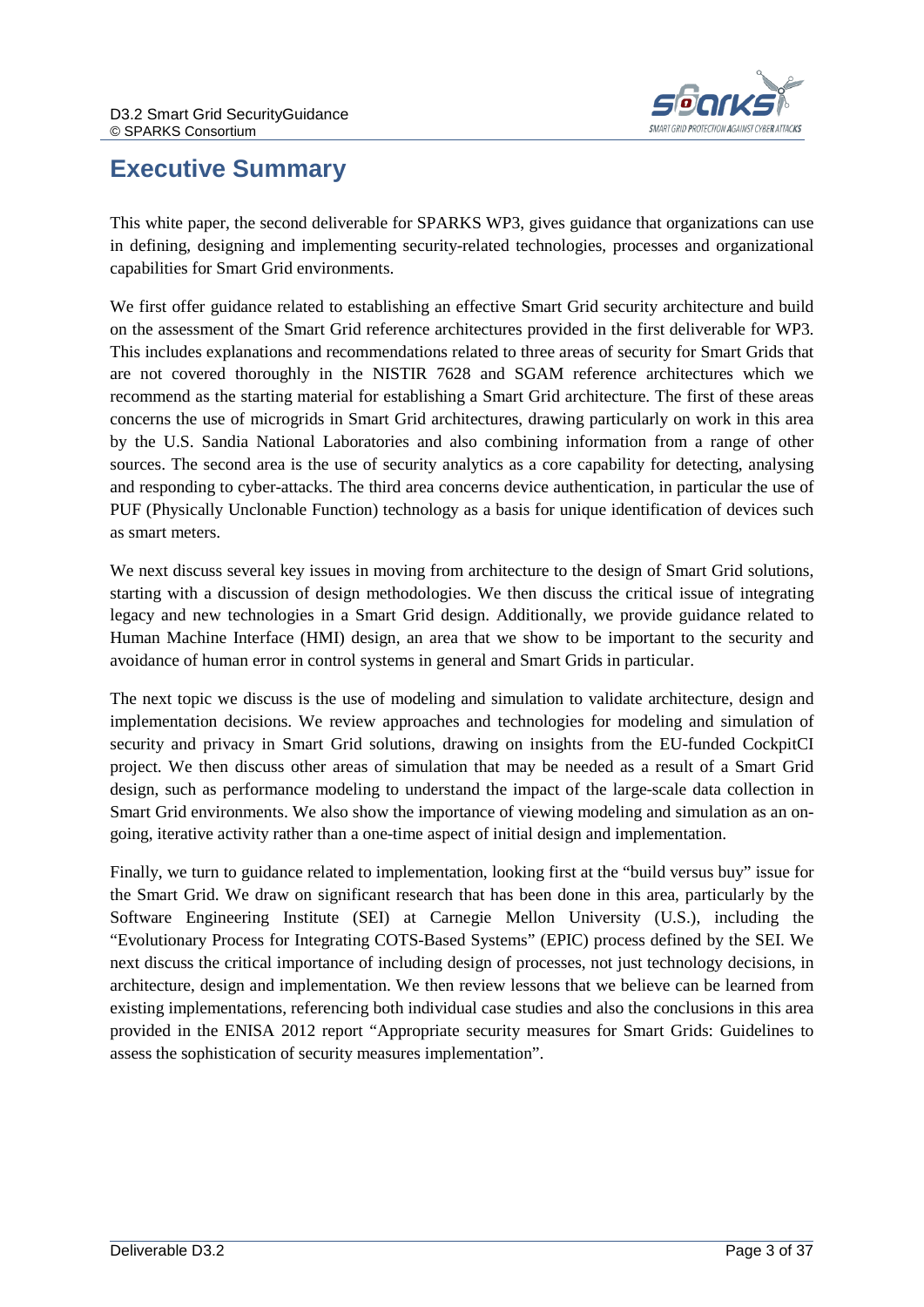

# <span id="page-3-0"></span>**Table of Contents**

| 1                                                                                           |  |
|---------------------------------------------------------------------------------------------|--|
| $\overline{2}$                                                                              |  |
| 2.1                                                                                         |  |
| 2.2                                                                                         |  |
| 2.2.1                                                                                       |  |
| 2.2.2<br>2.2.3                                                                              |  |
| 2.2.4                                                                                       |  |
| 2.3                                                                                         |  |
| 2.3.1                                                                                       |  |
| 2.3.2                                                                                       |  |
| 2.3.3                                                                                       |  |
| 2.3.4                                                                                       |  |
| 2.3.5                                                                                       |  |
| 2.4                                                                                         |  |
| 3                                                                                           |  |
| 3.1                                                                                         |  |
| 3.1.1                                                                                       |  |
| 3.1.2                                                                                       |  |
| 3.1.3                                                                                       |  |
| 3.2                                                                                         |  |
| Human Machine Interface Issues, including operational risk related to human error 22<br>3.3 |  |
| 3.3.1                                                                                       |  |
| 3.3.2                                                                                       |  |
| 3.3.3                                                                                       |  |
| 3.3.4                                                                                       |  |
| 3.3.5                                                                                       |  |
| 4                                                                                           |  |
| 4.1                                                                                         |  |
| 4.2                                                                                         |  |
| 4.3                                                                                         |  |
| 4.4                                                                                         |  |
| 5                                                                                           |  |
| 5.1                                                                                         |  |
|                                                                                             |  |
| 5.2                                                                                         |  |
| 5.3                                                                                         |  |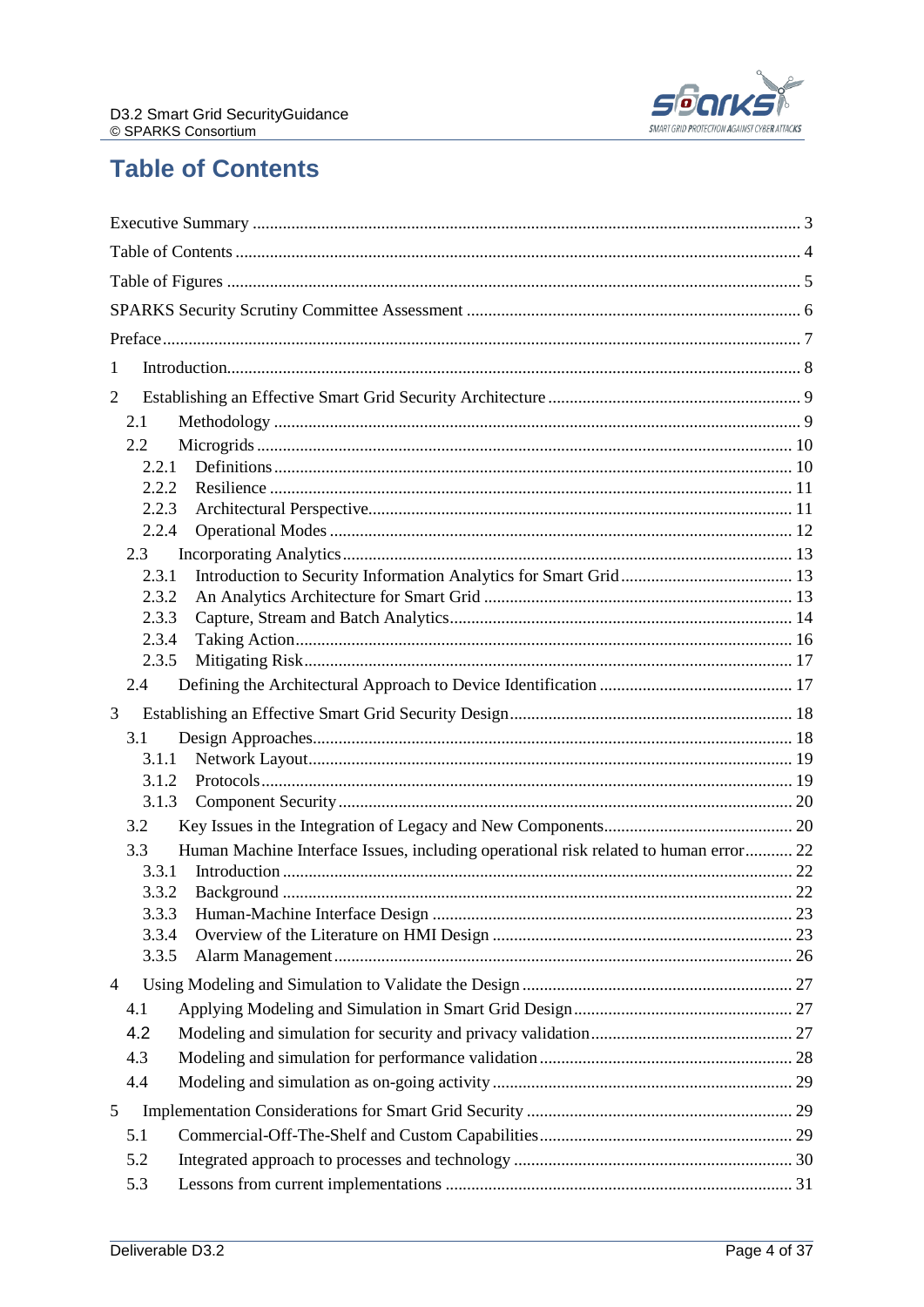

# <span id="page-4-0"></span>**Table of Figures**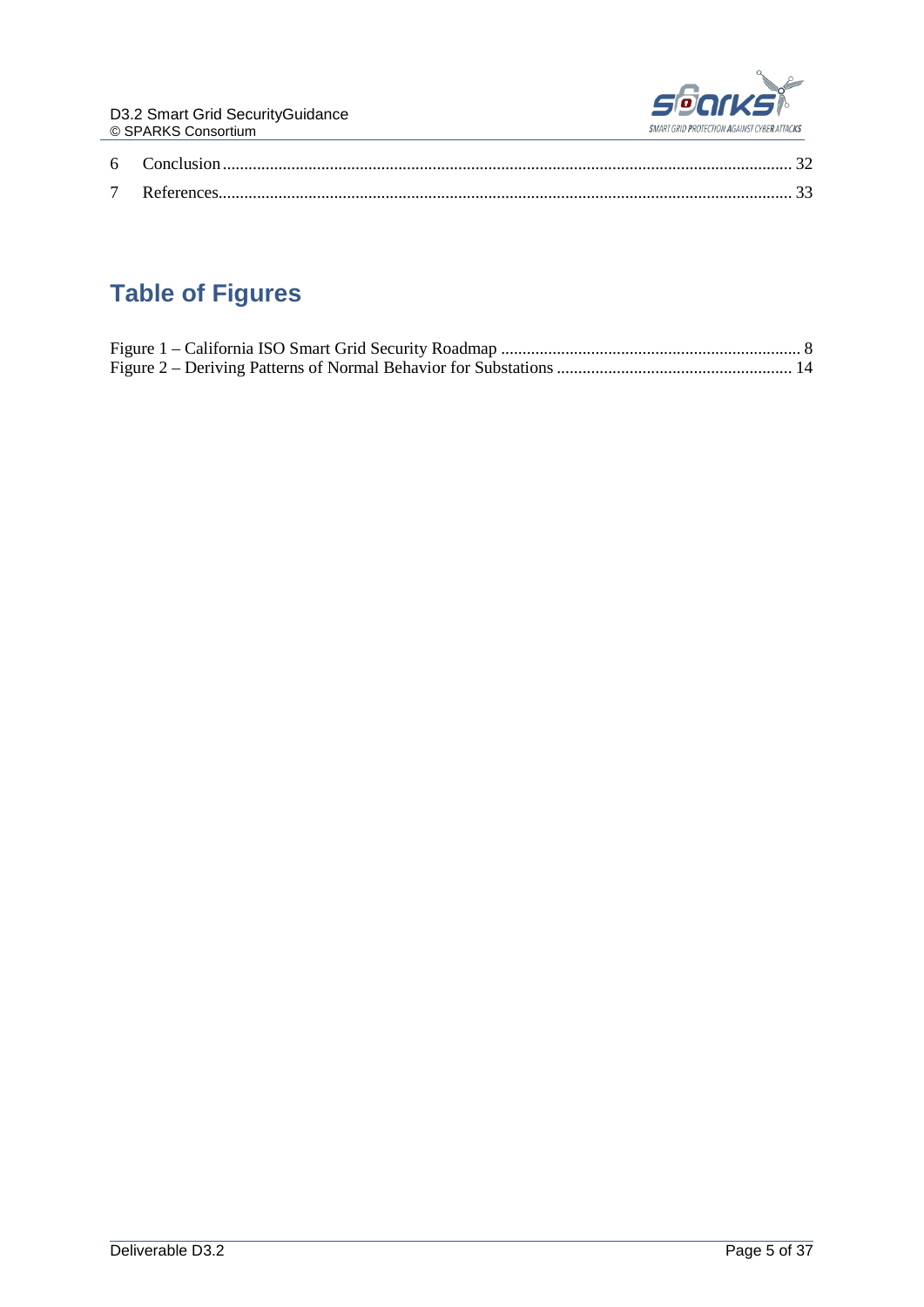

# <span id="page-5-0"></span>**SPARKS Security Scrutiny Committee Assessment**

This deliverable has been examined by the SPARKS Security Sensitivity Committee (SSC), in accordance with the process outlined in Deliverable D2.1 on SPARKS Security Management. According to the SPARKS Description of Work, this deliverable has a dissemination level of PU (Public). The SPARKS SSC understands there are no sensitive pieces of information contained within this deliverable that changes the level of risk relative to cyber-attacks.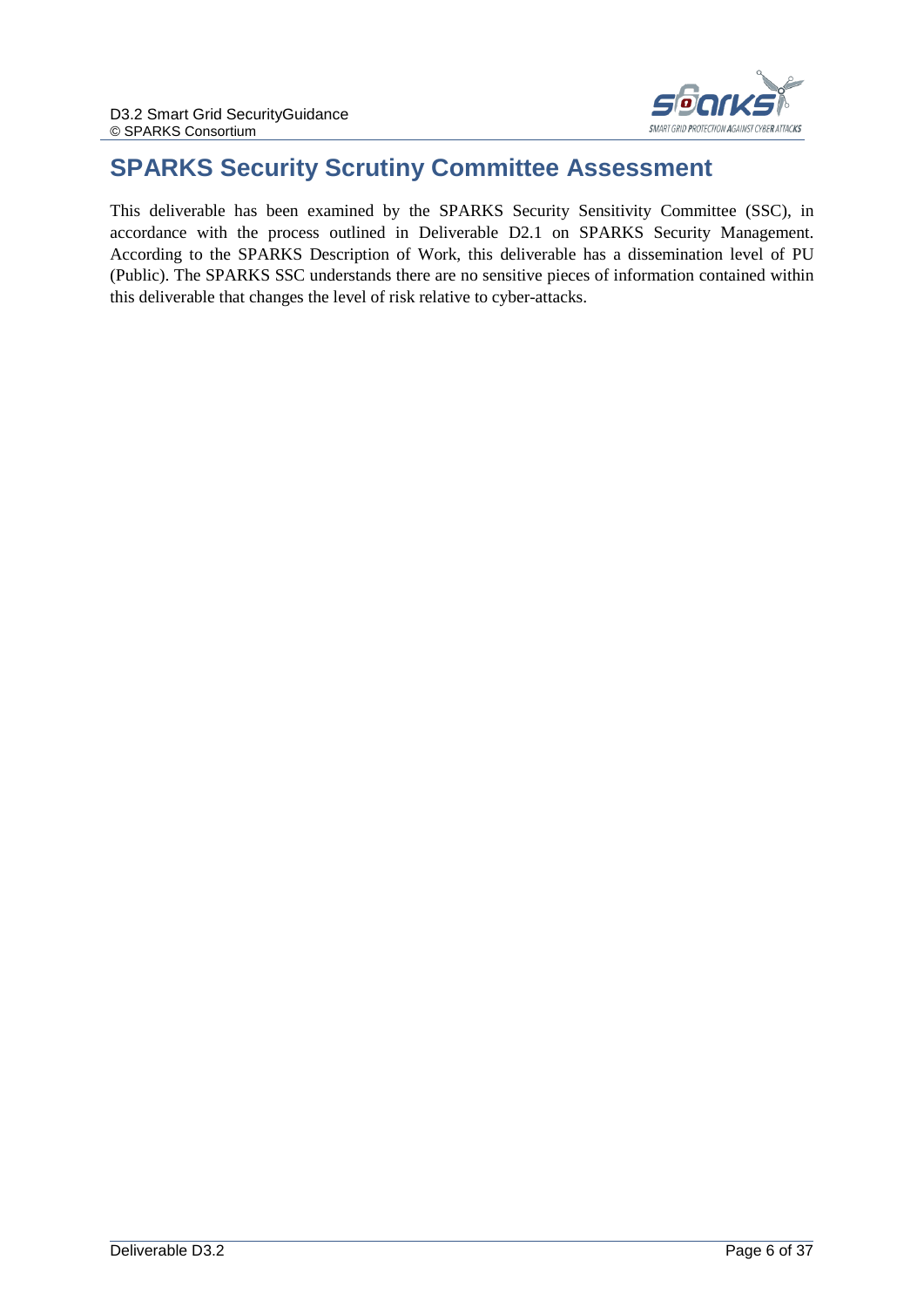

# <span id="page-6-0"></span>**Preface**

In the first deliverable for SPARKS WP3, we focused on the assessment of Smart Grid reference architectures. In this second deliverable, intended for individuals and teams directly involved in Smart Grid implementations, we identify particular areas in which we believe guidance, best practices, new technologies or new insights on security process are needed in order to help Smart Grid organizations create secure environments. The goal of this deliverable is not to provide an exhaustive compendium of security-related guidance for the Smart Grid. Rather, we have focused on areas where we believe there are gaps in the guidance that is already available or that are of such importance that they deserve particular emphasis, as in the case of the discussion of the "build versus buy" decision in section 5 of this document.

Some of these gaps, particularly related to microgrids, security analytics and device authentication, were identified in the first deliverable. Other gaps, such as the integration of new and legacy technology, are well-recognized issues among Smart Grid practitioners. We have also discussed areas that until now have received relatively little discussion, particularly the area of Human Machine Interface (HMI) design as it relates specifically to the Smart Grid.

There are undoubtedly other areas in which security-related guidance is needed. But we believe this document provides the practical and pragmatic guidance needed by all of us working to create a more effective and secure Smart Grid.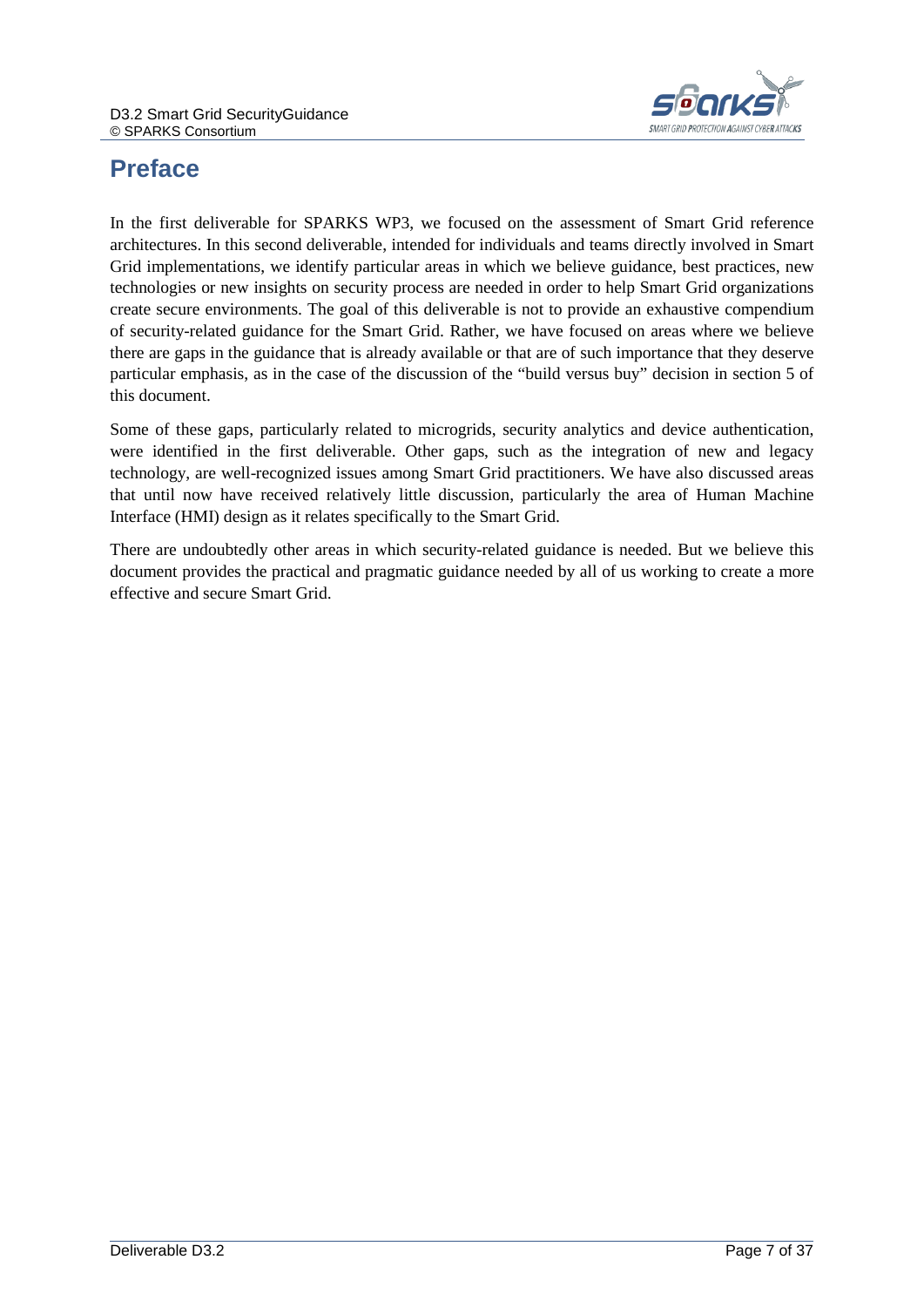

# <span id="page-7-0"></span>**1 Introduction**

The previous deliverable for SPARKS Work Package 3, D3.1 Assessment of Smart Grid Reference Architectures, discusses a range of issues that are important in establishing an effective security architecture for a Smart Grid environment. These include the role of architecture within a secure development life cycle, as well as the importance of technologies such as security analytics and device identification. This document builds on D3.1 to discuss the process of establishing a security architecture for Smart Grid environments. It also introduces aspects that are not yet well-developed in industry standard references such as NISTIR 7628 [\[1\]](#page-32-1). It then discusses the process of applying the resulting guidelines to the design and implementation a Smart Grid security solution.

In systems as complex as the Smart Grid, it is valuable to establish an architecture that provides a longer-term and more durable understanding, its components and their interrelationship before commencing on a detailed design and implementation,. A good example of this is the California ISO "Smart Grid Roadmap and Architecture" first published in December 2010 [2] which describes a tenyear plan for implementing a Smart Grid at California ISO and maps that plan to an architectural model that describes the essential components of the system and the interaction between them. This includes defining the roadmap for instrumenting security within their Smart Grid solution as shown in Figure 1 from the California ISO Roadmap [3].



Figure 1 – California ISO Smart Grid Security Roadmap

<span id="page-7-1"></span>In this roadmap, the implementation of various aspects of security, including authentication, situational awareness and audit processes, is preceded by evaluation of existing standards and strategies, identification of gaps and the development of architectural strategies that enable changes to existing systems while building and deploying enhancements to or replacements for existing capabilities. The constraint of adapting or replacing legacy systems is one that confronts most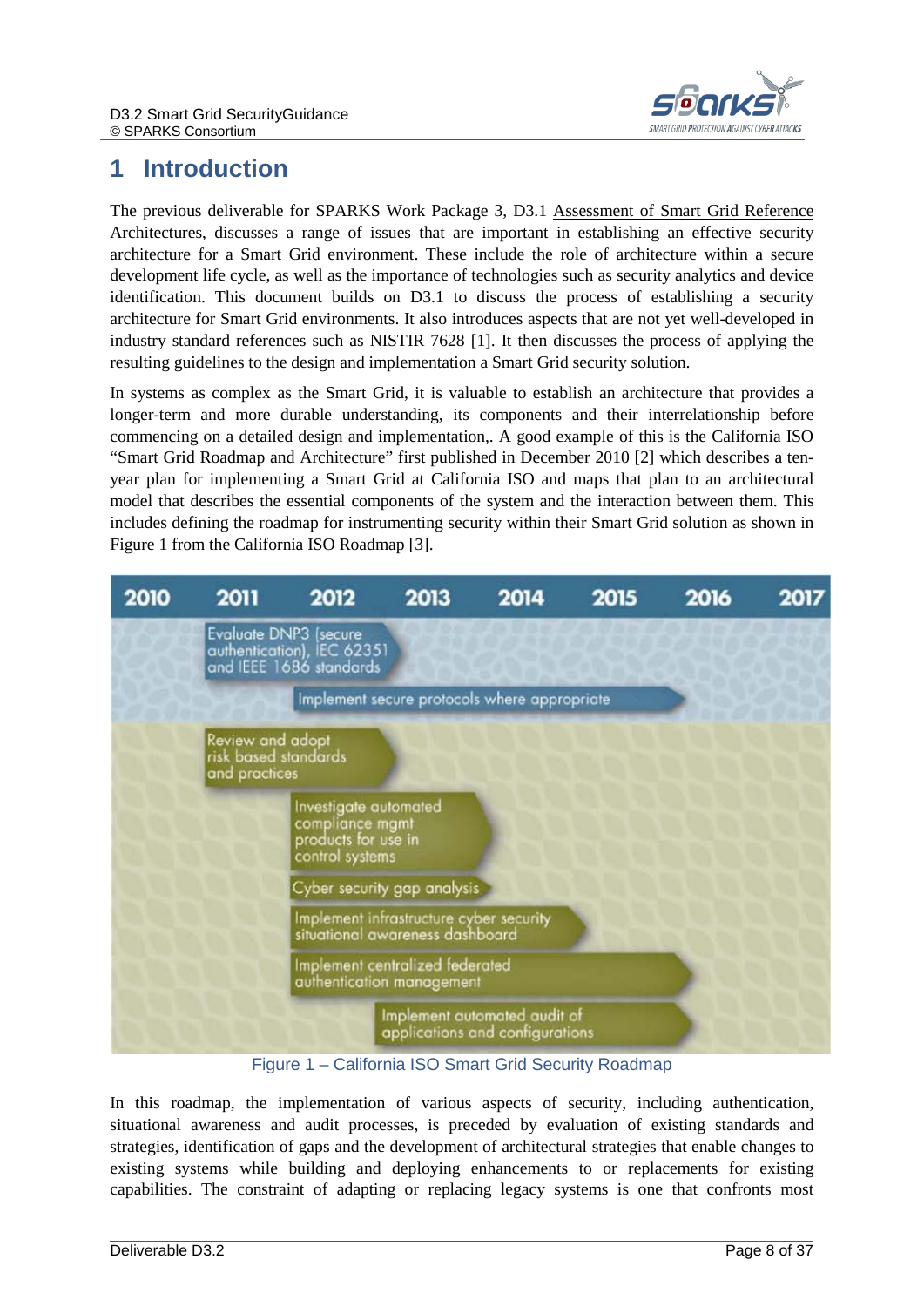

organizations responsible for implementing Smart Grid solutions. Establishing the architecture for the solution can help significantly in managing that transition, both for the solution as a whole and in particular for the security-related aspects of that solution.

The California ISO architecture focuses on monitoring and analytics into a specific component. Such a component could be incorporated into the Energy Management System component in the NISTIR 7628 architecture. However, separating out the architectural level encourages consideration of a broad range of monitoring and analytics capabilities during the design process. For example, monitoring and analytics have been used to identify not only attacks within IT infrastructure but also fraudulent use of electric power, as discussed in the KEMA report on preventing energy theft [4].

The importance of monitoring and analytics has been touched on in D3.1 and is discussed in more detail in section [2.3.2](#page-12-2) of this document. Although included in the California ISO architecture and roadmap, monitoring and analytics do not receive a great deal of attention in any of the reference architectures discussed in D3.1. The emergence of targeted attacks, however, has increased the importance of monitoring and analytics as a tool for the rapid detection of attacks that have succeeded in penetrating the defensive capabilities of a Smart Grid implementation. For example, monitoring can be used to detect attempted exploits targeting the communications infrastructure of a Smart Grid implementation. Enhancements of SCADA systems in power transmission networks by Energy Management Systems (EMS) provide system-wide monitoring capabilities that can detect anomalies resulting from a cyber-attack rather than to a component failure or malfunction.

D3.1 identified several gaps or limitations in each of the three Smart Grid reference architectures that an organization should be aware of as it applies the resources to their needs (NISTIR 7628, SGAM, MSRA). Some of these limitations in one architecture, such as the absence of microgrid architectural considerations in NISTIR 7628 and SGAM [5], are often addressed in another of the resources such as the Sandia "Microgrid Security Reference Architecture" (MSRA) [6]. However, there are several limitations that exist across all three architectures:

- Defining the role of monitoring and analytics in the security architecture
- Addressing the integration of legacy and new components
- Improving resistance to social engineering attacks

There are also emerging considerations related to recent advances in IT, particularly in terms of the integration of enterprise virtualization and cloud computing architectures with Smart Grid that, although not discussed above, are relevant to the development of a specific Smart Grid security architecture.

# <span id="page-8-0"></span>**2 Establishing an Effective Smart Grid Security Architecture**

### <span id="page-8-1"></span>**2.1 Methodology**

Architecture methodologies grow out of experience and generally derive from a deep understanding of context, concerns, reasoning, impacts, tools and technologies. Such understanding is often implicit and many architects build sound systems without conscious reference to any methodology. In these cases success derives from the architect's experience of patterns, strategies and previous outcomes in a familiar domain. As pointed out by Tang et al. [7], the lack of explicit elaboration of methodologies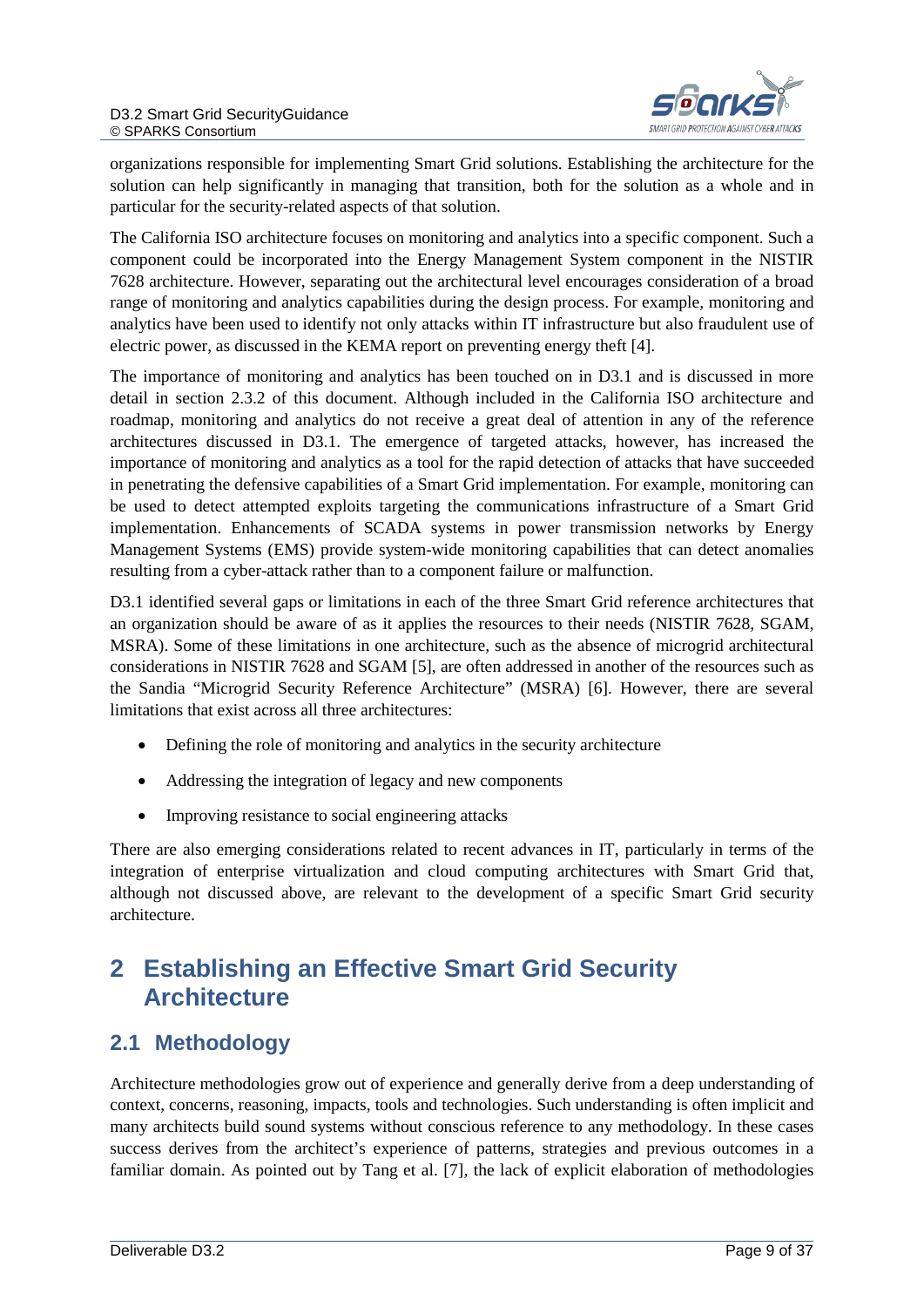

has been identified as an issue with some researchers making a case for improved methodology support.

The Smart Grid brings several disciplines together and the respective practitioners each bring a set of implicit and explicit methodologies to the table. The Smart Grid can also be seen as accelerating development of new disciplines - for example, big data management and analytics. Additionally, the emergent nature of the both the Smart Grid domain and of the security threats within that domain combine to make the methodological issues of Smart Grid security architecture very challenging

As discussed in the previous sections, Smart Grid reference architectures provide an indispensable resource for developing a Smart Grid security architecture applicable to the specific requirements, constraints and opportunities. NISTIR 7628, SGAM and the "Microgrid Security Reference Architecture" (MSRA) are particularly valuable in developing the specific architecture of a given Smart Grid environment. Both the roles of each of these reference architectures and their limitations are discussed in detail in the relevant sections of D3.1 which also focuses on how to apply the respective architectures. There are also a number of other valuable resources which explore the role of microgrids as a component of an architectural approach within the Smart Grid, such as the Considine paper [8].

### <span id="page-9-0"></span>**2.2 Microgrids**

Power and utility companies are facing a wide range of risks and challenges. These include risks to the physical resiliency of the grid infrastructure, challenges to the design and topology of that infrastructure and pressures on the underlying business models; see DOE [9] and Barrager [10]. Within this context, microgrids are seen as a significant part of both the challenge and the solution Degner [11].

### <span id="page-9-1"></span>**2.2.1 Definitions**

A microgrid is defined as a system which combines generation, storage and demand locally within a bounded, controlled network. Generation types typically include renewable energy sources as well as traditional backup generation such as fuel-powered generators or combined heat and power systems (CHP).

Various types of microgrids can be differentiated. One differentiation described by Considine et al. [12] highlights 5 types of microgrids:

- 1. **Industrial microgrids** are built to fulfil special requirements for high power and availability.
- 2. **Isolated microgrids** arise from the need for power in remote locations where the expense to expand power distribution does not pay off.
- 3. **Development microgrids** evolved in undeveloped countries where no distribution grid is available or accessible for a part of the population.
- 4. **Military microgrids** are developed to adjust to external factors in an insecure environment in order to ensure power supply.
- 5. **Motivational microgrids** are developed in well-supplied areas to integrate renewable energy sources or to improve the use of previous site-based energy initiatives.

Another classification is described in the "Maryland Resiliency Through Microgrids Task Force Report" [13]. This report focuses on industrial microgrids and motivational microgrids and describes the difference between campus style microgrids and public purpose microgrids. While a campus style microgrid serves a single customer on a single property, a public purpose microgrid (either operated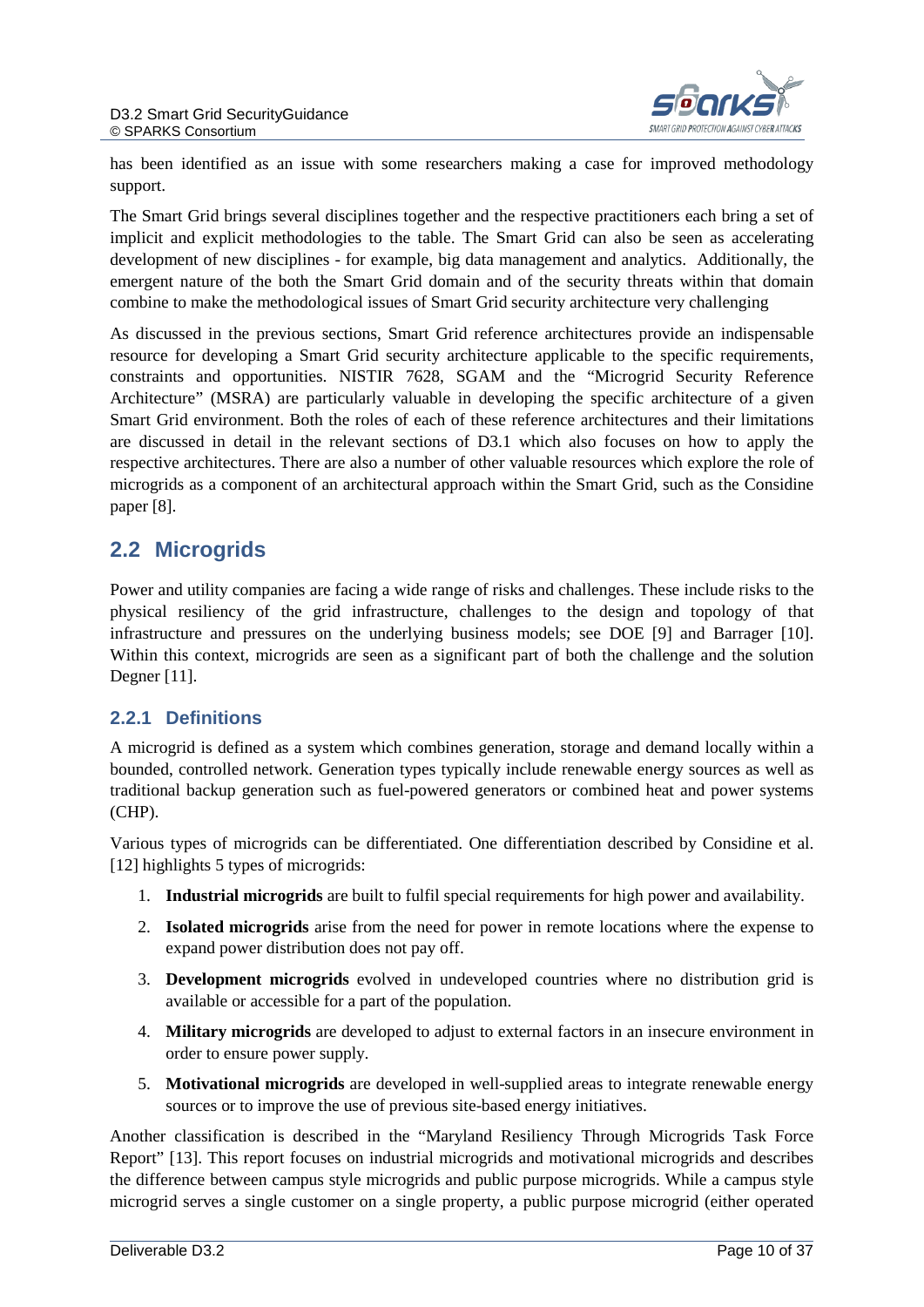

by existing power and utility companies or by third parties) serves multiple customers over property borders. Campus style microgrids raise fewer legal and technical issues while public purpose microgrids offer a more useful feature set when it comes to effective integration of renewable energy sources and resilient grid operation.

#### <span id="page-10-0"></span>**2.2.2 Resilience**

One major motivation for microgrid-based grid architectures is their increased resilience. For instance, experience with severe storm damage to distribution infrastructure has shown the ability of microgrids to ensure local power supply well ahead of the main grid [14]. More strategic values can also be identified.

Microgrids cause segregation in the grid architecture. Isolation of faults and grid instabilities is therefore inherently supported by the architecture, as discussed in the Sandia "Microgrid Cyber Security Reference Architecture". Microgrids therefore play a valuable role in the isolation of Smart Grid capabilities in the event of cyber-attacks by minimizing the impact of cascades from one segment of a Smart Grid to another.

They can also provide important benefits in terms of the iterative adoption of new capabilities, including security capabilities, by reducing the risk of adverse impact across the entire grid solution in the case of installation or upgrade issues. Microgrids are also recognized as a key to increased energy efficiency without necessarily requiring investment in new transmission and distribution infrastructure [15]. Furthermore, microgrids can be designed to meet specific technical requirements of customers. This is of special interest for critical infrastructures that require significantly higher reliability levels than provided by the central grid.

#### <span id="page-10-1"></span>**2.2.3 Architectural Perspective**

Microgrids can appear in various shapes and sizes. In their simplest form they consist of a generator to supply power, an end-user load, interconnecting cables and a transfer switch to separate or reconnect the microgrid from and to the central grid. The average microgrid is often more complex in order to meet customer demands. This diversity calls for best practices and standards for the execution of a microgrid project. IEEE 1547 [16] is a standard for interconnection of distributed resources and Electric Power Systems (EPS) that defines requirements on performance, operation, testing, safety and maintenance. IEEE 2030 [17] defines interoperability of Smart Grids and presents an interoperability reference model (SGIRM) that includes a knowledge base for developing microgrids.

The microgrid architecture consists of three different component types.

- Infrastructure components include, among others, transformers and automatic relays. These need to be configured according to the requirements of the surrounding central grid's distribution system in order to ensure safe operation.
- The types of generation components need to be decided. Microgrids can leverage a wide range of generation technologies.
- The third type of component monitoring and control components is the most critical for security considerations. Monitoring and control components help integrate the distributed devices of the microgrid and as such enable the microgrid to deliver the benefits described above. ICT infrastructure should already be considered during architectural decisions. Cyber security standards like the NERC CIP [18] requirements provide a good guideline during this process.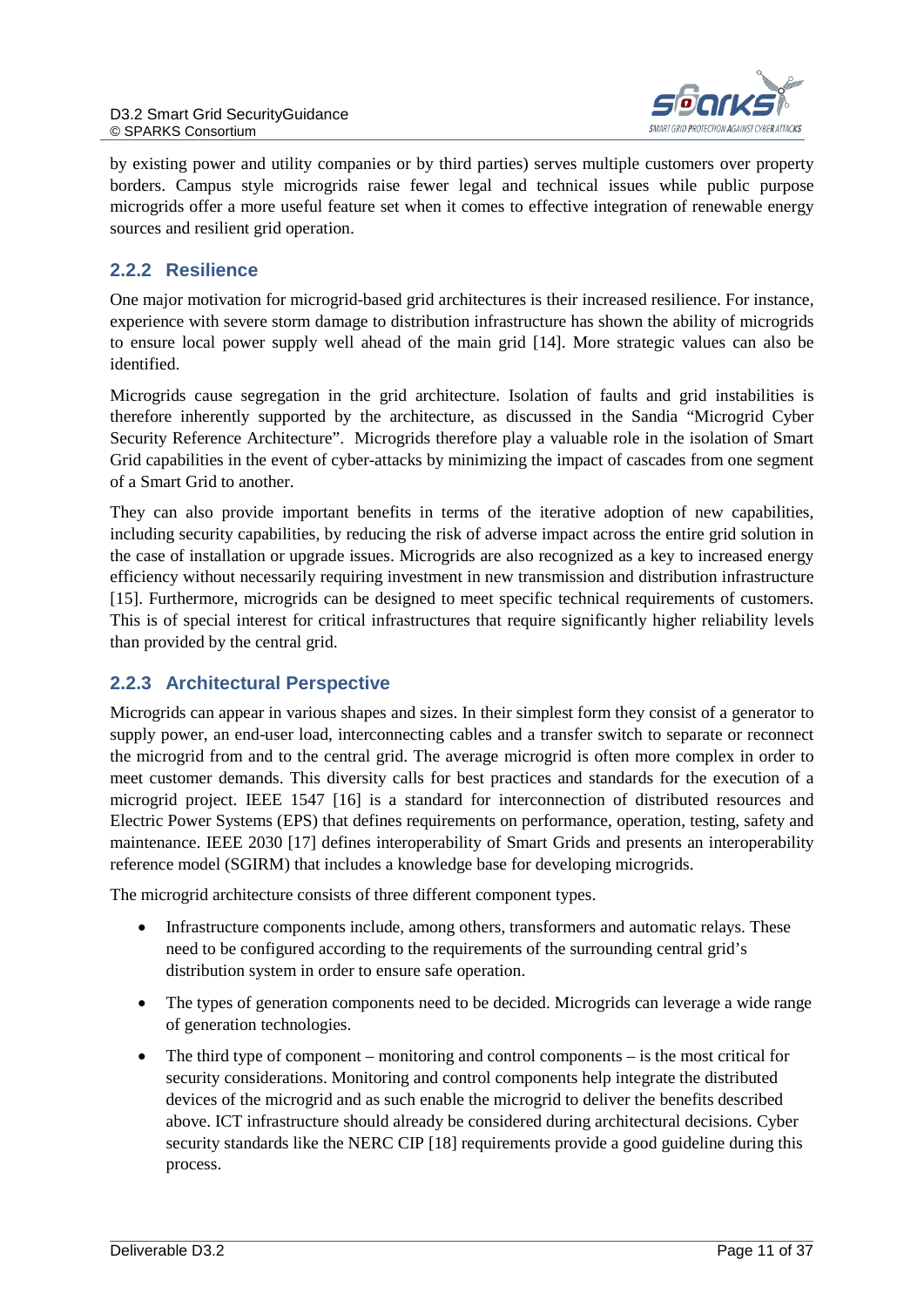

Standardized and well established communication protocols should also be used. Most communication protocols in the industrial control system domain (for example, DNP, Modbus and so on) do not involve any cyber security considerations. IEC 61850 [19] is a core Smart Grid standard that originally had the same limitations but has since advanced. The IEC 62351 series [20] provides cyber security considerations for these communication protocols with a special focus on IEC 61850. Extensions to standards that specify non-functional features are often left out of scope. That is why recent standardization efforts like IEC 61850-90-5 – an extension to IEC 61850 for synchro-phasor communication – includes security considerations in the core standard.

#### <span id="page-11-0"></span>**2.2.4 Operational Modes**

#### *What are the control tasks in each mode?*

A microgrid can typically be operated in one of two modes. In the standard mode, the microgrid is connected to the main grid. In islanded mode, the microgrid is disconnected from the main grid and load is met by local generation or from local storage. Non-critical load can be intelligently shed in order that high priority assets remain energized. Depending on the microgrid architecture, islanded mode may be maintained only for a limited amount of time. The reason is that the power production from renewable energy sources often depends on the environment - for example, the weather or time of day. Environmental independent bulk generation sites are not accessible from the isolated microgrid to compensate for the loss of power generation caused by non-optimal environmental conditions. To bridge these shortcomings, microgrid architectures need to encompass power storage units. As mentioned above, a microgrid's capability to operate islanded can increase the resilience of the overall power network. In each operational mode, different control strategies are needed for the microgrid.

This has further implications for security and resilience that are not yet methodically laid out in existing security guidelines for Smart Grids such as NISTIR 7628 or SGAM . Sandia's "Microgrid Cyber Security Reference Architecture" (MSRA) is one document that tries to bridge the gap between existing guidelines for Smart Grids and the microgrid domain.

#### *How is resilience affected by operational modes?*

For architecture decisions, the differences in control between connected and islanded mode are of crucial importance. Two general grid architectures based on microgrids can be differentiated. In the first, microgrids are inactive for most of the operation. Control commands are received directly from the main control centre with local control entities acting as relays to the specific Intelligent Electronic Devices (IEDs). The microgrid is activated only if a power loss from the main grid is detected. In this case, when the microgrid becomes islanded, local control entities take over and the microgrid supplies the local loads. Once power supply from the main grid is established again, the microgrid hands back control and shuts down again.

The second architecture is termed a federation of microgrids. Here multiple microgrids are operated simultaneously thereby building a market. A central regulation authority controls the stability of the overall network. Optimization happens through financial incentives. Microgrids with unused storage capacity will buy energy when the price is low and sell stored energy when the price is high. As such they can act as buffer for renewable energy sources. As discussed in Barrager et al, this leads to the effective integration of small scale generation and storage devices [21].

#### *What are the security implications?*

A core architectural decision has to be taken between these two architectural approaches. This decision may have a big impact on further decisions on a specific microgrid architecture as well as on a resilient design. Concrete guidelines on how to approach these architectures are still unavailable to date. Sandia's "Microgrid Cyber Security Reference Architecture" does not address federated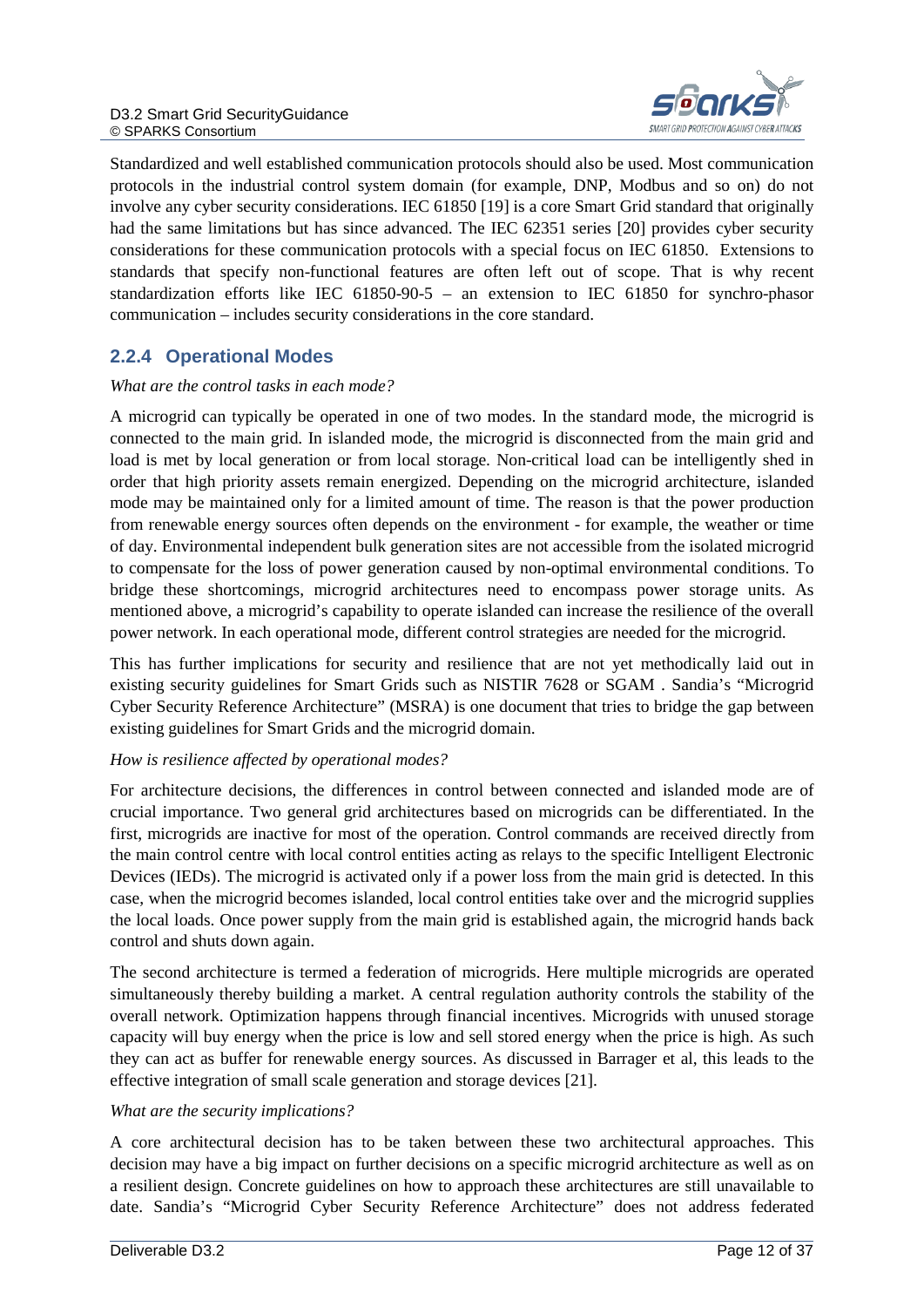

microgrids and the resulting markets. Instead it focuses on independent microgrids to enhance resilience in fault situations on the main grid [22].

Power and utility companies are facing a wide range of new and emerging risks. One example concerns cyber-attacks. The increased use of ICT infrastructure in grid architectures opens up a new attack surface. As discussed in the Sandia "Microgrid Security Reference Architecture" referenced above, microgrids can play a valuable role in isolation of Smart Grid capabilities in the event of cyberattacks, thus minimizing the cascade of impact from one segment of a Smart Grid to another. They can also provide important benefits in terms of the iterative adoption of new capabilities, including security capabilities, by reducing the risk of adverse impact across the whole of a grid solution in the case of installation or upgrade issues. Architectural models such as a federation of microgrids, as opposed to integration of microgrids in a heterogeneous grid/microgrid architecture, represent significant opportunities and decisions that are not yet explored in the methodologies behind NISTIR 7628 and SGAM.

### <span id="page-12-0"></span>**2.3 Incorporating Analytics**

#### <span id="page-12-1"></span>**2.3.1 Introduction to Security Information Analytics for Smart Grid**

Most Smart Grid enterprises already monitor and analyse at least some of the sources of information discussed above for signs of unusual behaviour of people, applications, infrastructure, and communication. But often this analysis is focused on explicit indicators such as previously identified malware signatures or blacklisted IP addresses or domains. Sophisticated attackers can circumvent such static monitoring approaches by modifying malware signatures, by using virtual machines in the public cloud to obscure IP addresses lines, or by registering a new Internet domain as a command-and control or drop site.

Attackers typically operate by collecting information on the security systems and software installed on the target network. This allows them to test their malicious code and also to verify they will evade detection by the target network systems before launching an attack. It is much harder, however, for attackers to circumvent monitoring and analysis systems that are watching for unusual patterns and behaviors. Sooner or later, hostile malware or users must do something unusual that breaks with system norms, and that is when these kinds of analytic systems, often called "Intelligence-Driven Security", will detect them [23].

For example, when it comes to detecting malware, endpoint threat detection solutions do not look for "known bad" files; instead they look for suspicious behaviors. By comparing what is actually running in memory with what should be running based on the files residing on the local disk, malware detection tools are better able to identify discrepancies and obtain a direct, more reliable view of whether illicit code is present.

#### <span id="page-12-2"></span>**2.3.2 An Analytics Architecture for Smart Grid**

Security analytics systems establish what "good" behavior looks like within an IT or control system environment by monitoring and learning a variety of machine and human activities, from what ports on servers are typically used for outside communications to employees' individual log-in locations and habits. Analytics solutions often rely on logs and configuration information as data sources. They can achieve far greater reach by also incorporating other sources. Figure 2 below shows an example of data integration and information exchange for operational and security analytics for a substation [24]. It includes the broad range of input sources described in Popovic's 2013 discussion of Smart Grid data analytics [25]. These input sources include digital protective relays (DPR), digital fault recorders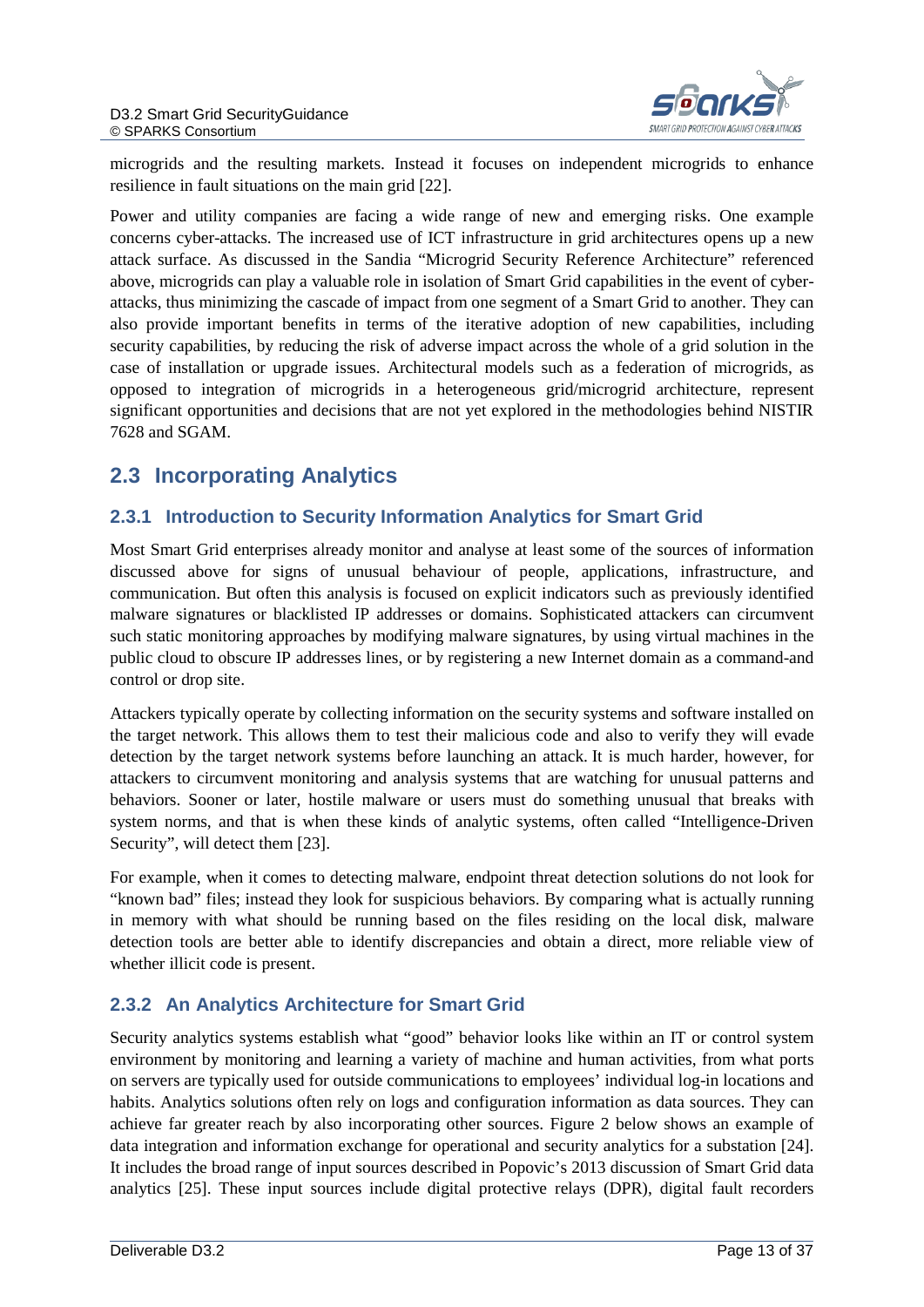

(DFR), digital disturbance recorders (DDR), sequence event recorders (SER), remote terminal units (RTU) and phase measurement units (PMU), as well as other sources.



#### Figure 2 – Deriving Patterns of Normal Behavior for Substations

<span id="page-13-1"></span>Similarly, capabilities such as network packet-capture are important in establishing normal behavior in the IT infrastructure. Full network packet-capture implies recording, parsing, normalizing, analyzing, and reassembling all data traffic at every layer of the network stack. As network traffic is captured, it is examined and tagged to facilitate subsequent threat analysis and investigation. Capturing and tagging network data enables security analysts to reconstruct users' sessions and activities to understand not just basic details such as what time or to which IP address specific data packets were transmitted, but exactly what information was sent in and out and the resulting damage. These techniques help organizations learn what is typical within an IT environment so that future deviations from normal can be identified and investigated as they arise.

With patterns of normal behavior in hand, activities outside the norm can be detected, analyzed and appropriately acted upon. For example, if an anomaly is flagged as a potential security issue, it can be passed to an analyst for further investigation. If the analyst determines that the event is a false positive, the analytics tools can learn from that experience so that they are less likely to flag future recurrences of that event as a potential security violation.

#### <span id="page-13-0"></span>**2.3.3 Capture, Stream and Batch Analytics**

Analysis systems capture and process massive amounts of rapidly changing data from multiple sources. These may process terabytes of data in real time and are typically organized into various levels in order to enable different types of detection. For example, data can be captured and analysed for potential security issues as they traverse the network. This *capture time analysis* identifies suspicious activities by looking for the tools, services, communications and techniques often used by attackers without depending on logs, events, or signatures from other security systems. Examples of this capture time analysis include the detection of non-browser software programs running HTTP, protocols over non-traditional ports and executables embedded in PDF files. Additionally, these sophisticated tools can detect subtle signs of attack by correlating events that seem innocuous in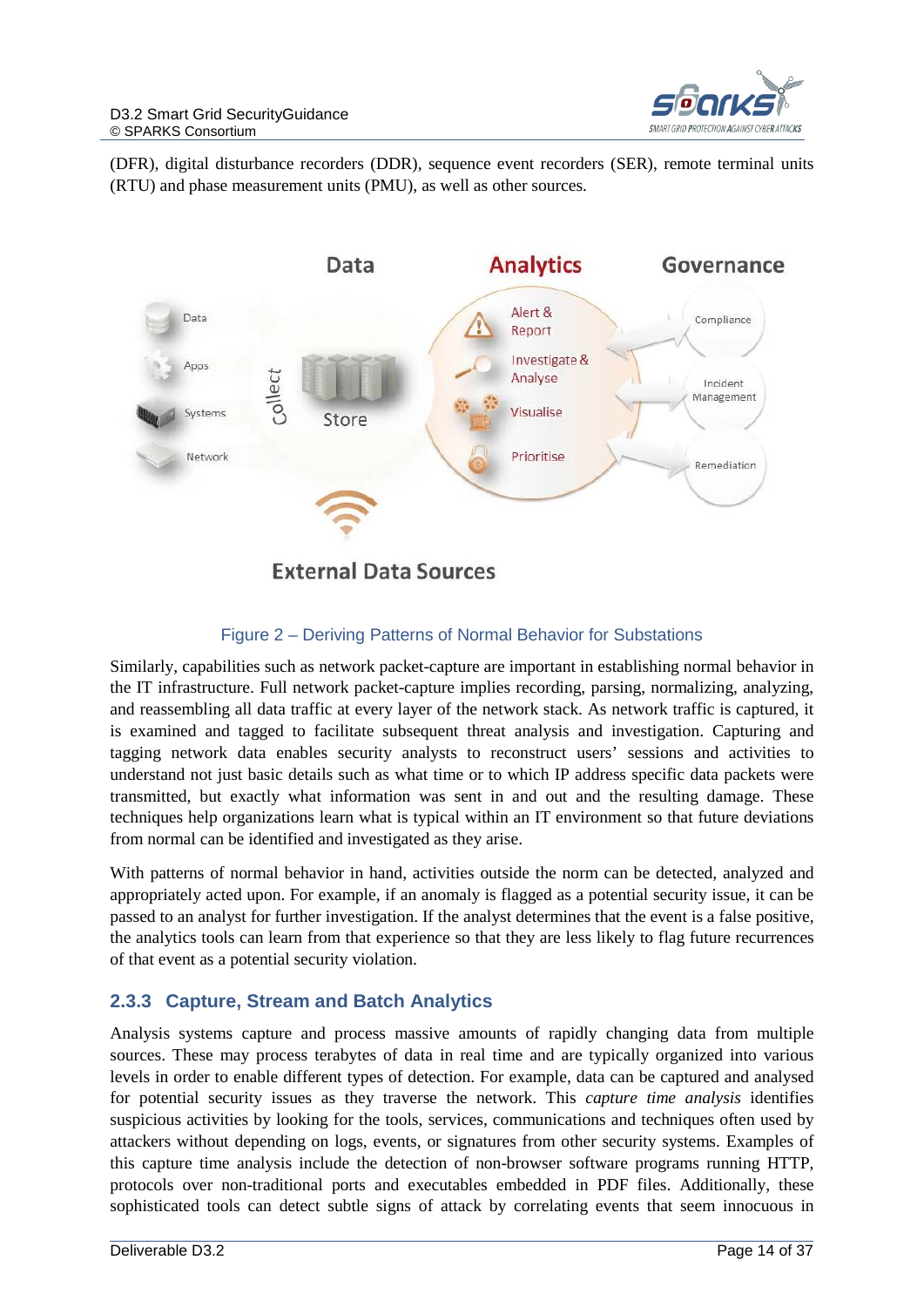

isolation but that are problematic when strung together. Analytical techniques combine internal inputs from various sources using metadata. These advanced detection mechanisms also act as trip-wires that can provide early warning of potential infiltration. Processing of these information flows happens as they occur, so that suspicious activities are spotted in time for security teams to stop attacks in progress.

This is comparable to the real-time operational response that is a fundamental capability in Smart Grid systems. Papers such as the California ISO Smart Grid Roadmap and Architecture describe the application of synchro-phasor technology in real-time fault isolation and remediation: "Phasor units measure voltage and electric current physical characteristics. This data can be used to assess and maintain system stability following a destabilizing event within and outside the ISO footprint, which includes alerting system operators to take action within seconds of a system event. This capability reduces the likelihood of an event causing widespread grid instability" [26]. Such capture time analysis is shown in Figure 4 of the Popovic paper [27], illustrating the extraction of phase current features to determine if a fault has occurred.

This kind of capture analysis and response is important in terms of real-time faults caused by cyberattacks rather than natural disasters or equipment failure. The Aurora attack, in this case referring to the demonstration by Department of Homeland Security conducted at the Idaho National Laboratory (INL) in 2007, showed the creation of an out-of-phase condition that could damage alternating current (AC) equipment [28]. This attack forced the repeated opening and closing a circuit breaker or breakers to rapidly disconnect and reconnect an out-of-phase generator to the grid. Many circuits of utilities consist of various load profiles from resistive to inductive loads and these load profiles facilitate the kind of real-time failure demonstrated in Aurora. Analytics that detect the anomalous behavior in circuit breakers can enable automated responses that prevent equipment damage or worse.

Analysis systems can also perform *batch analysis* on large volumes of historical security data. In the case of security analytics, such data are needed not only to fulfil most companies' data retention and audit requirements but they are also invaluable in uncovering adversarial tactics that may have taken many months to execute and may even be ongoing. For instance, batch analysis of security data archives can help uncover previously overlooked cyber-attacks in which illicit data was transmitted sporadically in small, stealthy streams over weeks or months. These types of "low and slow" attack techniques are hard to spot when they are occurring because they are designed to seem innocuous by taking cover under existing processes and communication streams. These techniques usually become evident only when executed in a particular pattern over a specific window of time. Detailed, automated analyses of security data archives can discover attackers in the midst of establishing a foothold. They can reveal information losses organizations may not even realize they sustained.

An example of batch analysis concerns the identification of compromised hosts through the use of large volumes of historical information in order to establish a pattern of normal behavior for hosts in an enterprise. This information is then reviewed to identify hosts that diverge from the pattern. For example, HTTPS packet data may be used as input. The security analytics tool looks for anomalous HTTP access, DNS lookups, accessed domains, traffic, users, IP addresses, beaconing activities, event timestamps and other network information. Using this information, the tool can create a ranked list of likely malicious IP addresses that require further investigation. Furthermore, the tool can create reports containing additional information regarding the IP addresses that can help in forensics and threat detection. The tool can then also search connections to IP addresses belonging to the same malicious IP subnet to identify other machines that require further investigation.

Batch analysis can also use rapid transitions in DNS addresses to identify potentially compromised hosts. In this case, DNS packet data is used as the input. The security analytics tool looks for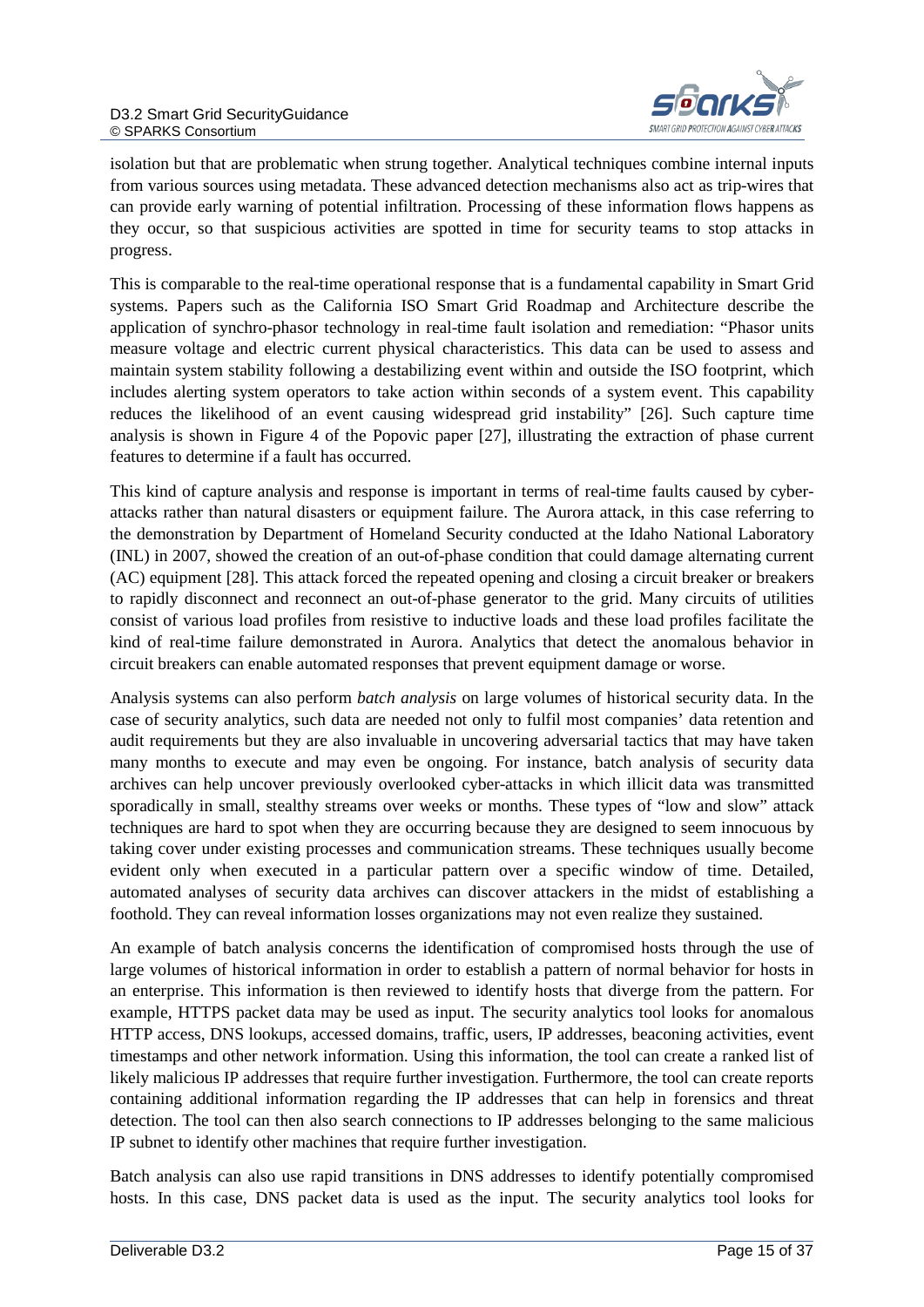

anomalous subdomains, users, IP addresses, ISP domains and other network information. Using this information, the tool can create a ranked list of likely fast-fluxing domains that are strong candidates for further investigation. The tool can also create reports containing historical visibility about each domain (for example, 30-day history) and additional information regarding the domain that can help in forensics and threat detection.

In summary, batch analyses can uncover attacker techniques and indicators of compromise that security teams can use in the future to detect similar attacks. More generally, batch analysis enables organizations to detect operational and security anomalies and reconstruct incidents with certainty and detail so they can investigate their losses and remediate problems faster and more effectively.

#### <span id="page-15-0"></span>**2.3.4 Taking Action**

Advanced analytics tools examine the behavior of machines, networks and processes to determine whether they are subject to operational problems or have been compromised by malware. However, such tools do more than detect incidents; they can also assess risk and prioritize alerts.

Visibility and analytics enable effective action for recovery from incidents, remediation of vulnerabilities and mitigation of risk. For example, a cyber-attack launched via a compromised communication network against the circuit breakers in a substation may result in damage to transformers in the station. Because the disabled substation could result in loss of power for millions of customers, this is assessed as a high priority issue. Typically a response team springs into action and endeavours to restore power as quickly as possible.

Once the immediate problem has been fixed and power restored, remediation activity can help to determine how the attack occurred and whether there is a vulnerability that can be addressed to reduce the risk of similar attacks in the future. At the same time, a risk management team may investigate the failure scenario to determine whether there are mitigation strategies that would reduce the likelihood and impact of transformer failure.

Even in the best instrumented and most secure operational model, incidents have to be expected. The incident response system needs not only to prioritize the open incidents but also to eliminate false positives. New incidents should be automatically checked against a global repository of previously investigated items before being added to the pending queue. The incident response system should continually learn from these previous incidents, updated threat information, changes to operational configurations and other data sources in order to simplify the analyst's job as much as possible.

An incident response system should provide a rich set of contexts about prospective problems. For instance, for an incident related to a suspicious file that may represent malware (for example, a driver, a process or a dynamic linked library), the system should correlate suspicious behaviors about the file, capture what is known about the file (file size, file attributes, MD5 file hash and so on) through static and heuristic analysis and thus, provide context on the file owner or user and so on. Security analysts can then use this information to investigate if the file is malicious and should be blacklisted. If an item is deemed malicious, all occurrences of the problem across the entire IT environment can be instantly identified. Once a remedy is determined, the security operations team can perform any necessary forensics investigations and clean up the affected endpoints.

Incident response systems should also ingest information from external sources to enrich the organization's internal data sources for purposes of incident investigation and response. For example, the security analytics platform and management dashboard should aggregate the best and most relevant intelligence and context from inside and outside the organization to accelerate the analysts' decision making.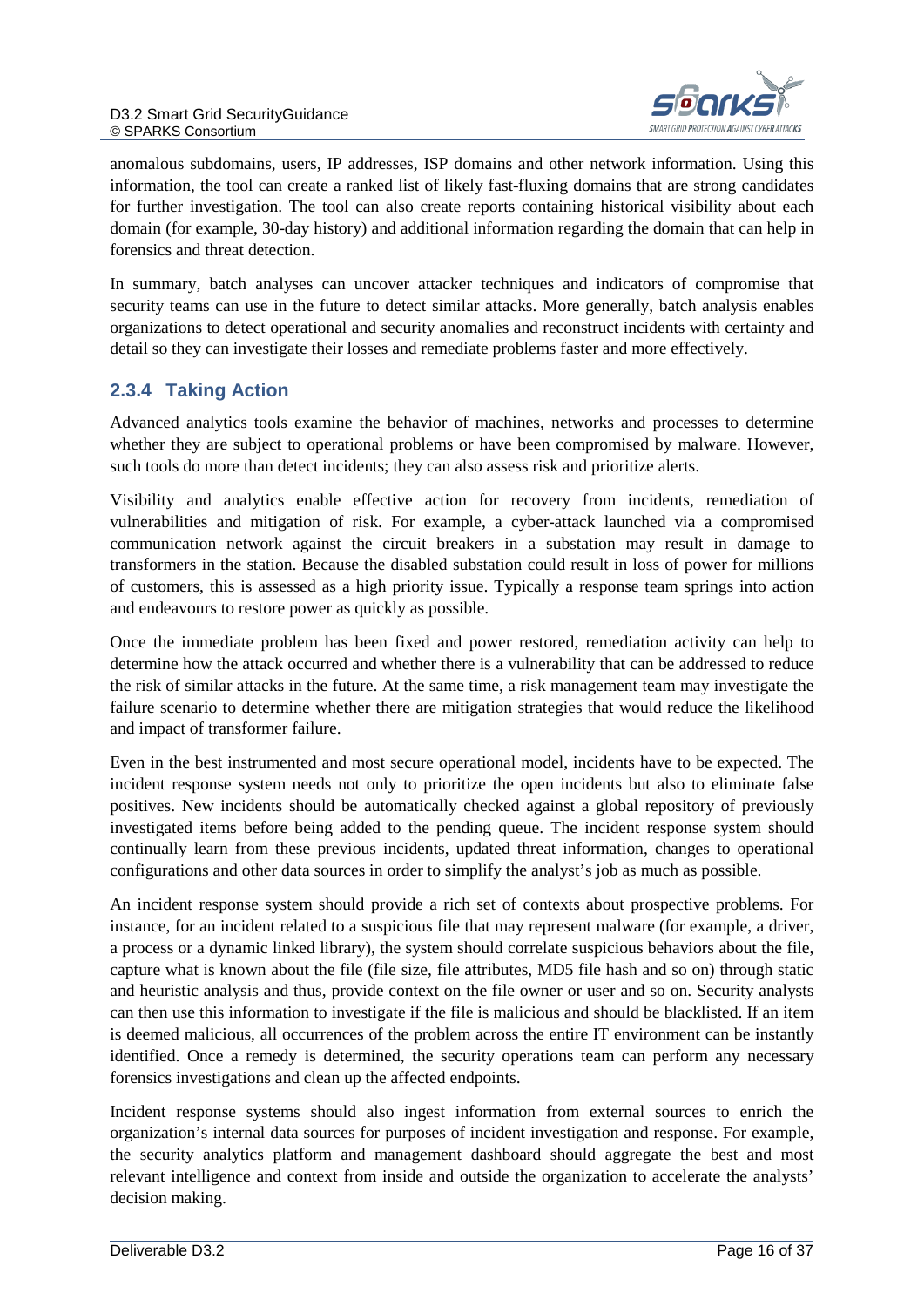

Remediation after malware infection is a complicated task. If a compromised machine is vital for system availability, it may not be possible to use previously saved machine images. The incident response team needs to check all the machine environments in order to remove all potential access points that attackers could utilize. Cyber criminals tend to use different entrenchment techniques in a victims' network. (The term entrenchment describes a technique that allows attackers to maintain unauthorized access into an enterprise network despite attempted remediation efforts by the victim). The victims' machine can be compromised in a variety of ways; for example the attackers might install web shells, add malicious or modified dynamic link libraries (DLLs) to running web servers, utilize remote desktop backdoors, hide malware that will commence malicious activity after a period of time and so on.

Determining whether there were vulnerabilities that contributed to the incident's occurrence or impact is also important. These vulnerabilities may have been technological, such as software vulnerabilities that provided access for an attacker or that caused unexpected behavior in operation of a component. There may also have been process issues that prevented an issue from being recognized until it had reached a critical level or that resulted in a failure condition. Alternatively, there may be organizational, educational or other issues related to the structure and people of the organization, such as individual vulnerability to social engineering attacks, that contribute to malware infections.

#### <span id="page-16-0"></span>**2.3.5 Mitigating Risk**

Security information analytics for Smart Grid includes effective risk management disciplines, employing a broad range of factors to make probabilistic decisions about risk and take prioritized actions, including alerting the response teams. But an incident may also provide the opportunity to take actions to mitigate the risk associated with that incident.

Process integration is an important aspect of improving the impact and contributions of the employee community. It eliminates many routine steps, such as copying-and-pasting incident information, that go along with manually joining disparate security operations workflows. Integration also reduces opportunities for error, because activities for complex processes such as incident response can be programmed to follow a deterministic sequence of actions based on best practices. Finally, process integration can facilitate cooperation among different parts of the business—among audit, information security and compliance, for example—and help organizations create a unified view of conditions and risks throughout the organization.

This collaboration across the enterprise is essential in creating a culture of engagement that enables effective operations. Such a culture may have a dramatic impact on security as well by encouraging a personal commitment to security by every employee. While social engineering attacks continue to remain a significant threat, the awareness of individual responsibility for security can be a powerful force in helping each employee recognize and avoid responding to such phishing, pharming and vishing attacks.

# <span id="page-16-1"></span>**2.4 Defining the Architectural Approach to Device Identification**

Smart meters are anticipated to be relatively low cost and ubiquitous and will provide real time data analytics. However, the inherently embedded nature of these devices, coupled with a strong incentive for tampering by the customer, opens up a range of security issues. As discussed in the SPARKS deliverable D4.2, in order to resist unauthorized modification of these devices, a PUF device can be used to provide a low-cost layer of security within the existing PKI structure [29].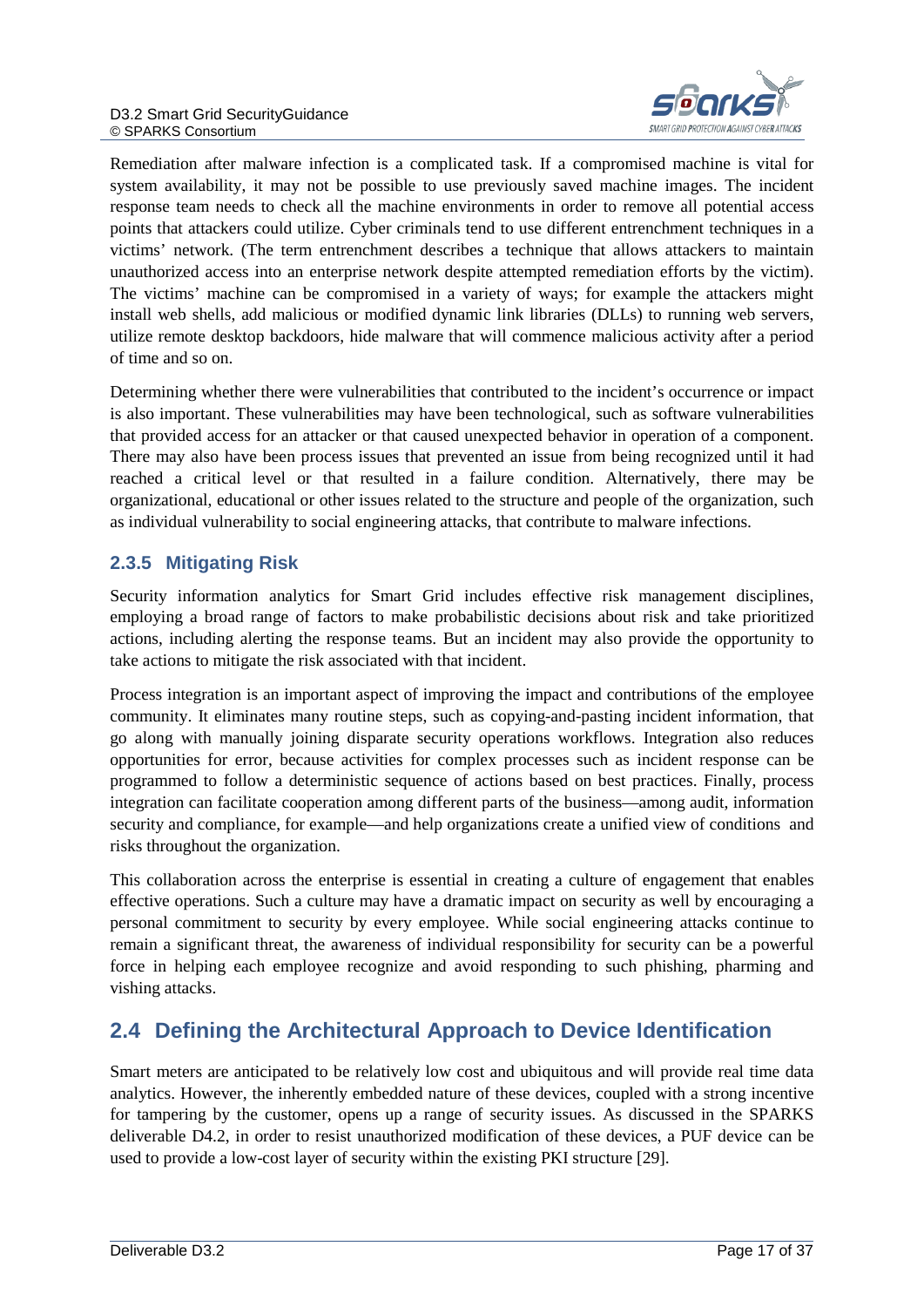

A PUF, or physically unclonable function, may be thought of as a unique physical object that provides an interface with the features of a mathematical function. The PUF has a physical structure that has been uniquely created in such a way that the function that it implements cannot be reproduced. Creating the physical structure of a PUF relies on random processes that take place during device manufacture. Given that the physical structure of a PUF instance cannot be exactly reproduced using the same manufacturing process, or in any other way, the PUF is effectively unclonable. Creating the physical structure of a PUF usually relies on random processes in order to obtain random physical properties defining the identity of the PUF. The randomness can be introduced either explicitly or using intrinsic randomness. Examples of explicitly introduced randomness are optical PUFs [30] and coating PUFs [31].

There are two main approaches to authentication based on PUFs. The first is to use established authentication protocols based on cryptographic algorithms where the required secret/private keys are provided by a PUF. The second approach is to use a PUF directly with a PUF-specific authentication protocol. D4.2 discusses in detail these and other issues in terms of using PUFs for smart meter authentication.

While there are still significant issues to be addressed, a Smart Grid architectural model should at least consider how to support the future introduction of smart meters based on PUFs such as the use of PKI infrastructure for device identification that will support the transparent replacement of existing smart meters with meters whose identification credentials are based on PUF technology.

# <span id="page-17-0"></span>**3 Establishing an Effective Smart Grid Security Design**

### <span id="page-17-1"></span>**3.1 Design Approaches**

When designing secure Smart Grids, there is no one-size-fits-all solution. Many existing implementations and Smart Grid pilot projects are tailored to the particular needs of Smart Grid stakeholders such as local Distributed System Operators (DSOs). However, certain best practices should be adhered to. For example, an emphasis should be placed on seamless interoperability between components from different vendors, in order to ensure Smart Grid components function correctly as part of an overall complex system.

At this point, Smart Grid reference architectures can play an important role. Consistent reference architectures help to unify the design process of secure Smart Grids and to define the minimum requirements for Smart Grid components. They can be used as a blueprint for developing a practical Smart Grid implementation. By instantiating parts of the reference architecture in a concrete implementation, a secure and interoperable Smart Grid solution can be developed in a consistent and efficient way. By considering security-by-design issues, it is possible to significantly reduce the attack surface and thus the risk from cyber-attacks targeted at critical control elements. At the same time, user acceptance can be enhanced by taking end-user requirements into account and following a privacy-by-design approach. Therefore we encourage the definition of Smart Grid reference architectures as a means of efficient Smart Grid security design.

While Smart Grid reference architectures will vary across different countries, a set of common properties can be defined at least as far as European grids are concerned. Existing methods and tools such as the SGAM Toolbox can be leveraged to define a secure Smart Grid reference architecture by populating the individual interoperability layers.

During the design phase, special focus has to be given to the supporting ICT system. Three different domains need to be considered during the design phase.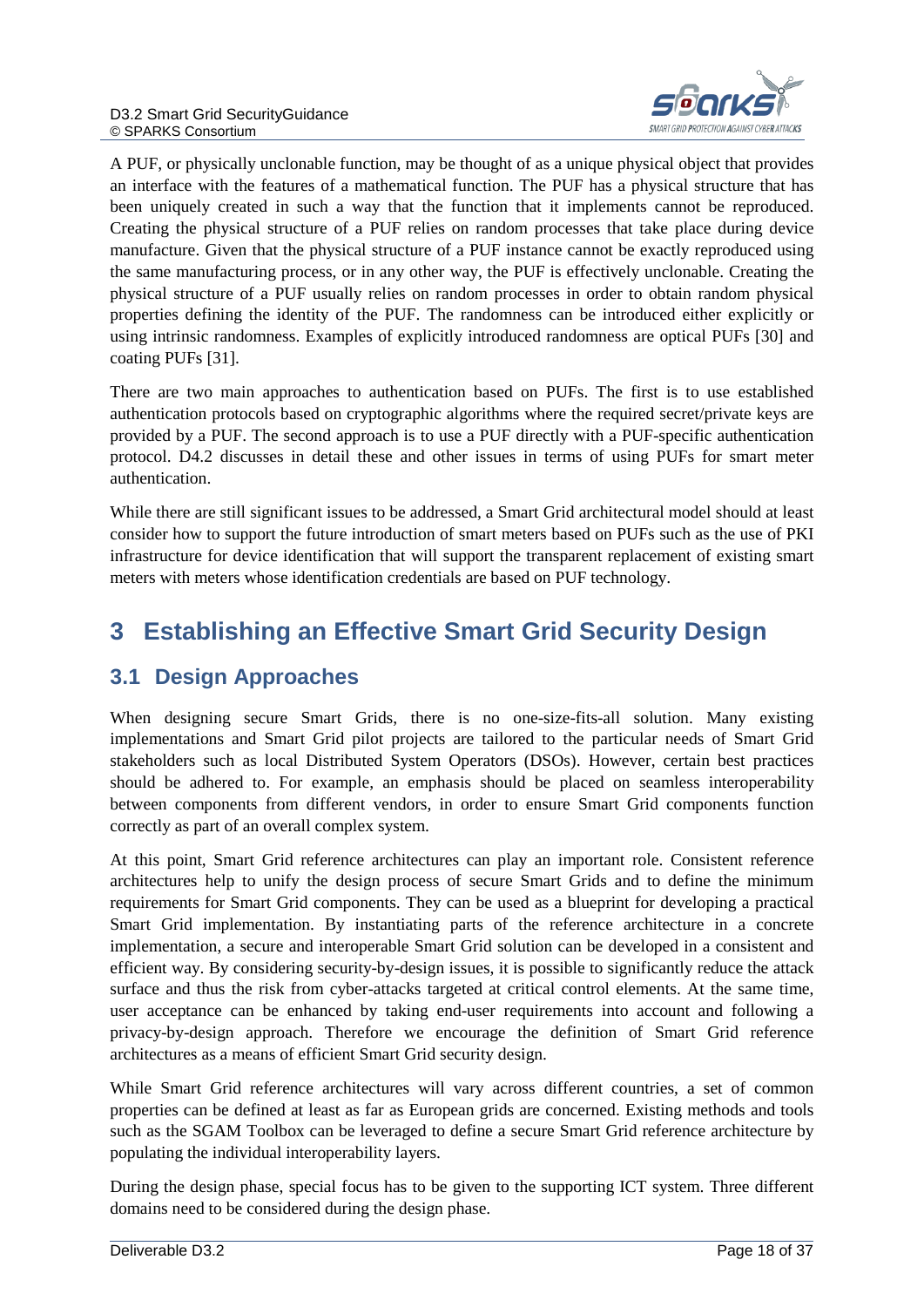

#### <span id="page-18-0"></span>**3.1.1 Network Layout**

First, a secure network layout needs to be designed. In order to know the network requirements, security enclaves need to be designed. A security enclave is a set of logically and physically connected devices that fulfil a set of functions. Communications in and out of the enclave are possible only over a limited number of well-defined access points. A common approach is a 3-enclave design as used in industrial control systems. The three enclaves are the business network, a supervisory demilitarized zone and the control system. The problem with a limited number of enclaves is that they cannot sufficiently prevent lateral movement of attacks within the enclave. In order to achieve a higher level of security additional, finer grained enclaves may be defined. For example, it is common for business functionality, which is traditionally located in the office LAN, to require data from the control systems. This makes it difficult to design a single access point for traffic between enclaves.

In contrast, Knapp argues in his book "Industrial network security: securing critical infrastructure networks for Smart Grid, SCADA, and other industrial control systems" for a more detailed enclave design process [32]. This process starts by defining functional groups. A functional group is defined by all "assets (physical devices), systems (software and applications), users, protocols and other items" that are involved in the completion of a specific function. It is important to identify assets, protocols and applications separately. Every protocol supported by an asset that is not involved in the function under evaluation should be deactivated and the same holds true for unnecessary systems and users. The set of functional groups can easily grow enormous and a strict and secure separation in the form of security enclaves between all functional groups is probably not useful. Too many assets may be part of more than one functional group and as such need to support multiple protocols or provide access for various users from different groups. Therefore, functional groups need to be combined to establish sensible enclaves. Still, the previous assessment of functional groups helps as a guideline to disable unused access or not used protocols within an enclave. Furthermore, it is now possible to identify a limited set of required access points between enclaves.

Once the enclaves are decided upon, they need to be secured. Here the most restrictive security possible without limiting functionality should be applied. Perimeter defence systems such as firewalls, intrusion detection systems (IDS) and intrusion prevention systems (IPS) should be put into place at the various access points. These should restrict and analyse the traffic in and out of the security enclave. Furthermore, host-based security systems such as anti-virus, malware detection and host based IDS systems may also be installed within the enclave in order to limit lateral movement within it. The behaviour within an enclave can be monitored using anomaly detection tools and these can help identify insider threats as well as anomalous behaviour of components that are potentially infected with malware.

#### <span id="page-18-1"></span>**3.1.2 Protocols**

In the design phase of the ICT network, the decision on the right protocols for different communication paths is critical. We have already argued that protocols need to be considered during the assessment of functional groups. There the main goal was to remove unused protocols in order to minimize the attack surface. Another decision concerns the choice of the right protocol for a specific communications link. Communication links between field devices are typically subject to low bandwidth. At the same time, commands at this level often have strict time requirements - for example if the command instructs a circuit breaker to trip. In order to avoid conflict between low bandwidth and strict time constraints, the communication protocol should not introduce additional overheads. The collection of measurement data by a concentrator on the other hand is not exposed to the same restrictions and can therefore make use of more complex protocols.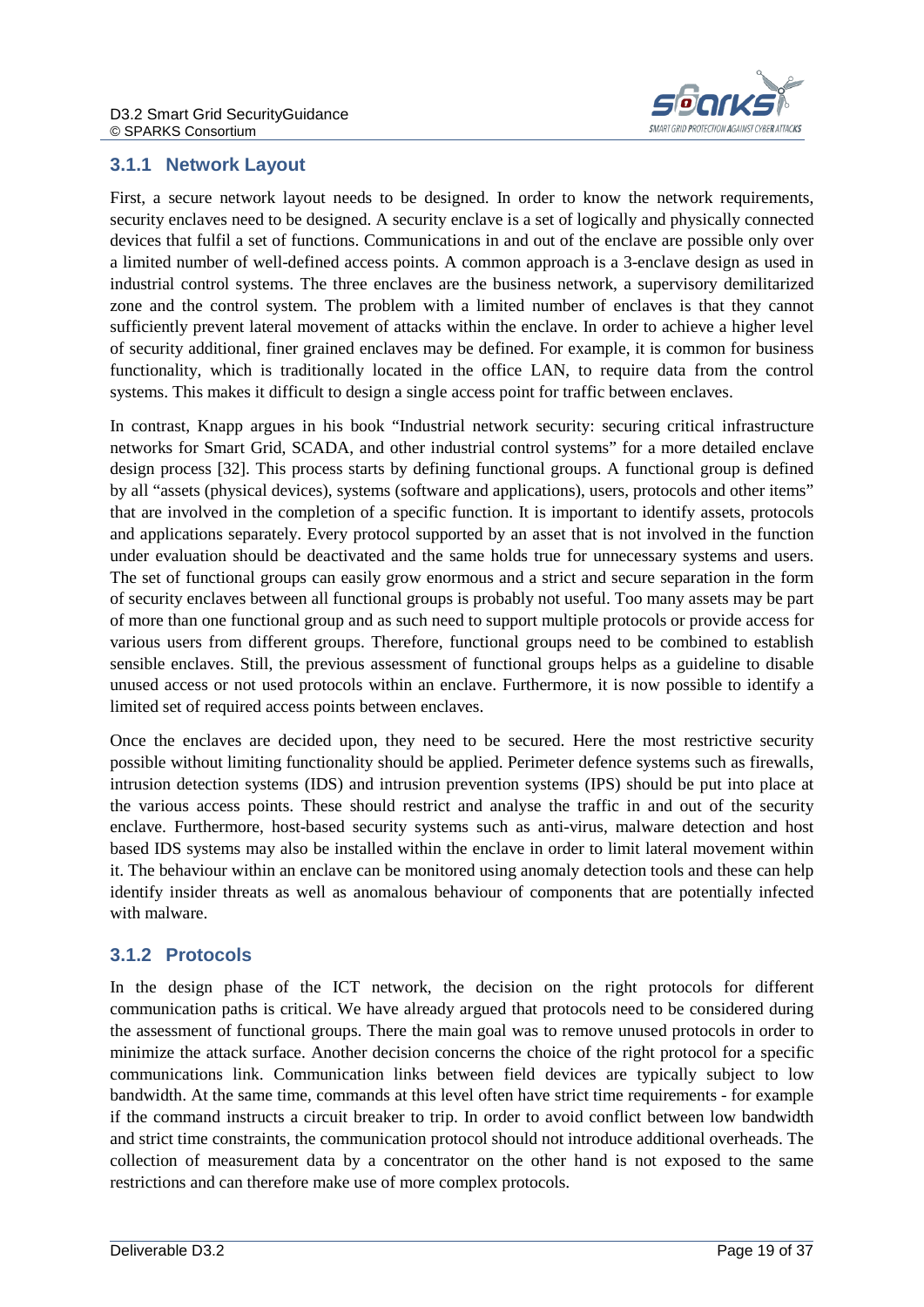

In order to fulfil the requirements of the low bandwidth link, low-level protocols such as Modbus or C37.118 are often used between field devices. The same protocols may also be applied within a substation network. There the communications between field devices and the controlling substations and also between different substations are transmitted. This may involve more complex protocols such as IEC61850 which are also used for substation communication with the control centre or for intercontrol-centre communication. Choosing the right protocol is often effected by the communication medium and the type of the data sent (that is, is the functionality time critical or not).

In contrast to traditional industrial setups, the Smart Grid relies on device interoperability. With the increasing number of devices that are participating in the communication network, vendor independent standardized protocols are receiving more attention. But standards may come with their own risks. First, a given vendor specific implementation may not be completely compatible to the standard. Furthermore, standards often leave a certain degree of freedom for the implementation and hence the application of a standard protocol between devices from different vendors or between different implementations of a certain protocol may not always be straightforward. Standards focus on the technical challenge for the protocol regarding functional requirements of the supported features and commands. Non-functional features – especially security – are often left out of the standards and hence need to be actively considered in the design process of a Smart Grid. The IEC 62351 series is an example of a standard extension for cyber security in IEC 61850 and similar protocols. It is not automatically implemented when a device supports IEC 61850 and as such is often omitted. More recent Smart Grid protocol standards take a different approach. For example, the IEC 61850-90-5 extension includes data integrity features. Yan (2013) gives a good overview on communication infrastructures in Smart Grids with a special focus on the recent standardization efforts [33].

#### <span id="page-19-0"></span>**3.1.3 Component Security**

With the increased connectivity enforced through the Smart Grid we also have to revaluate security at the device level. Many devices that are today air-gapped or hard-wired to a specific controller can obtain access through ICT networks. Therefore, each device needs to be evaluated based on the criticality of its functionality. One example concerns the increasing connectivity of protective relays. These devices are traditionally hard-wired to the transmission lines to detect fault situations such as over-voltage and to automatically isolate the fault. The ability to configure such devices remotely opens up a range of new attack vectors. To respect this trend and reflect the increased risk in the design process, this assessment needs to be fed back into the functional groups. A functional group (and with it the encompassing security enclave) can be seen as critical if it contains at least one critical asset. This has further implications on the security mechanisms in place at the respective enclave. It can further affect the enclave design. It might be useful to split an enclave into critical and non-critical parts in order to enforce proper security on the critical paths.

### <span id="page-19-1"></span>**3.2 Key Issues in the Integration of Legacy and New Components**

The transformation from our current power grid to a future Smart Grid containing new ICT components, thus enabling a greater degree of monitoring and control, will happen incrementally. Most components of the electrical grid have a lifecycle of 20 years or more, which means that our power supply will be provided by a combination of legacy systems and new components for the next decades. Both from a financial perspective and a risk management perspective, it is important to leverage legacy capabilities, using an evolutionary approach to building out a Smart Grid environment rather than creating one from scratch. As part of this iterative, dynamic process, new insights and strategies are incorporated as they emerge.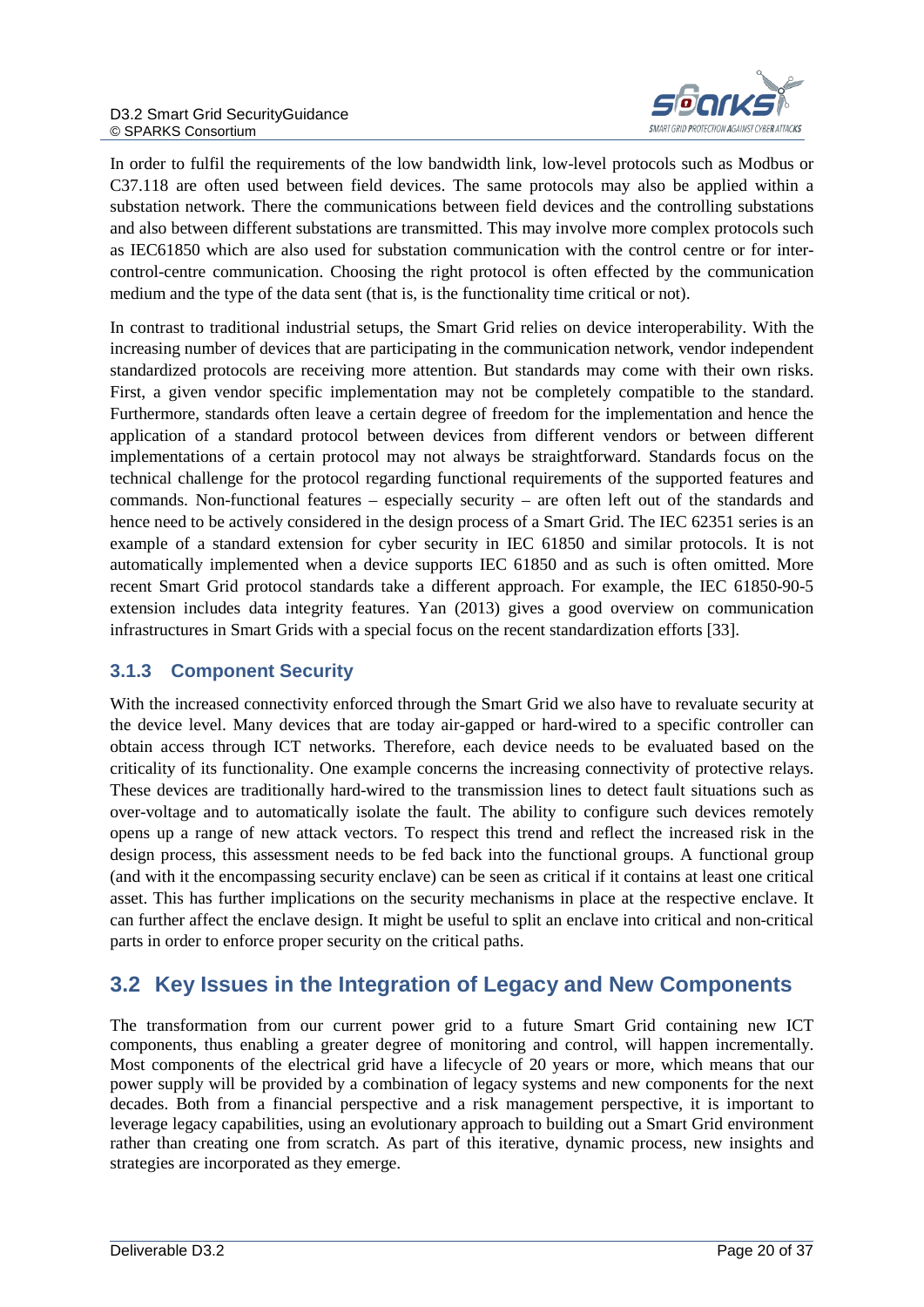

However, the nature and behavior of legacy components is very different from those of new ones. An example concerns the implementation of voltage control [34]. In legacy distribution grids, voltage control is enforced through controllers that remotely operate a limited number of actuators, such as tap-changer transformers and switched capacitor banks. The controllers' decisions are based on a few voltage measurements, typically taken at some of the end buses of the distribution lines which are often insufficient to provide a complete picture [35]. Legacy voltage control schemes with reduced observability and controllability require wider safety margins and operational constraints to prevent voltage collapse and this may lead to a less efficient use of the distribution grid. In Smart Grids, voltage control is supported by dedicated controllers and actuators, such as on-load tap changer transformers. These ICT-enabled components implement additional control loops that improve voltage controllability and observability, thus making grid operation more efficient but also much more complex [36].

A crucial distinctive feature of legacy components compared to smart components is that legacy grid components have mostly been operated in an isolated fashion without a connection to external communication networks. Also, these systems have been based on custom proprietary hardware and software, thereby providing a reasonable level of "security by obscurity". Consequently, they tend to provide limited or no cyber-security capabilities at all. Legacy control systems often run on old operating systems versions with archaic software which is not updated to support new operating systems or libraries because this would potentially expose them to unpatched vulnerabilities [37].

The relationship of legacy and new components has important implications not only in terms of the roll-out of a solution over time, but also in terms of understanding and responding to threats. In particular, understanding the integration of legacy and new components can affect decisions such as where to install sensors within the legacy environment that would in order to enable a greater degree of accuracy in identifying anomalies that could be attacks [38]. Given the large cost of securing legacy devices, the question of where to deploy modern equipment with enhanced cyber-security features is highly relevant. Knowing the answer enables the cost-efficient deployment of limited protection resources to increase the system's security [39]. The fact that the future power grid incorporates both legacy and novel components must therefore be considered also for Smart Grid risk assessment; efficient approaches that are able to deal with a complex combination of both are desirable but yet to be defined.

In this context, both the risk from legacy systems and the risk to legacy systems by introducing new sub-systems should be considered. In some cases, the different technologies may not interact, for example, because they use different protocols. When they do interact, there may be unclear security outcomes because of poorly documented legacy systems and such risks may be challenging to evaluate. Therefore, the first step towards addressing this challenge is developing a clear picture of the existing legacy systems, sub-systems and components in the electrical grid. The security risks associated with adding new sub-systems to the grid should then be examined while these are at a conceptual level. Such an analysis at design-time can help to identify topological vulnerabilities, and ensure that secure architectural decisions are made.

Alongside these forms of analysis, concrete threat and vulnerability assessment can be undertaken, for example, via penetration testing in order to understand the implementation-based risks that are related to legacy systems. However, it is widely understood that legacy industrial control systems can be fragile when subject to active vulnerability scanning. This can result in the need for manual procedures, thus increasing the complexity of Smart Grid risk assessment. Similarly, the limited possibilities to perform active security tests may require expensive testing facilities that represent copies of the operational infrastructure, or limited passive tests being realized that are based on eavesdropping communication, as discussed for example in Hecht et al. [40].

With regard to the efficient integration of legacy systems in Smart Grids, to the best of our knowledge there are no ready-made technological approaches available. It is, however, important to establish a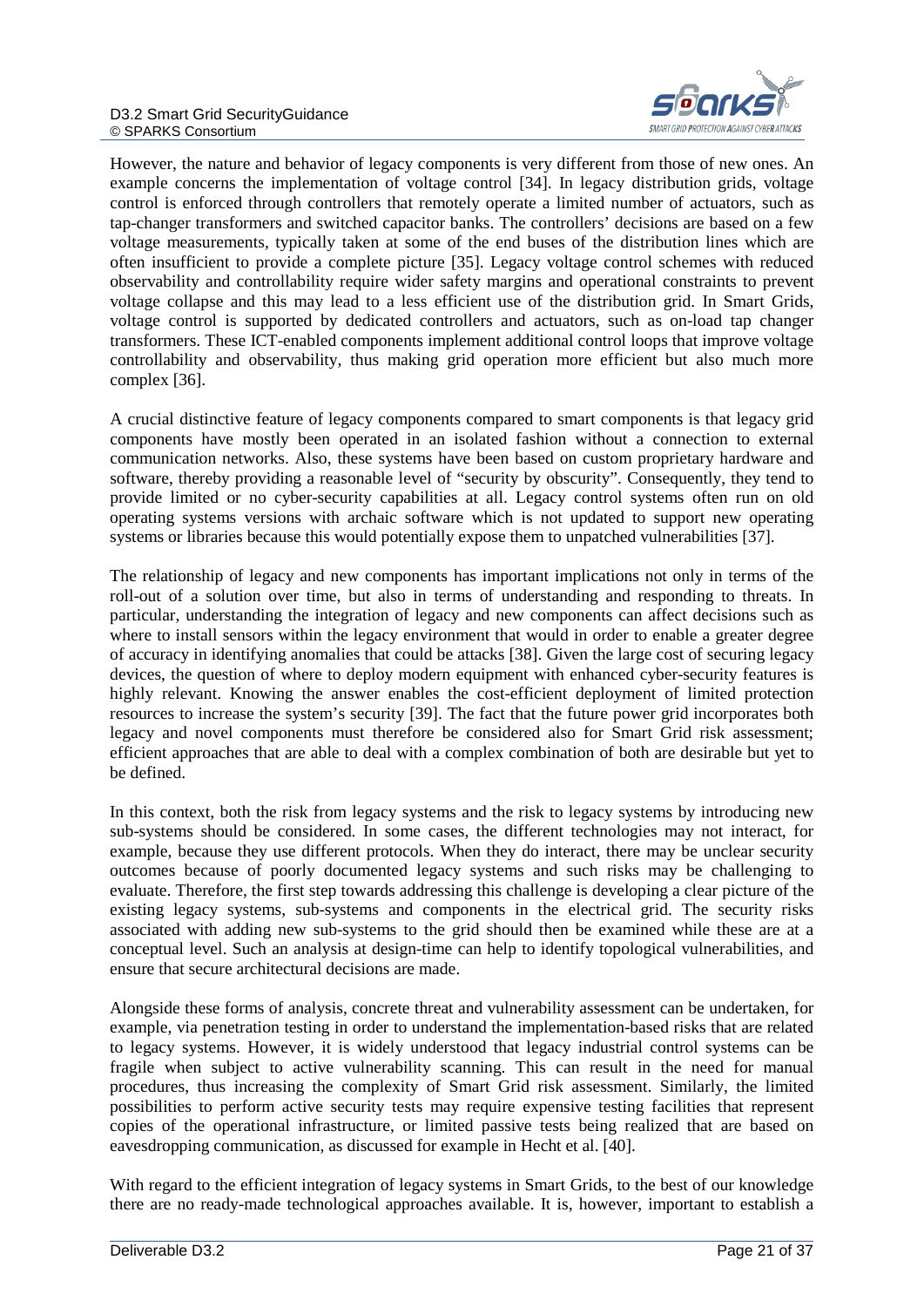

durable but flexible architecture that allows the gradual replacement of legacy capabilities. Smart Grid reference architectures can facilitate the planning of migration activities from legacy systems to future Smart Grid architectures and are therefore considered to be of great help regarding the challenge of integrating legacy components.

### <span id="page-21-0"></span>**3.3 Human Machine Interface Issues, including operational risk related to human error**

#### <span id="page-21-1"></span>**3.3.1 Introduction**

Smart Grid technology is synonymous with the automation of the power infrastructure and brings with it the attendant advantages of improved energy efficiency, outage management, mobile workforce management and overall customer satisfaction among others. However, as with all automation projects, it is not possible to remove the human aspect completely out of the loop. The fact that automation is greatly increased in all Smart Grid implementations implies that it becomes even more important to understand how the interactions between the automated Smart Grid and the human component function together.

Even with the advent of automation, the utility control centre still plays a significant role. Control centre personnel are responsible for monitoring the grid, reacting to fault alarms, revision planning, management of customer requests, responding to requests for information and so on. Clearly, how these personnel interact with the automated technologies is important from the aspects of promoting efficiency, reliability and safety.

Therefore it is pertinent to consider how aspects of human psychology and behavior affect and are affected by automation technologies. Poor human-machine interface (HMI) designs have been implicated in creating or exacerbating operating errors thereby leading to deleterious situations as well as contributing to accidents and fatalities. World-wide, the associated financial costs run into billions of dollars *per annum*. This section describes HMI concerns from a wider perspective than that of the Smart Grid. However all large-scale industrial processing plants, power utilities and so forth share common issues when it comes to designing or evaluating a proper HMI

#### <span id="page-21-2"></span>**3.3.2 Background**

It is not hard to find high profile examples in the literature illustrating how quickly and disastrously matters can go wrong when the interface between man and machine impedes a full understanding of the situation at hand, especially in the aeronautics, chemical and nuclear industries. The following two examples are representative.

#### *3.3.2.1 Example 1 – Flight AF447*

In general the avionics industry of today is regarded as being exemplary in its ability to design highquality HMI implementations in the cockpit. However, the case below illustrates how even mature and well understood HMI principles may fall short when aircraft pilots are confronted with an unexpected and highly stressful situation.

On 1st June 2009 the Airbus 330-203 flight AF447 *en route* between Rio de Janeiro and Paris crashed into the Atlantic Ocean resulting in the deaths of 228 passengers and crew. The immediate cause of the crash was put down to the plane's Pitot tubes, which help to determine airspeed, freezing up in tropical storm conditions. In turn this caused the auto-pilot to disengage and hand over control to the pilots who were suddenly and unexpectedly confronted with flying the plane in difficult conditions. The final report on the crash was published three years after the accident and highlighted several issues relating to shortcomings in the human-machine interface [41]: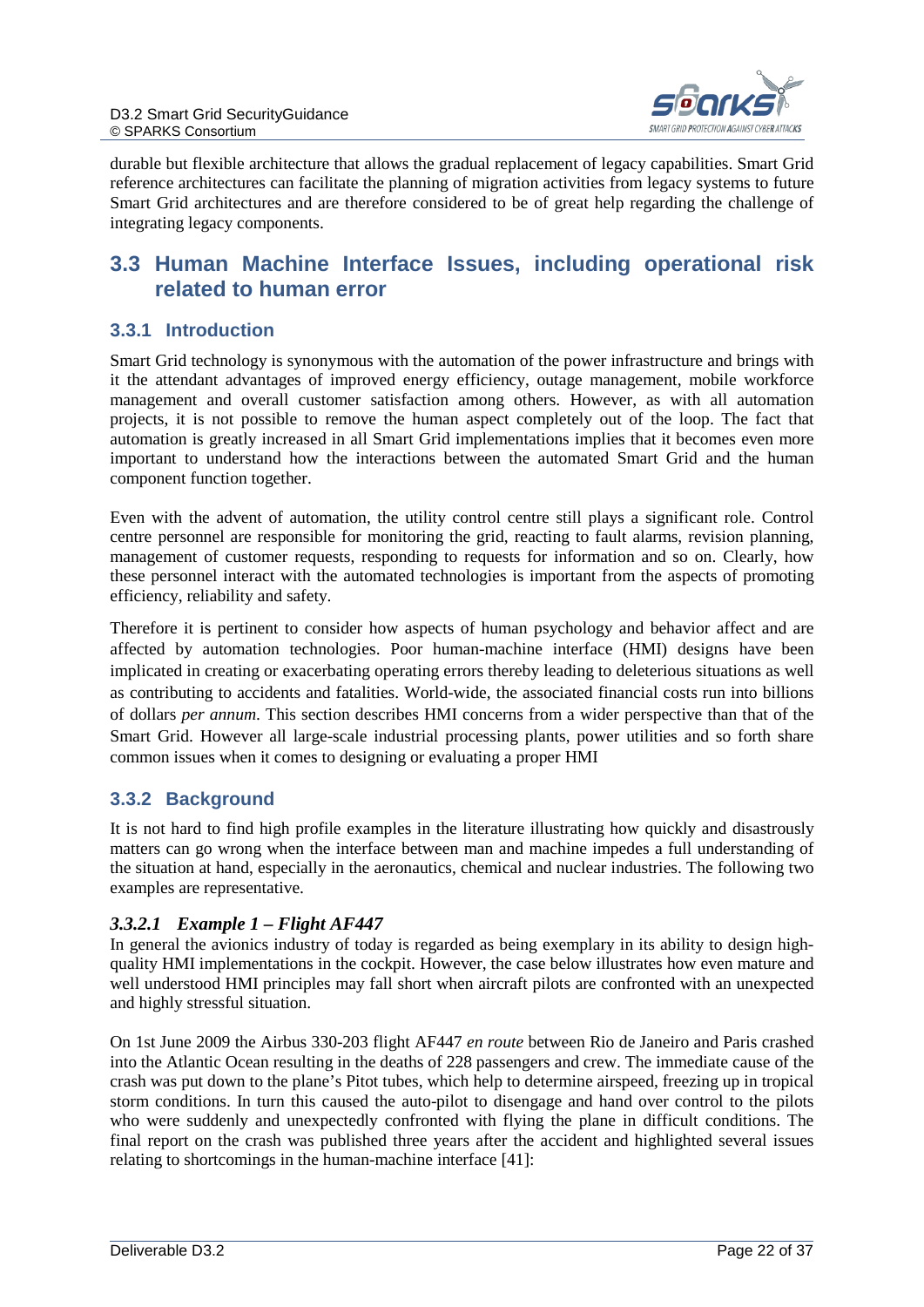

- 1. Because of the lack of any feedback mechanism from the stick controller on one side to that on the other, the PNF (pilot not flying) was oblivious to the fact that the PF tried to master the situation by continuously and erroneously attempting to bring the aircraft nose up, a fact which directly contributed to the plane's stalling.
- 2. Critical flight information, specifically the all-important angle of attack parameter, was not displayed directly to the pilots. Indeed the pilots probably remained unaware throughout the entire incident that the plane had stalled.
- 3. Multiple starts and stops of the aural stall warnings did not aid the flight crew in understanding their predicament.
- 4. There had been no pilot training for coping with unreliable airspeed indications at high altitude. The training for dealing with abnormal events such as this did not enable the crew to appreciate the "startle effect" generated by stall warnings, nor the reflex actions on the controls that may be induced.

In short, therefore, the HMI failed to display the necessary flight information and did not allow one pilot to know how the other was attempting to control the plane. The alarm mechanism did not contribute to the pilots' understanding of what had happened. The training procedures for dealing with such an emergency situation proved to be inadequate.

#### *3.3.2.2 Example 2 – The Explosion at the Texaco Milford Haven Refinery*

This example is a case of what can happen when a inadequately designed alarm mechanism fails to inform the plant operators of the true nature of a chemical processing plant and indeed hindered them from understanding what was happening.

On 24<sup>th</sup> July 1994 an explosion followed by a number of fires occurred at the Texaco refinery, Milford Haven, Great Britain. The official report into this accident drew attention to the following [42]:

- 1. The control room displays did not help the operators to understand what was happening.
- 2. There were too many alarms and they were poorly prioritized. In the last 11 minutes before the explosion, the operators had to acknowledge and act upon 275 alarm notifications.

#### <span id="page-22-0"></span>**3.3.3 Human-Machine Interface Design**

Fortunately, and despite these two examples, HMI design is now a reasonably well-understood art and following best practices can go a long way to help mitigate such problems.

HMI design comprises several areas. The first and most obvious area is the design of the graphical interface itself. The overriding purpose of the HMI is to show relevant and necessary information while minimizing the potential of confusion. The key here is situation awareness and this is described briefly below.

Alert management is also an important concern. The purpose of an alarm is to draw attention to an abnormal condition requiring action and hence proper alert management also promotes situation awareness.

The ergonomic design of the control room is also a significant consideration. Lighting, thermal comfort, noise, vibration are all factors that can induce operator stress and fatigue which in turn can lead to unprovoked mistakes.

#### <span id="page-22-1"></span>**3.3.4 Overview of the Literature on HMI Design**

Substantial literature on HMI design exists in the form of standards, guidelines and handbooks. The most useful documents in the field of HMI include the following: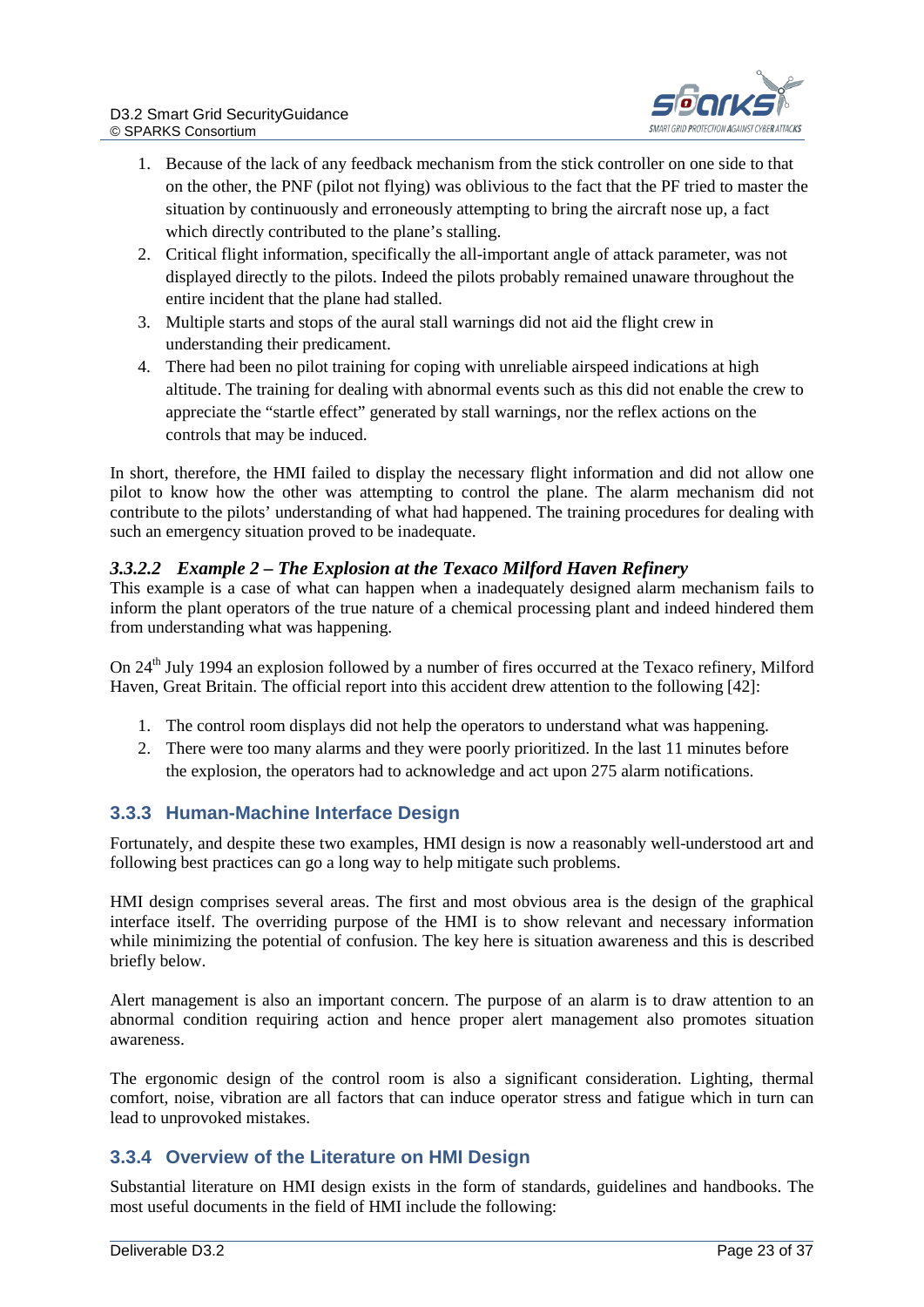

- Standards:
	- o ISO11064-5 Ergonomic design of control centres Part 5: Displays and controls [43]
	- o ISA101 Human-Machine Interfaces [44]
- Guidelines:
	- o EEMUA 201 Process plant control desks utilizing human-computer interfaces: a guide to design, operational and human-computer interface issues[45]
	- o NUREG-0700 Human-System Interface Design Review Guidelines [46]
	- o ASM Consortium: 2013 Effective Console Operator HMI Design: Second Edition [47]
- Handbooks:
	- o The High Performance HMI Handbook [48]
	- o Human Factors in the Design and Evaluation of Central Control Room Operations [49]

These documents generally make similar points concerning graphical user-interface design. They differ in the level of detail they cover and in their specificity. The standards documents tend to be more concise and prescriptive. In their nature, they tend to concentrate on the minimum acceptable rather than the optimum. The ASM guidelines and HMI handbook contain helpful examples and explain the reasoning behind their recommendations. The NUREG document is somewhat impenetrable.

Other readily available documents (Gruhn [50], Hollified [51], Opto22 [52], ABB [53]) describe the principles of good user-interface design and generally emphasize the same points while also being quite readable. Acuite gives a useful summary of these standards and guidelines along with their respective strengths and weaknesses. [54]

#### *3.3.4.1 Situation Awareness*

A good HMI is one that promotes situation awareness. Gruhn describes situation awareness as being cognizant of what is currently happening, understanding what the provided information indicates now and what that information implies will happen in the future. He gives three levels of situation awareness:

- 1. Perception of provided data. That is, being aware of the status, attributes and dynamics of elements in the environment.
- 2. Comprehension of the current situation. This is based on a synthesis of the level 1 elements and a comparison of that information against the required objectives. Novices may not have the knowledge base to draw on and may be at a disadvantage when trying to develop Level 2 situation awareness.
- 3. Projection of future status. Prediction of the future status can only be achieved by having a good understanding of Level 2 situation awareness, along with a highly developed mental model of the system.

Factors that undermine situation awareness include attention tunneling (fixating on one set of information to the exclusion of others), data overload, complexity creep, incorrect mental models and out-of-the-loop syndrome.

#### *3.3.4.2 Graphic Design Principles*

Good graphic design clearly goes a long way to help build a good HMI implementation. The HMI standards and guidelines outlined above generally advocate the same principles including the following: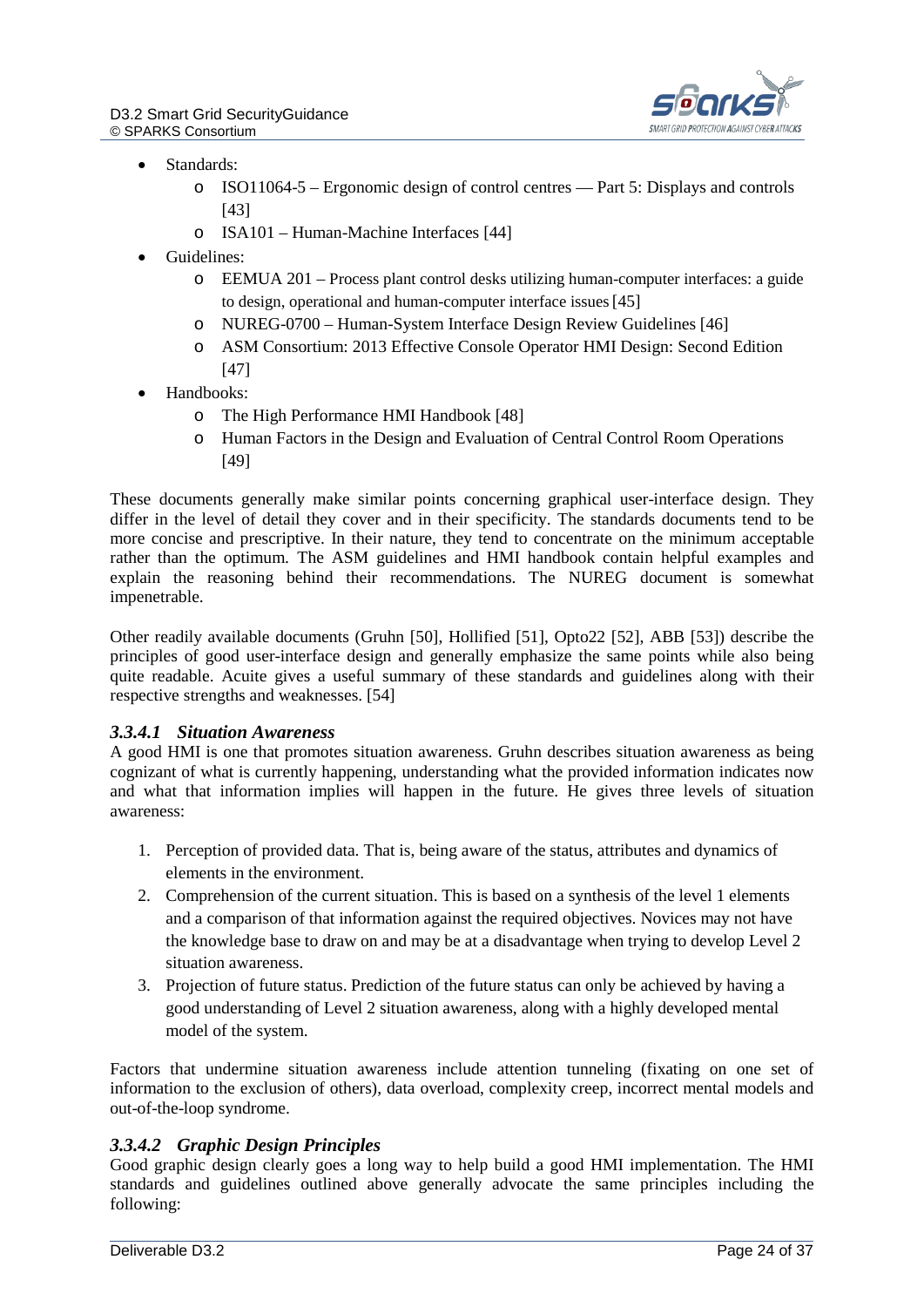

1. Use a functional depiction of the process rather than a schematic diagram.

P&ID (piping and instrumentation drawings) are commonplace throughout the process industry and are a hangover from the early days of computer-automated process systems. They often depict a schematic diagram of a plant or power generator and this may not particularly help the operator understand the state of the system as a whole. Typically too much of the screen is taken up by a schematic depiction of the equipment, often in 3-D form. Data are displayed in a raw, numeric form which also does not aid the operator in understanding the overall state of the system: whether it is functioning properly (level 2 situation awareness) and whether any parameters are approaching hazardous levels (level 3 situation awareness).

2. Consistency in the design and layout

Display layouts need to be consistent and appropriate to process behaviors. The presentation of information should follow explicit, consistent visual coding, navigation and layout schemes.

3. Robustness

Where interface action is taken by the operator, the system should be designed so it can cope with incorrect key strokes or mouse clicks and so the operator can return to the original position if need be. Any significant change will require confirmation or duplication of the data.

4. Color should be used conservatively and consistently.

Color is an important cue in human visual processing and can be used to draw attention to graphical elements. In order that the potential benefits not be lost, color should generally be used sparingly. However, it should be noted that color is not processed well in peripheral vision and so should be combined with other visual clues such as movement or blinking. Color may also induce eye-strain leading to operator fatigue. Finally, 8% of men and 1% of women have some form of color blindness. These factors should be taken into consideration when making use of color in graphical elements.

5. Use low-contrast layouts and grey backgrounds.

A light grey background helps to reduce glare from room lighting. This also helps reduce visual "interference" and operator fatigue.

6. Depict important parameters and trends using analogue techniques

Humans can process analogue symbols more quickly and more reliably than they can read raw, numeric values. Hence graphical elements such as bar charts are to be preferred over densely packed textual data.

7. Distinguish clearly between normal and abnormal values.

This leads on from the previous point. Use of analogue graphical elements can help an operator easily see whether a given parameter has, say, exceeded or is approaching some threshold.

8. Provide context-sensitive navigation.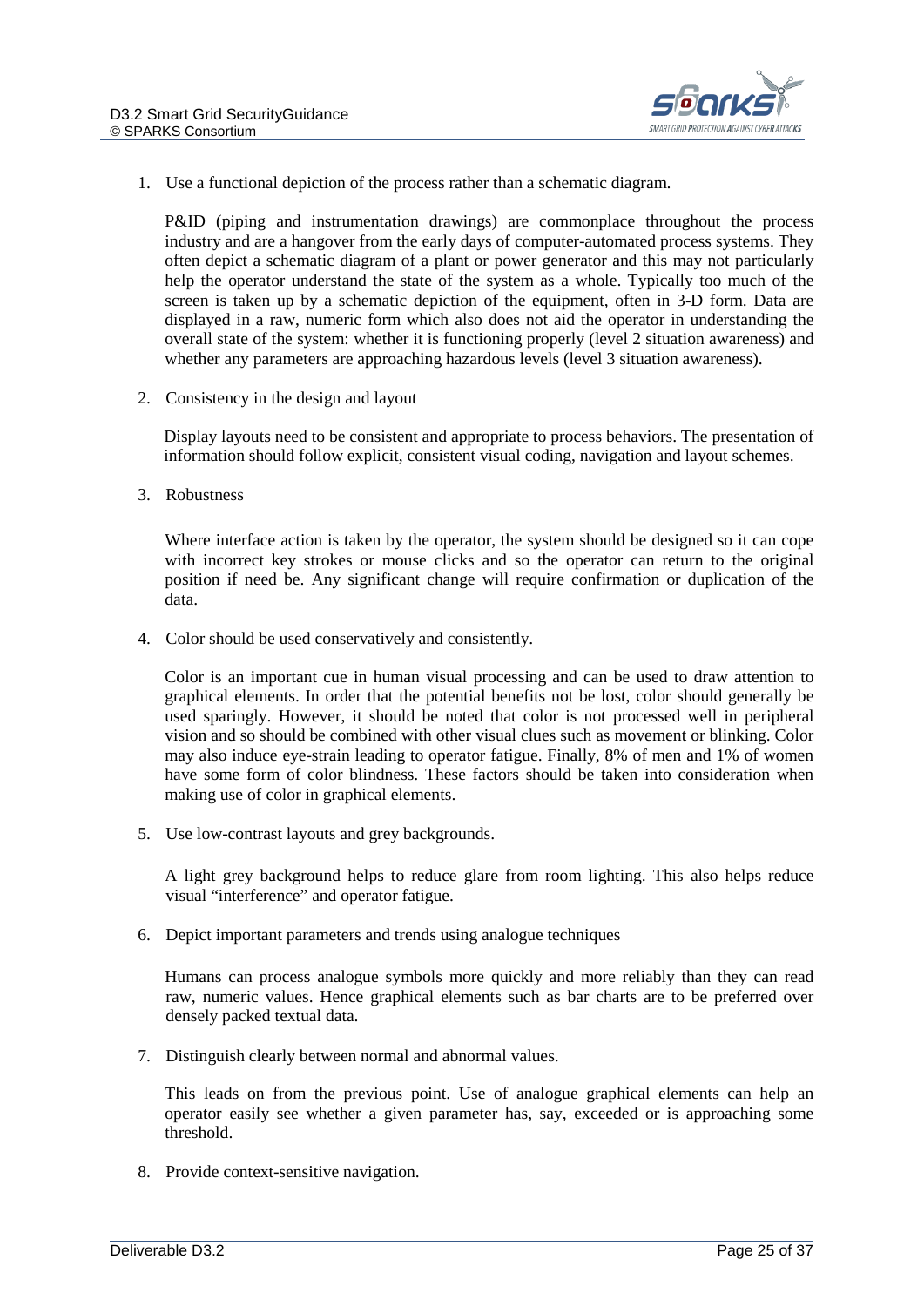

A hierarchy of display content including the ability to "drill down" (for example, using rightclick menus) allows the operator to obtain additional information.

- 9. Use of symbols and process connections, choice of fonts and font sizes, layout and navigation are also important considerations.
- 10. Graphical techniques such as 3D objects, shading and animation should in general be avoided. As always, there are exceptions to all rules and such techniques may be used sparingly – for example, to draw the operator's attention to values that need to stand out.

#### <span id="page-25-0"></span>**3.3.5 Alarm Management**

The proper management of alarms is a significant element of the overall HMI implementation. The Health and Safety Executive (HSE) run by the UK government makes the following statements concerning alarm management: [55]

- 1. Alarms should direct the operator's attention towards plant conditions requiring timely assessment or action.
- 2. Alarms should alert, inform and guide required operator action;
- 3. Every alarm should be useful and relevant to the operator, and have a defined response;
- 4. Alarm levels should be set such that the operators have sufficient time to carry out their defined response before the plant condition escalates;
- 5. The alarm system should accommodate human capabilities and limitations

#### *3.3.5.1 Overview of the Literature on Alarm Management*

- Standards:
	- o IEC 62682 Management of alarms systems for the process industries [56]
	- o ANSI/ISA-18.2 Management of alarms systems for the process industries [57]
- Guidelines:
	- $\circ$  EEMUA 191 Alarm systems A Guide to design, management and procurement [58]
	- o ASM Consortium Guidelines Effective Alarm Management Practices [59]
	- o *Better alarm handling,* **HSE** *information sheet, Chemicals Sheet No 6, 2000* [60]
	- o HSE Human Factors Briefing Note No. 9, Alarm Handling [61]
- Handbooks:
	- o The Alarm Management Handbook A Comprehensive Guide [62]

As with the literature on HMI design, the standards tend to be prescriptive and terse while the other documents are less prescriptive but contain more explanatory examples. The ANSI/ISA-18.2 standard was published in 2009 and is applicable to the US. A good overview of ISA-18.2 may be found in Stauffer et al. [63] and PAS [64]. The ISA-182.2 standard was influential in the production of the IEC 62682 standard which was published in 2014. A brief summary of the differences in these two standards is provided by Stauffer [65]. Other documents of note are "ABB – Nuisance alarm management" [66] and Smith et al. [67].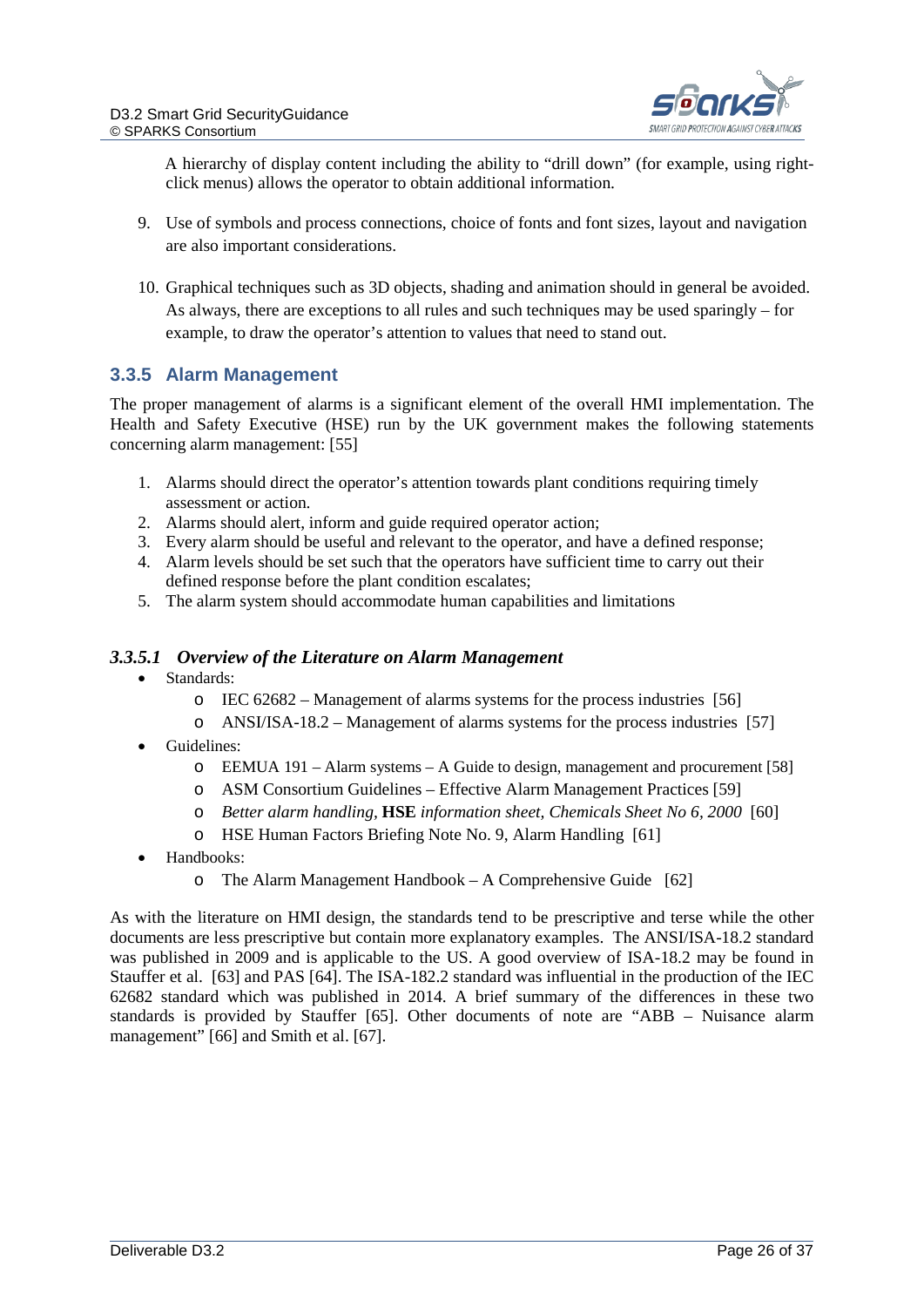

# <span id="page-26-0"></span>**4 Using Modeling and Simulation to Validate the Design**

### <span id="page-26-1"></span>**4.1 Applying Modeling and Simulation in Smart Grid Design**

Building on industry standards provides a strong foundation for an effective and stable Smart Grid security architecture. It is also useful to validate the architecture and design in order to identify and correct issues before beginning implementation.

One approach to validation is modeling. For example, modeling of attack scenarios relative to a particular architecture in terms of risk assessment for false data injection attacks provides insights regarding the resistance of the architecture to such attacks. Such modeling can be valuable in identifying segments within a given grid that result in highest impact in the case of the attack and therefore should be given highest priority in terms both of defensive security capabilities and of monitoring capabilities that can rapidly detect and respond to attacks.

Modeling of attacks against physical components provides insights into effective mechanisms in preventing or reducing the impact of such attacks. These insights can have a significant impact on the security architecture such as regarding key management (in particular the storage of key material) and using PUFs for device authentication and key storage. As discussed in section 2.4 of this document, the use of PUFs may be viewed as an architectural issue to the extent that it changes how and where a public key infrastructure is used for device identification.

Simulation can also provide different insights into a security architecture, particularly in terms of such issues as resiliency and performance. For example, simulation of specific attack scenarios against a Smart Grid security architecture and design can reveal unexpected interactions. In the case of an attack, tampering with measurement signals, for example, may not only mask attack manipulation of devices from operators but also affect how the control systems for the affected devices respond, thereby resulting in cascading impact across multiple components not directly manipulated by the attacker. The instrumentation of monitoring and analysis designed to improve the detection and response to attacks may have negative impacts on the performance of the system. Simulation of the monitoring and analysis can uncover these impacts and enable architectural and design choices that mitigate that impact. The simulation of microgrids in the SPIDERS project is an example of the use of simulation to validate a Smart Grid architecture [68].

### <span id="page-26-2"></span>**4.2 Modeling and simulation for security and privacy validation**

The CockpitCI project, funded under the European Union Framework 7 program, provides helpful insights regarding modeling and simulation approaches and tools and their application to Smart Grid architectural validation [69]. The final deliverable for the project, "Cybersecurity on SCADA: risk prediction, analysis and reaction tools for Critical Infrastructure", discusses the range of approaches that are available for modeling and simulation of the resistance and resilience of cyberphysical systems to cyber-attack. The document identifies four major approaches to modeling and simulation:

- 1. Models and simulations focused on attacks, attackers and vulnerabilities. These include such approaches as attack trees, Petri nets and game theoretic models. These approaches can use probabilistic (stochastic) modeling to express attacker and system behavior or can take alternative approaches such as discrete event or agent-based simulation.
- 2. Models and simulations focused on enterprise network design and industrial control system network design. This includes such approaches as network state change models or the use of Petri Nets to model network attack scenarios.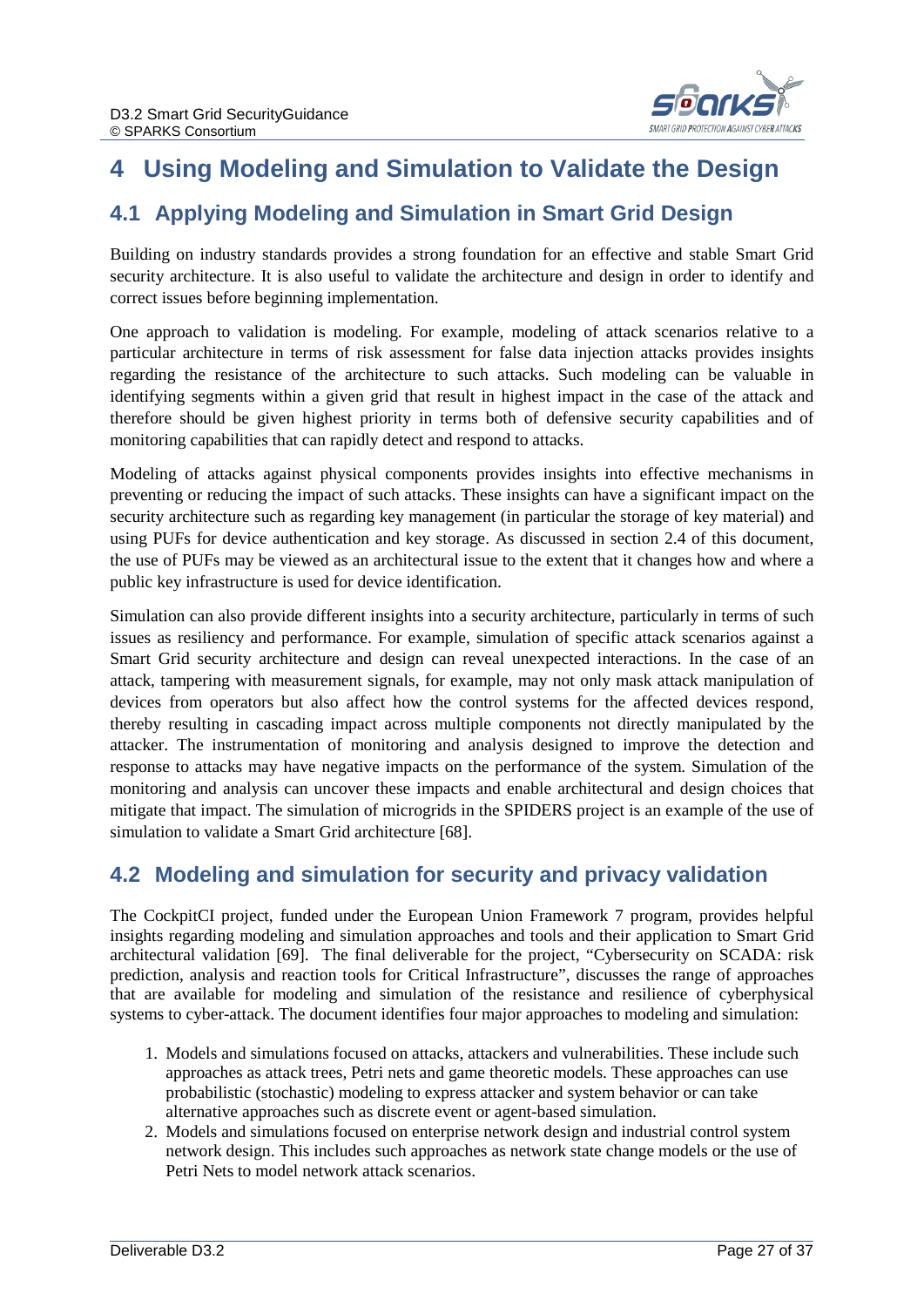

- 3. Power system models and simulation. This includes power flow simulation, modeling of fault detection and use of the SIR (susceptible, infected, recovered) model to study the potential for cascading impacts.
- 4. Composite models. This approach brings together at least two of the previous modeling and simulation techniques in order to investigate complex interactions, such as attacks that leverage vulnerabilities in the enterprise network to establish remote access infections that can then propagate into the control system.

As the CockpitCI document concludes, no single modeling or simulation technique is sufficient to validate a given Smart Grid architecture and/or design. Rather, all four of these approaches, in terms both of methodologies and of tools, should be considered in determining a strategy for validation a particular architecture and design. The SPARKS project, particularly in Task 4.4, is working on extending the state of the art in this area, particularly in terms of co-simulation of multiple aspects of a Smart Grid and on physical operation and cyber-attacks in order to present a more comprehensive and effective investigation of the impact of various attacks. Even with such advances, however, the use of other simulation and modeling techniques should also be considered when establishing the program for validating a given architecture and design.

### <span id="page-27-0"></span>**4.3 Modeling and simulation for performance validation**

In addition to modeling and simulation focused on the resistance and resilience of Smart Grid systems to cyber-attacks, it is also valuable to use these techniques to understand other aspects of the system. As discussed in Skopik et al., the resilience of Smart Grid environments is an important focus of modeling and simulation, particularly in terms of understanding the success of new control mechanisms and algorithms to support graceful degradation in the face of excessive demand, component failure, and other conditions [70]. Modeling and simulation are also important in understanding risk related to privacy, an area that requires significant research [71].

Architectural decisions related to security, such as the use of security analytics for detection, analysis and response to cyber-attacks, or the use of automated response capabilities that perform dynamic reconfigurations to minimize the impact of cyber-attacks, can have significant implications in areas such as grid performance. Modeling and simulation of these aspects of the architecture should also be considered. Considerable work has been done on the modeling and simulation of performance aspects of Smart Grid systems. For example, the U.S. government established the "Advanced Modeling Grid Research Program" in May 2012 to develop new approaches and tools for the modeling of dynamic events related to Smart Grid performance and resilience [72]. There are also a number of academic papers in this area, such as Natsheh et al., on the performance and resilience impact of integration wind and solar energy resources into a Smart Grid [73].

The composite modeling techniques described in CockpitCI are particularly important in terms of understanding the interrelationship between architectural decisions such as the use of security analytics and the performance of a Smart Grid system. For example, high rates of data sampling within an Automated Meter Infrastructure (AMI) are useful in creating an energy usage model that can help in detecting energy theft and fraud [74]. But massive data collection could result in CPU and network bottlenecks that impact the ability of control systems to detect and respond to changes in demand. This interrelationship of security and performance can be investigated through simulation and modeling. Another example relates to events such as the 2003 blackout in northeaster United States, in which a massive increase in energy demand resulted in a widespread power outage. [75] Cyber-attacks that manipulate the AMI infrastructure could result in artificial spikes in demand that could similarly result in a power outage. Modeling and simulation of Smart Grid security design, not just of control system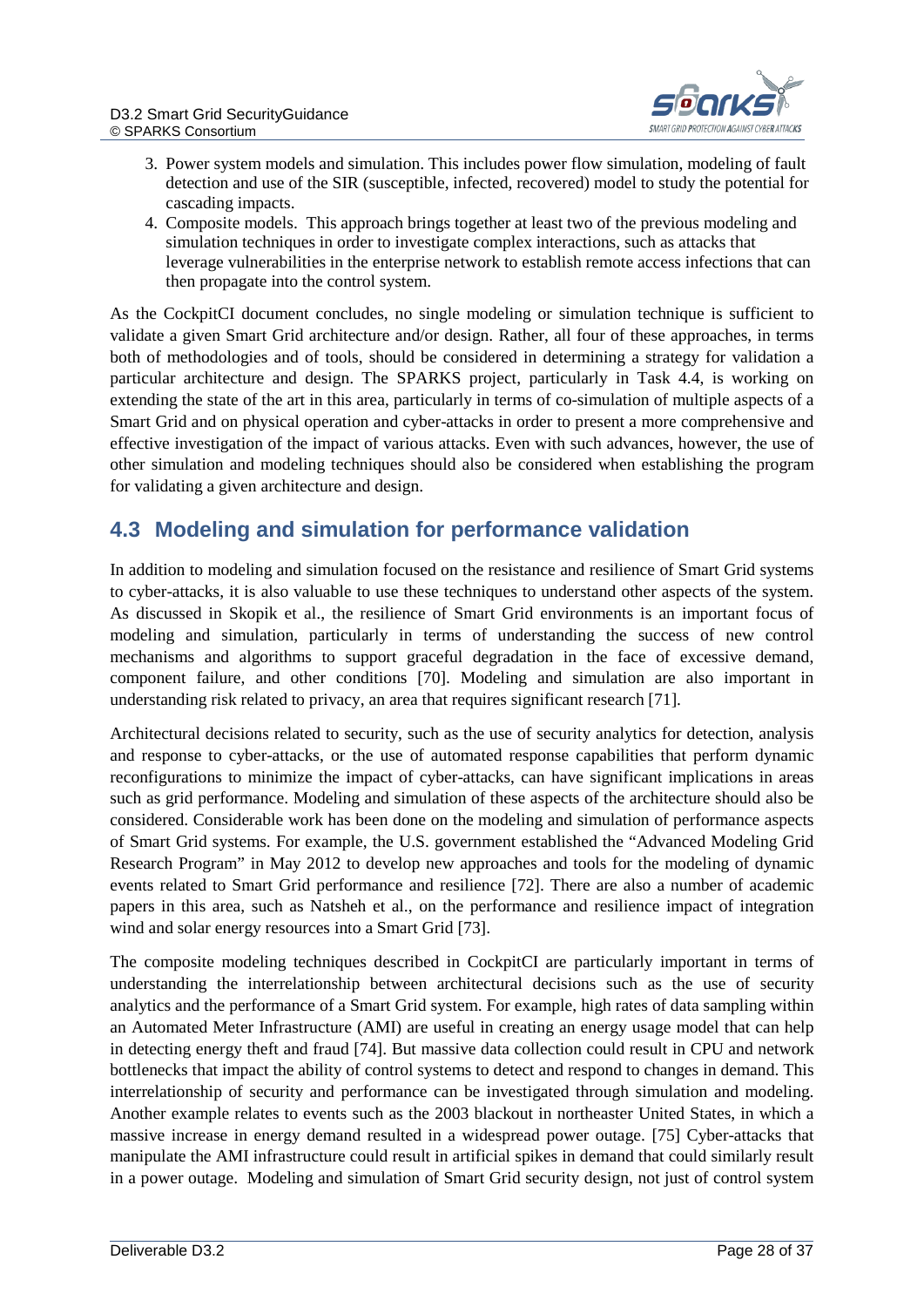

design, can help to quantify and characterize the impact of cyber-attacks such as these and should therefore be considered as part of the strategy for validating Smart Grid architecture and design.

### <span id="page-28-0"></span>**4.4 Modeling and simulation as on-going activity**

As discussed both in this deliverable and in many other resources, cyber-attacks must be viewed as a constantly evolving, dynamic landscape. Modeling and simulation, therefore, also have to be viewed as continuing activities that are applied within an iterative process, such as that described in [76], which considers new attack strategies, new attacker goals and new vulnerabilities as input to the models and simulations. As mentioned there, secure development lifecycle models require "a dramatic change in the way of thinking". The same is true in terms of the approach to modeling and simulation for the purposes of understanding the resistance and resilience of a Smart Grid to cyber-attack. Modeling and simulation have to be understood as a continuous process, rather than purely as a design-time activity.

This on-going nature of modeling and simulation is also important because of the immaturity of these techniques as applied to Smart Grid. We have already touched on the relatively limited research on the use of modeling and simulation in terms of the impact of data disclosure attacks on privacy. As noted in Skopik et al: "modeling disclosure attacks gathering private information from the plant and control algorithms are also relevant. Methodologies to address privacy while ensuring adequate levels of control and estimation performance are required to handle disclosure attacks" [77]. Modeling the susceptibility of Smart Grid systems to data theft, corruption or loss will become increasingly important as pending legislation in the European Union regarding protection of consumer privacy, ownership of data and disclosure of data breaches is approved and enforced.

# <span id="page-28-1"></span>**5 Implementation Considerations for Smart Grid Security**

### <span id="page-28-2"></span>**5.1 Commercial-Off-The-Shelf and Custom Capabilities**

In section 3.2 of this paper, we discussed the architectural and design issues regarding the integration of legacy and new components in a Smart Grid environment, showing the importance of establishing a durable but flexible architecture that allows that replacement of legacy capabilities. From both the perspectives of financial and risk management, it is important to leverage legacy capabilities, using an evolutionary approach to building out a Smart Grid environment rather than a "Big Bang" approach that attempts to create a new Smart Grid environment from scratch. There may of course be new projects, such as the local implementation of a microgrid, that uses a generation strategy based on renewables, for example, or that will provide a laboratory environment for examining the resilience, security and cost issues of particularly Smart Grid technologies and designs. But in most cases, establishing a Smart Grid environment should be viewed as an iterative, dynamic process that incorporates new insights and strategies as they emerge in this rapidly evolving arena.

That being the case, one of the most important decisions to be made in instantiating a given Smart Grid design is the balance between using commercial-off-the-shelf (COTS) capabilities and using custom-developed capabilities, including processes as well as technologies. Organizations must always consider the "build versus buy" decision when determining a detailed design and implementation process. But as Anvaari et al. argue in their paper presented at the January 2012 ISGT conference, "The large-scale system-of-systems nature of Smart Grid, the evolving nature of the Smart Grid and the changing expectations of Smart Grid stakeholders make these decisions especially important for Smart Grid environments [78].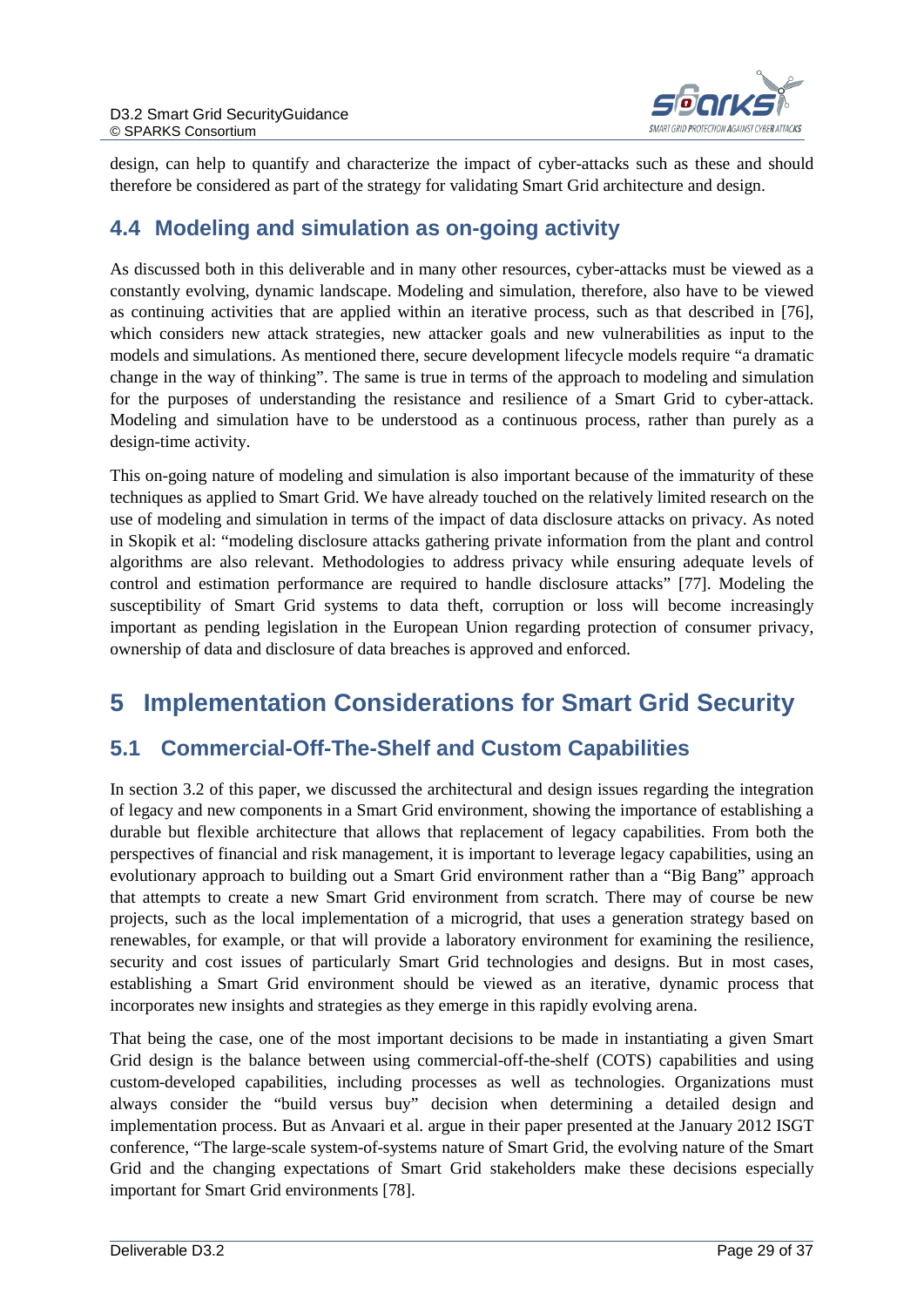

Most of the research into this issue suggests favoring COTS capabilities, particularly those that leverage standards in order to maximize the opportunities for interoperability across vendor implementations. However, there may be issues even in the use of technology that conforms to wellestablished standards, as is discussed in Osborn regarding the deployment of Phase Measurement Units (PMUs) in distribution systems [79]. In those cases in which custom development is necessary because of unique requirements or lack of COTS capabilities supporting those requirements, the discussion of a Secure Development Life Cycle earlier in this deliverable should be considered.

To the extent that COTS capabilities can be leveraged, it is also valuable to employ the recommendations from by Morisio et al. regarding a combined COTS and custom development approach [80]. This leverages ideas from rapid software development techniques, particularly in terms of managing evolving requirements. This approach has been developed further by the Software Engineering Institute at Carnegie Mellon in the methodology called "Evolutionary Process for Integrating COTS-Based Systems" (EPIC) that is applicable to Smart Grid environments [81].

### <span id="page-29-0"></span>**5.2 Integrated approach to processes and technology**

As in the EPIC methodology, an important consideration in establishing an effective Smart Grid implementation is the integration of process and technology. This is clearly evident in the SGAM methodology which addresses not just technological issues but also critical processes such as risk management. The importance of considering both processes and technology is also called out in the ENISA report on security measures for Smart Grid, again with a particular focus on risk management processes [82]. As James Ketchledge says in "Successful Smart Grid Implementation": "Organizations are required to overhaul their internal business processes to take advantage of new enabling technology, process improvement opportunities, and business strategies afforded by the Smart Grid" [83].

There are several areas in which an integrated approach to processes and technology is particularly important for Smart Grid implementations:

- Changes in technology that require changes in business processes. There are some areas in which this relationship is obvious such as in changing from pre-Smart Grid support processes requiring physical reading of meters to Smart Grid processes providing oversight on the reliability and performance of the Automated Infrastructure. But other areas are not so obvious, such as in the importance of establishing incident management processes and organizational structure that can leverage the large volume of data from the Smart Grid environment to detect, analyze and respond to attacks.
- Changes in technology that benefit from changes in business processes. Information sharing both within the organization and across the organization can substantially increase the ability of the Smart Grid organization to anticipate and take action against cyber-attacks. Although instituting such a process is not required by the Smart Grid, the benefit of having such information sharing is enabled by the increased data available in the Smart Grid and the opportunities for automation of incident management processes provided by the Smart Grid.
- Changes in technology that support new business processes. As discussed in section 2.3 of this document, the much greater volume of information provided by an automated meter infrastructure (AMI) enables new processes for fraud detection and identification through data analysis techniques that were not feasible prior to the Smart Grid. Similarly, the Smart Grid provides opportunities for business process automation in energy flow management, integration of dynamic energy sources such as wind, fault isolation and many other areas.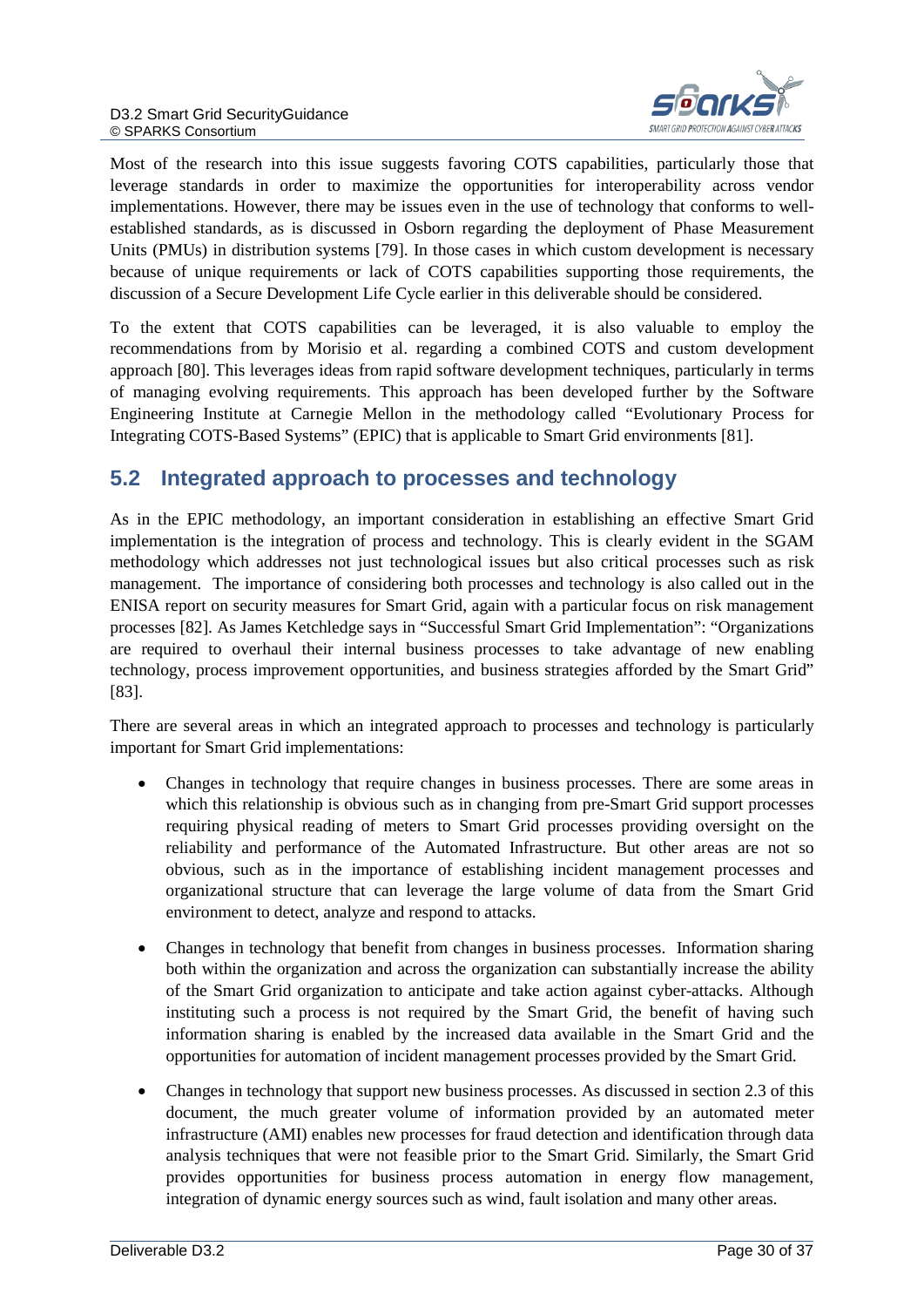

Ketchledge provides valuable guidance about the Smart Grid processes including formulating two approaches to undertaking the business process transformation that a Smart Grid implementation entails. While he does not discuss in detail the full range of technological drivers for this transformation, he does provide useful insight in the range of process implications that should be considered. Most importantly, he clearly demonstrates that a Smart Grid implementation is not just a question of technology, but also of the intersection of technology, process and organizational issues and opportunities.

### <span id="page-30-0"></span>**5.3 Lessons from current implementations**

A significant number of Smart Grid implementations have published case studies, reports and other information regarding their experiences. We began this document by referring to the California ISO report that describes their 10-year plan for their Smart Grid environment. There are also a number of U.S. case studies collected at smartgrid.gov [84] and by the U.S. Energy Information Administration [85]. European case studies are available from KEMA Laboratories [86], the JRC Reference Reports series [87], joint JRC/US-DoE reports [88], studies by analyst firms such as McKinsey [89] and industry organizations such as GEODE [90].

These case studies provide valuable security-related insights into Smart Grid architectures, design and implementation strategies. However, it can be difficult to synthesize these insights into security guidance for a particular Smart Grid implementation. The ENISA 2012 report "Appropriate security measures for Smart Grids: Guidelines to assess the sophistication of security measures implementation" presents an list of key conclusions derived from a range of sources that are borne out by reports and other information from Smart Grid implementations. In particular, there are five key conclusions from the ENISA report that repeatedly surface in case studies of Smart Grid implementations [91]:

- "The **security of the Smart Grid** should be taken into account at an early stage in order to allow set security requirements at planning or development stage at the latest;
- An adequate **risk assessment process** is necessary in order to select the adequate security controls for the Smart Grid organization while designing the overall architecture and the component specification;
- One of the most important objectives of the security infrastructure protecting the Smart Grid is the **prevention/detection as well as the response against cyber events and/or cyber incidents** before there is significant power system impact;
- **Physical security aspects** should address the protection of Smart Grid devices located in the organization's premises as well as outside of the organization's own grounds or premises (for example Smart Grid devices physically located in areas that are the responsibility of other utility providers);
- The necessity of an adequate **identification and authentication process** was acknowledged as one of the most relevant security control aspects in the view of the access to the Smart Grid."

All nineteen of the recommendations in the ENISA report are valuable. However, these five recommendations are particularly important because they are not necessarily familiar to organizations responsible for Smart Grid architecture, design and implementation. Ensuring that they, as well as the other ENISA recommendations, are given serious consideration can help organizations to protect themselves against the cyber-attacks that their Smart Grid implementations will inevitably face.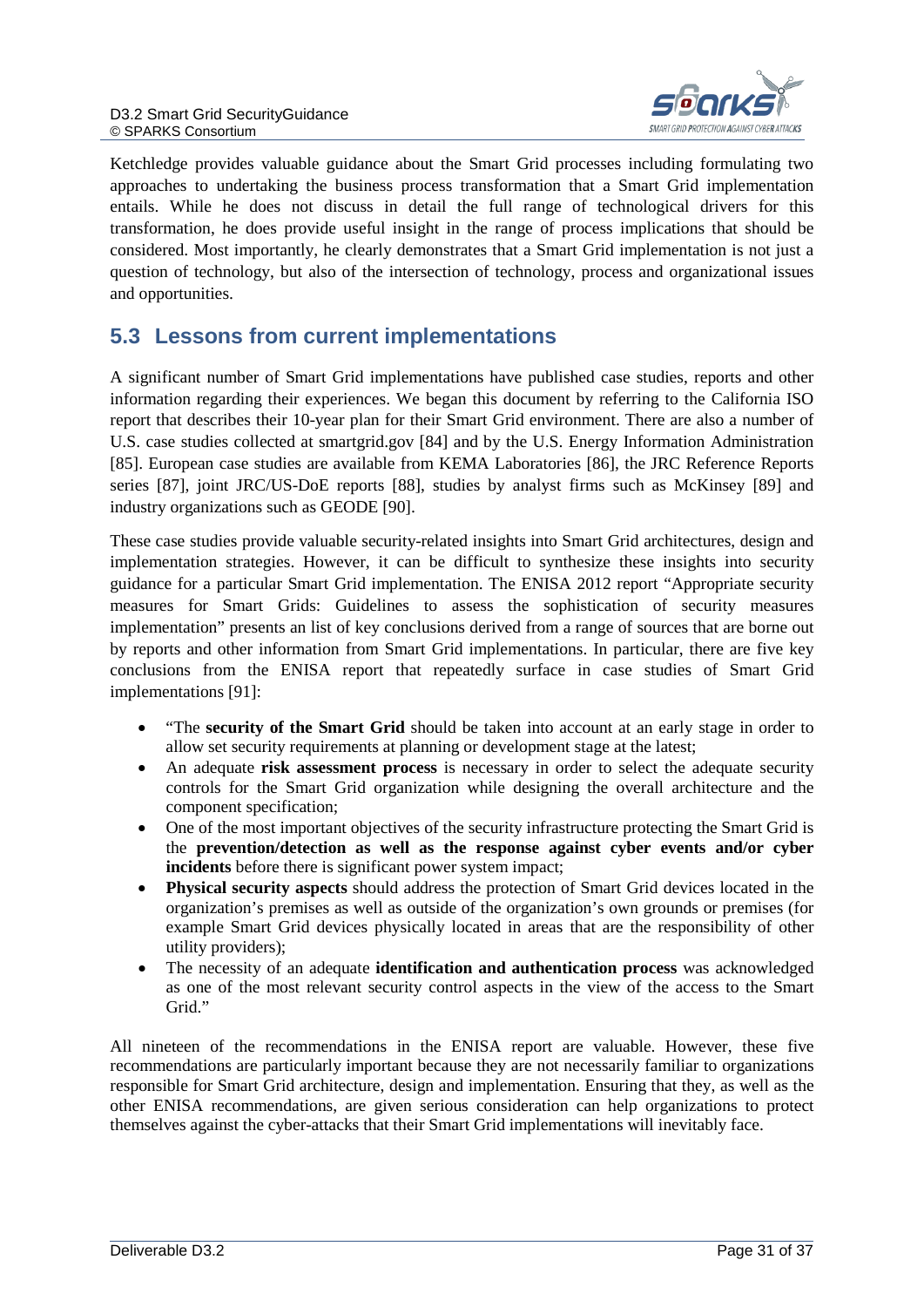

# <span id="page-31-0"></span>**6 Conclusion**

This document has focused on providing security-related guidance for Smart Grid across four aspects of Smart Grid solution development:

- Establishing an effective architecture for a particular Smart Grid environment. In this area, the guidance provided by the NISTIR 7628 and SGAM reference architectures is supplemented by discussions of key issues less thoroughly addressed by those resources, specifically microgrids, security analytics and device authentication.
- Establishing an effective design for a particular Smart Grid. Here, we focus on the critical issues of integrating legacy and new components, and of Human Machine Interface (HMI) design.
- Employing modeling and simulation effectively to validate a Smart Grid architecture, design and implementation. We focus particularly on security-related modeling and simulation, but also look at other areas of modeling and simulation that may be valuable because of security capabilities used in the environment, such as large-scale data analytics.
- Establishing an effective implementation. Here, we focus on the important issues of "Build vs. buy" and of the integration of processes and technology. We also review lessons both from Smart Grid case studies and from ENISA research.

In this document, we have provided guidance for those aspects of Smart Grid security that we believe have not otherwise been explored adequately in other resources. Our primary audience for this guidance is the individuals directly involved in Smart Grid implementations. However, some broader implications may already be apparent to the reader regarding gaps and opportunities in standardization. We intend this area to be the focus of the next deliverable of this work package.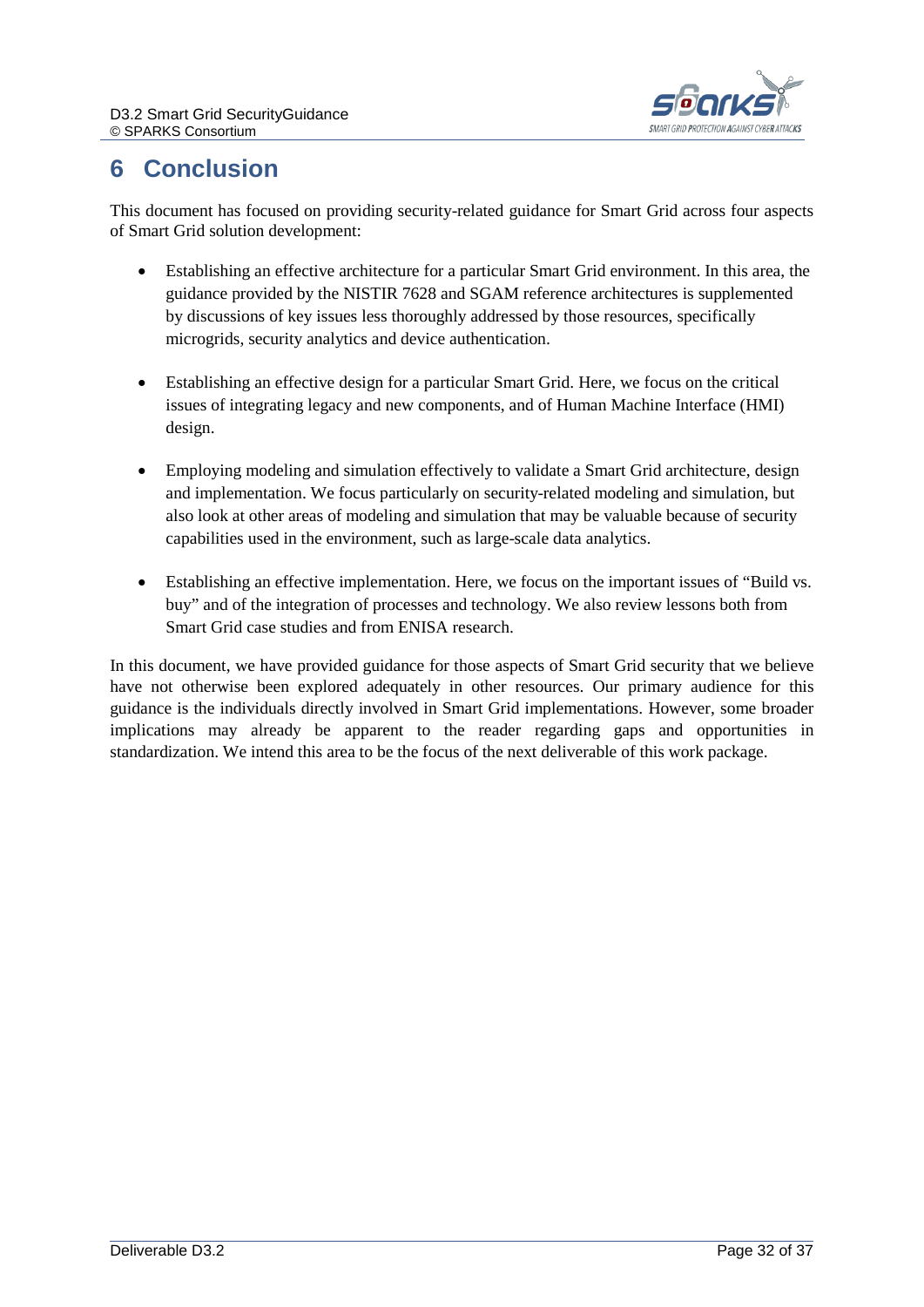

# <span id="page-32-0"></span>**7 References**

This section lists the citations in this document.

- <span id="page-32-1"></span>1. NISTIR 7628, Revision 1. "Guidelines for Smart Grid Cybersecurity, Volumes 1 – 3". 2014. <http://nvlpubs.nist.gov/nistpubs/ir/2014/NIST.IR.7628r1.pdf>
- 2. California ISO. (2010) Smart Grid Roadmap and Architecture. Retrieved from <http://www.caiso.com/green/greensmartgrid.html>
- 3. Cal ISO, p. 14.
- 4. KEMA. Combatting Energy Theft in Smart Grid Systems. 2014. <http://smartgridsherpa.com/wp-content/uploads/2013/02/Energy-Theft-D1V4.pdf>
- 5. CEN-CENELEC-ETSI Smart Grid Coordination Group, "CEN-CENELEC-ETSI Smart Grid Coordination Group Smart Grid Reference Architecture". 2012. [http://ec.europa.eu/energy/sites/ener/files/documents/xpert\\_group1\\_reference\\_architecture.pdf](http://ec.europa.eu/energy/sites/ener/files/documents/xpert_group1_reference_architecture.pdf)
- 6. Sandia National Laboratories. "Microgrid Security Reference Architecture". 2012. http://prod.sandia.gov/techlib/access-control.cgi/2013/135472.pdf Also available as Veitch, Cynthia K., Henry, Jordan M., Richardson, Bryan T., & Hart, Derek H. (2013). Microgrid cyber security reference architecture. United States. . doi:10.2172/1090210
- 7. Antony Tang, Jun Han, Rajesh Vasa, "Software Architecture Design Reasoning: A Case for Improved Methodology Support", IEEE Software, vol.26, no. 2, pp. 43-49, March/April 2009, doi:10.1109/MS.2009.46
- 8. Considine, T., Cox, W., Cazalet E., (2012). Understanding Microgrids as the Essential Architecture of Smart Energy. In Grid-Interop Forum. Irving, TX, Dec 3-7 2012. Gridwise Architecture Council.

[http://www.gridwiseac.org/pdfs/forum\\_papers12/considine\\_paper\\_gi12.pdf](http://www.gridwiseac.org/pdfs/forum_papers12/considine_paper_gi12.pdf)

- 9. DOE. Comparing the Impacts of Northeast Hurricanes on Energy Infrastructure. Washington, DC: Office of Electricity Delivery and Energy Reliability, DOE, April 2013. [http://energy.gov/sites/prod/files/2013/04/f0/Northeast Storm](http://energy.gov/sites/prod/files/2013/04/f0/Northeast%20Storm%20Comparison_FINAL_041513c.pdf)  [Comparison\\_FINAL\\_041513c.pdf.](http://energy.gov/sites/prod/files/2013/04/f0/Northeast%20Storm%20Comparison_FINAL_041513c.pdf)
- 10. Barrager, S. E. Cazalet, 2014. Transactive Energy: A Sustainable Business and Regulatory Model for Electricity, Baker Street Publishing, E-book
- 11. Degner, T., Soultanis, N., Engler, A. and Muro, A. G. d. (2013) Intelligent Local Controllers, in Microgrids: Architectures and Control (ed N. Hatziargyriou), John Wiley and Sons Ltd, Chichester, United Kingdom. doi: 10.1002/9781118720677.ch03
- 12. Considine et al. 2012.
- 13. "Maryland Resiliency Through Microgrids Task Force Report", 2014 <http://cdm266901.cdmhost.com/cdm/ref/collection/p266901coll7/id/4862>
- 14. Siemens. 2015. Microgrid Start Up: A Guide to Navigating the Financial, Regulatory, and Technical Challenges of Microgrid Implementation. <http://w3.usa.siemens.com/smartgrid/us/en/microgrid/Documents/Ebook.pdf>
- 15. Siemens . 2015.
- 16. IEEE 1547 Series of Standards [http://grouper.ieee.org/groups/scc21/1547/1547\\_index.html](http://grouper.ieee.org/groups/scc21/1547/1547_index.html)
- 17. IEEE 2030 Series of Standards [http://grouper.ieee.org/groups/scc21/2030/2030\\_index.html](http://grouper.ieee.org/groups/scc21/2030/2030_index.html)
- 18. NERC CIP Standards <http://www.nerc.com/pa/Stand/Pages/CIPStandards.aspx>
- 19. IEC Core Smart Grid Standards <http://www.iec.ch/smartgrid/standards/>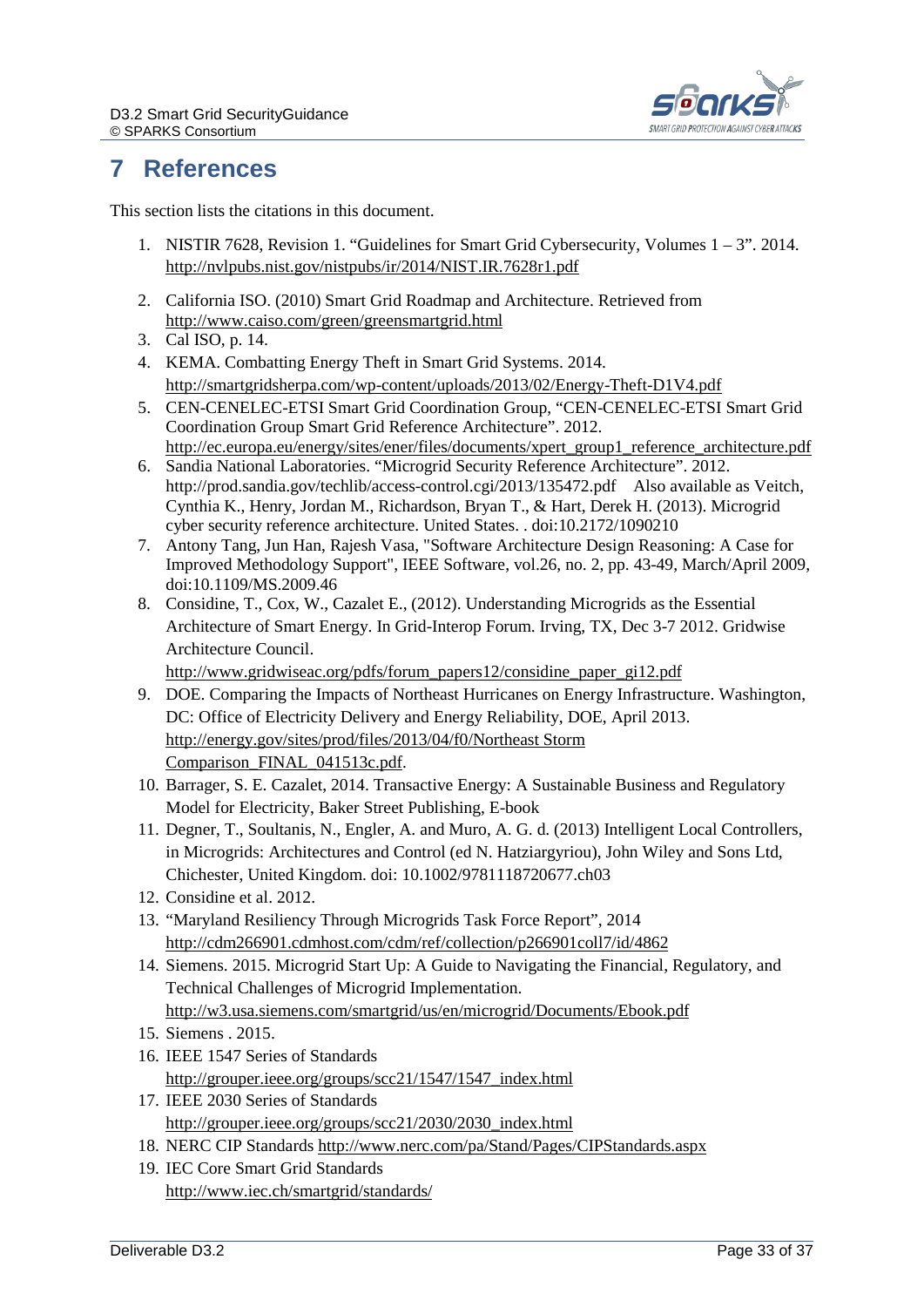

- 20. IEC Core Smart Grid Standards <http://www.iec.ch/smartgrid/standards/>
- 21. Barrager. 2014.
- 22. Sandia. 2012.
- 23. RSA, the Security Division of EMC. (2013) Big Data Fuels Intelligence-Driven Security. Retrieved from [http://www.emc.com/collateral/industry-overview/big-data-fuels-intelligence](http://www.emc.com/collateral/industry-overview/big-data-fuels-intelligence-driven-security-io.pdf)[driven-security-io.pdf](http://www.emc.com/collateral/industry-overview/big-data-fuels-intelligence-driven-security-io.pdf)
- 24. Diagram adapted courtesy of RSA, the Security Division of EMC. (2013) Big Data Fuels Intelligence-Driven Security. Retrieved fro[m http://www.emc.com/collateral/industry](http://www.emc.com/collateral/industry-overview/big-data-fuels-intelligence-driven-security-io.pdf)[overview/big-data-fuels-intelligence-driven-security-io.pdf](http://www.emc.com/collateral/industry-overview/big-data-fuels-intelligence-driven-security-io.pdf)
- 25. Popovic, Tom et al. (2013). Smart Grid data analytics for digital protective relay event recordings. Retrieved from https://www.academia.edu/7691468/Smart\_grid\_data\_analytics\_for\_digital\_protective\_relay

event recordings

- 26. Cal ISO. 2010.
- 27. Popovic. 2011.
- 28. Swearingen, Michael et al. What you need to know (and don't) about the AURORA vulnerability. Retrieved from [http://www.powermag.com/what-you-need-to-know-and-dont](http://www.powermag.com/what-you-need-to-know-and-dont-about-the-aurora-vulnerability/)[about-the-aurora-vulnerability/](http://www.powermag.com/what-you-need-to-know-and-dont-about-the-aurora-vulnerability/)
- 29. SPARKS D4.2. "PUF enhanced smart meter hardware architecture and an authentication/key management deployment architecture." 2015.
- 30. Ravikanth Pappu. Physical One-Way Functions. PhD thesis, Massachusetts Institute of Technology, 2001.
- 31. Pim Tuyls, Geert jan Schrijen, Boris Skoric, Jan Van Geloven, Nynke Verhaegh, and Rob Wolters. Read-proof hardware from protective coatings. In In Cryptographic Hardware and Embedded Systems—CHES 2006.
- 32. Knapp argues in his book "Industrial network security: securing critical infrastructure networks for Smart Grid, SCADA, and other industrial control systems" Knapp, E. (2011). *Industrial network security: securing critical infrastructure networks for Smart Grid, SCADA, and other industrial control systems*. Elsevier.
- 33. Yan (2013) Yan, Y., Qian, Y., Sharif, H., & Tipper, D. (2013). A Survey on Smart Grid Communication Infrastructures: Motivations, Requirements and Challenges. *IEEE Communications Surveys & Tutorials*, *15*(1), 5–20. doi:10.1109/SURV.2012.021312.00034
- 34. Skopik, Florian et al. Smart Grid Security: Innovative Solutions for a Modernized Grid. 2015. Elsevier. [http://www.amazon.com/Smart-Grid-Security-Innovative-](http://www.amazon.com/Smart-Grid-Security-Innovative-Modernized/dp/0128021225/ref=sr_1_1?ie=UTF8&qid=1440160373&sr=8-1&keywords=skopik+smart+grid)[Modernized/dp/0128021225/ref=sr\\_1\\_1?ie=UTF8&qid=1440160373&sr=8-](http://www.amazon.com/Smart-Grid-Security-Innovative-Modernized/dp/0128021225/ref=sr_1_1?ie=UTF8&qid=1440160373&sr=8-1&keywords=skopik+smart+grid) [1&keywords=skopik+smart+grid](http://www.amazon.com/Smart-Grid-Security-Innovative-Modernized/dp/0128021225/ref=sr_1_1?ie=UTF8&qid=1440160373&sr=8-1&keywords=skopik+smart+grid)
- 35. Teixeira, A., Dán, G., Sandberg, H., Berthier, R. Bobba, R., & Valdes, A. (2014). Security of Smart Distribution Grids: Data Integrity Attacks on Integrated Volt/VAR Control and Countermeasures. In Proceedings of the American Control Conference.
- 36. Skopik. 2015. Chapter 6.
- 37. Skopik. 2015. Chapter 9.
- 38. Skopik. 2015. Chapter 7
- 39. Skopik. 2015. Chapter 6.
- 40. Hecht et al., (2014). Thomas Hecht, Lucie Langer, Paul Smith (09/2014): Cybersecurity Risk Assessment in Smart Grids. Fifth Symposium on Communications for Energy Systems (ComForEn), September 29-30 2014, p. 39-46, Schriftenreihe Nr. 77, OVE.
- 41. Bureau d'Enquêtes et d'Analyses pour la Sécurité de l'Aviation Civile. (2012). 'Final Report On the accident on 1st June 2009 to the Airbus A330-203 registered F-GZCP operated by Air France flight AF 447 Rio de Janeiro – Paris.' <http://www.bea.aero/en/enquetes/flight.af.447/rapport.final.en.php>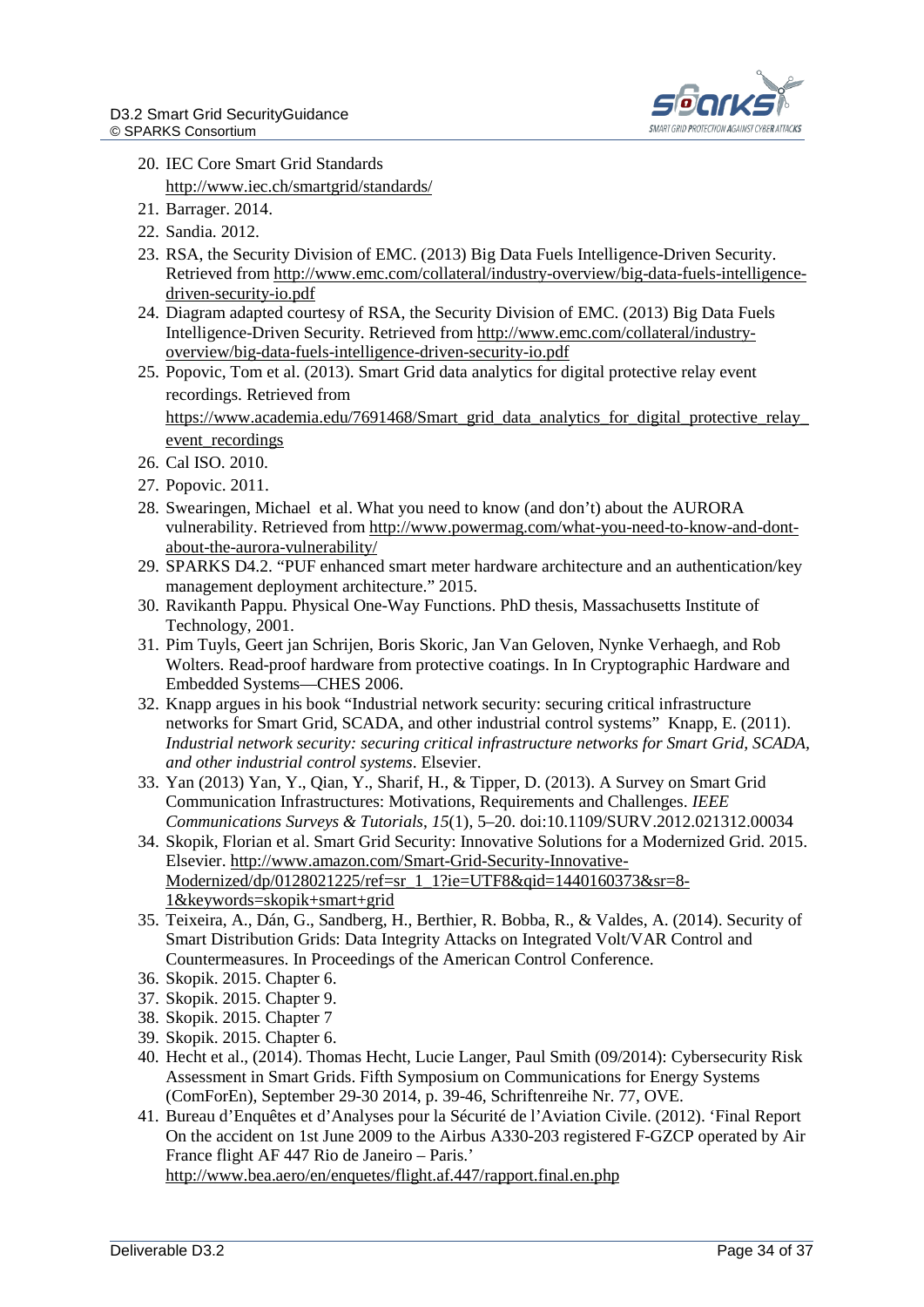

- 42. Health and Safety Executive. 1997. 'The explosion and fires at the Texaco Refinery, Milford Haven, 24 July 1994: A report of the investigation by the Health and Safety Executive into the explosion and fires on the Pembroke Cracking Company Plant at the Texaco Refinery, Milford Haven on 24 July 1994', ISBN 0 7176 1413 1.
- 43. International Standards Organization ISO 11064-5:2008. 'Ergonomic design of control centres — Part 5: Displays and controls.'<https://www.iso.org/obp/ui/#iso:std:iso:11064:-5:ed-1:v1:en>
- 44. International Society of Automation ISA 101. Human-Machine Interfaces <https://www.isa.org/isa101>
- 45. Engineering Equipment and Materials Users' Association. 2010. EEMUA Publication 201 'Process plant control desks utilising human-computer interfaces: a guide to design, operational and human-computer interface issues.' Second Edition.
- 46. United States Nuclear Regulatory Commission. 2002. Human-System Interface Design Review Guidelines (NUREG-0700, Revision 2).
- 47. ASM Consortium. 2013. 'Effective Console Operator HMI Design: Second Edition'. ISBN 978-1492875635.
- 48. Hollifield, Oliver, Nimmo and Habibi. 'The High Performance HMI Handbook: A Comprehensive Guide to Designing, Maintaining and Implementing Effective HMIs for Industrial Plant Operations'. ISBN 978-0977896912.
- 49. Stanton, Salmon, Jenkins and Walker. 'Human Factors in the Design and Evaluation of Central Control Room Operations'. ISBN 978-1439809914.
- 50. Gruhn. 66th Annual Instrumentation Symposium for the Process Industries. 2011. 'Human Machine Interface (HMI) Design: The Good, The Bad, and The Ugly (and what makes them so)'

[http://www.kirp.chtf.stuba.sk/moodle/pluginfile.php/61474/mod\\_resource/content/2/hmi\\_rules](http://www.kirp.chtf.stuba.sk/moodle/pluginfile.php/61474/mod_resource/content/2/hmi_rules.pdf) [.pdf](http://www.kirp.chtf.stuba.sk/moodle/pluginfile.php/61474/mod_resource/content/2/hmi_rules.pdf)

- 51. Hollifield and Perez. PAS 2012. 'High Performance Graphics to Maximize Operator Effectiveness, Version 2.0' [https://www.isa.org/standards-and-publications/isa-publications/intech-magazine/white](https://www.isa.org/standards-and-publications/isa-publications/intech-magazine/white-papers/pas-high-performance-graphics-to-maximize-operator-effectiveness/)[papers/pas-high-performance-graphics-to-maximize-operator-effectiveness/](https://www.isa.org/standards-and-publications/isa-publications/intech-magazine/white-papers/pas-high-performance-graphics-to-maximize-operator-effectiveness/)
- 52. Opto 22. 2013. 'Building an HMI that Works: New Best Practices for Operator Interface Design'.
	- [http://www.opto22.com/documents/2061\\_High\\_Performance\\_HMI\\_white\\_paper.pdf](http://www.opto22.com/documents/2061_High_Performance_HMI_white_paper.pdf)
- 53. ABB. 2013. 'Best Practice Guidelines. Operator workplace and process graphics'. [https://library.e.abb.com/public/c2583a86b2762b79c1257c440052de84/3BSE068129\\_A\\_en\\_8](https://library.e.abb.com/public/c2583a86b2762b79c1257c440052de84/3BSE068129_A_en_800xA_best_practice_guidelines_-_Operator_workplace_and_process_graphics.pdf)  $00xA$  best practice guidelines - Operator workplace and process graphics.pdf
- 54. Acuité. 2011. 'Human Machine Interface Standards: A critical review and help for users'. [https://www.acuite.com/sites/default/files/HMI%20Standards%20Review\\_Aug2012.pdf](https://www.acuite.com/sites/default/files/HMI%20Standards%20Review_Aug2012.pdf)
- 55. Health and Safety Executive. 2000. Better alarm handling, HSE information sheet, Chemicals Sheet No. 6.
- 56. International Electrotechnical Commission. IEC62682:2014. 'Management of alarm systems for the process industries'.
- 57. ANSI/ISA ISA18.00.02-2009 "Management of Alarm Systems for the Process Industries".
- 58. Engineering Equipment and Materials Users' Association. EEMUA Publication 191. 'Alarm systems, a guide to design, management and procurement'. Third Edition.
- 59. ASM Consortium. 2009. 'Effective Alarm Management Practices'. ISBN 978-1442184251.
- 60. Bransby and Jenkison. 1997. 'The Management of Alarm Systems.' [http://www.hse.gov.uk/research/crr\\_pdf/1998/crr98166.pdf](http://www.hse.gov.uk/research/crr_pdf/1998/crr98166.pdf)
- 61. Health and Safety Executive. 2005. 'HSE Human Factors Briefing Note No. 9 Alarm Handling'.<http://www.hse.gov.uk/humanfactors/topics/09alarms.pdf>
- 62. Hollifield and Habibi. 2010. 'The Alarm Management Handbook'.
- 63. Stauffer, Sands and Dunn. 2010. 'Alarm Management and ISA-18 A Journey, not a Destination'. [http://exida.com/images/uploads/Alarm\\_Management\\_and\\_ISA\\_18\\_2-](http://exida.com/images/uploads/Alarm_Management_and_ISA_18_2-_A_journey_not_a_destination.pdf) [\\_A\\_journey\\_not\\_a\\_destination.pdf](http://exida.com/images/uploads/Alarm_Management_and_ISA_18_2-_A_journey_not_a_destination.pdf)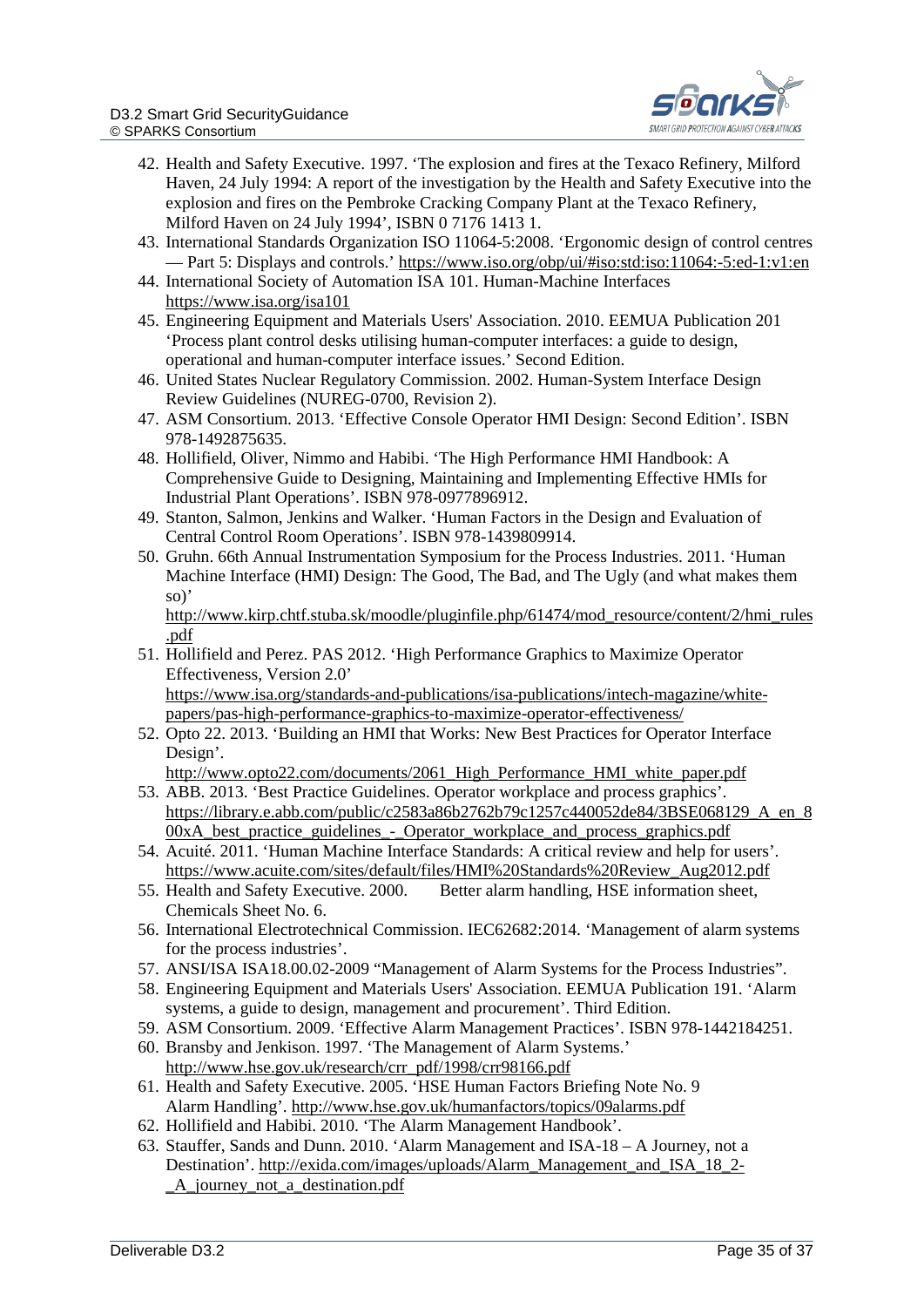

- 64. Hollifield. 2010. 'Understanding and Applying the ANSI/ISA 18.2 Alarm Management Standard'. [http://www.pas.com/Downloads-\(1\)/AMORt/SP18.aspx](http://www.pas.com/Downloads-(1)/AMORt/SP18.aspx)
- 65. Stauffer. 2014. 'Alarm Management Goes Global with the Release of IEC 62682!' <http://www.exida.com/Blog/alarm-management-goes-global-with-the-release-of-iec-62682>
- 66. ABB. 2012. 'Nuisance alarm management'. [https://library.e.abb.com/public/79988bb270b5637d48257b1e005595e3/Nuisance%20alarm%](https://library.e.abb.com/public/79988bb270b5637d48257b1e005595e3/Nuisance%20alarm%20management(PRS079a)LowRes.pdf) [20management\(PRS079a\)LowRes.pdf](https://library.e.abb.com/public/79988bb270b5637d48257b1e005595e3/Nuisance%20alarm%20management(PRS079a)LowRes.pdf)
- 67. Smith, Howard and Foord. 2003. 'Alarms Management Priority, Floods, Tears or Gain?' [http://wildeanalysis.co.uk/system/downloads/369/original/Alarms\\_Paper\\_Smith\\_Howard\\_Foo](http://wildeanalysis.co.uk/system/downloads/369/original/Alarms_Paper_Smith_Howard_Foord.pdf) [rd.pdf](http://wildeanalysis.co.uk/system/downloads/369/original/Alarms_Paper_Smith_Howard_Foord.pdf)
- 68. Stamp, J. Experiences and Lessons Learned From SPIDERS Microgrids Rollout and Demonstrations.<http://www.ieee-pes.org/presentations/gm2014/PESGM2014P-002516.pdf>
- 69. CockpitCI Project. Cybersecurity on Scada. 2011. [http://www.cockpitci.eu/wp](http://www.cockpitci.eu/wp-content/uploads/2015/04/CockpitCI-D5.4-CockpitCI-System-Factory-Trials-Report.pdf)[content/uploads/2015/04/CockpitCI-D5.4-CockpitCI-System-Factory-Trials-Report.pdf](http://www.cockpitci.eu/wp-content/uploads/2015/04/CockpitCI-D5.4-CockpitCI-System-Factory-Trials-Report.pdf)
- 70. Skopik, p. 295.
- 71. Skopik, p. 296.
- 72. United States Department of Energy. "Advanced Modeling Grid Research Program" . 2012 [http://energy.gov/oe/services/technology-development/advanced-modeling-grid-research](http://energy.gov/oe/services/technology-development/advanced-modeling-grid-research-program)[program](http://energy.gov/oe/services/technology-development/advanced-modeling-grid-research-program)
- 73. Natsheh, E.M. et al. Modeling and control for Smart Grid integration of solar / wind energy conversion system. 2011 [http://ieeexplore.ieee.org/xpl/login.jsp?tp=&arnumber=6162643&url=http%3A//ieeexplore.ie](http://ieeexplore.ieee.org/xpl/login.jsp?tp=&arnumber=6162643&url=http%3A%2F%2Fieeexplore.ieee.org%2Fxpls%2Fabs_all.jsp%3Farnumber%3D6162643) [ee.org/xpls/abs\\_all.jsp%3Farnumber%3D6162643](http://ieeexplore.ieee.org/xpl/login.jsp?tp=&arnumber=6162643&url=http%3A%2F%2Fieeexplore.ieee.org%2Fxpls%2Fabs_all.jsp%3Farnumber%3D6162643)
- 74. KEMA. Combatting Energy Theft in Smart Grid Systems. 2014. <http://smartgridsherpa.com/wp-content/uploads/2013/02/Energy-Theft-D1V4.pdf>
- 75. Wikipedia. . List of major power outages. N.d. [https://en.wikipedia.org/wiki/List\\_of\\_major\\_power\\_outages](https://en.wikipedia.org/wiki/List_of_major_power_outages)\_
- 76. Skopik, p. 229.
- 77. Skopik, p. 179.
- 78. Anvaari. Smart Grid software applications as an ultra-large-scale system: Challenges for evolution [http://ieeexplore.ieee.org/xpl/articleDetails.jsp?arnumber=6175687.](http://ieeexplore.ieee.org/xpl/articleDetails.jsp?arnumber=6175687) Also available at [www.idi.ntnu.no/grupper/su/publ/smartgrid/ISGT2012.pdf.](http://www.idi.ntnu.no/grupper/su/publ/smartgrid/ISGT2012.pdf)
- 79. Osborn, Mark. .IEC 68150 Interoperability Challenges. 2013. <https://www.qualitylogic.com/community/index.php/iec-61850-interoperability-challenges/>
- 80. Morisio. Investigating and Improving a COTS-Based Software. 2000. <http://www.cs.umd.edu/projects/SoftEng/ESEG/papers/83.83.pdf>
- 81. [http://www.sei.cmu.edu/acquisition/tools/methods/epicprod.cfm.](http://www.sei.cmu.edu/acquisition/tools/methods/epicprod.cfm) See also [www.cs.umd.edu/projects/SoftEng/ESEG/papers/83.83.pdf.](http://www.cs.umd.edu/projects/SoftEng/ESEG/papers/83.83.pdf)
- 82. ENISA. "Appropriate security measures for Smart Grids: Guidelines to assess the sophistication of security measures implementation". 2012. [http://www.enisa.europa.eu/activities/Resilience-and-CIIP/critical-infrastructure-and](http://www.enisa.europa.eu/activities/Resilience-and-CIIP/critical-infrastructure-and-services/smart-grids-and-smart-metering/appropriate-security-measures-for-smart-grids/at_download/fullReport)[services/smart-grids-and-smart-metering/appropriate-security-measures-for-smart](http://www.enisa.europa.eu/activities/Resilience-and-CIIP/critical-infrastructure-and-services/smart-grids-and-smart-metering/appropriate-security-measures-for-smart-grids/at_download/fullReport)[grids/at\\_download/fullReport](http://www.enisa.europa.eu/activities/Resilience-and-CIIP/critical-infrastructure-and-services/smart-grids-and-smart-metering/appropriate-security-measures-for-smart-grids/at_download/fullReport)
- 83. Ketchledge, James. Successful Smart Grid Implementation. 2015. P 138.
- 84. Smartgrid.gov. N.D. [https://www.smartgrid.gov/recovery\\_act/featured\\_case\\_studies.html](https://www.smartgrid.gov/recovery_act/featured_case_studies.html)
- 85. U.S. Energy Information Administration. Smart Grid Legislative and Regulatory Policies and Case Studies. 2011. www.**eia**.gov/analysis/**studies**[/electricity/pdf/](http://www.eia.gov/analysis/studies/electricity/pdf/smartggrid.pdf)**smart**g**grid**.pdf
- 86. KEMA. N.d. <http://smartgridsherpa.com/case-studies>
- 87. JRC Reference Reports. Smart Grid Projects in Europe: Lessons Learned and current developments. 2011. [http://ses.jrc.ec.europa.eu/sites/ses/files/documents/smart\\_grid\\_projects\\_in\\_europe\\_lessons\\_le](https://www.google.ch/url?sa=t&rct=j&q=&esrc=s&source=web&cd=1&cad=rja&uact=8&ved=0CCMQFjAAahUKEwjp1uvpr7XHAhVJ1BoKHcQrBF0&url=http%3A%2F%2Fses.jrc.ec.europa.eu%2Fsites%2Fses%2Ffiles%2Fdocuments%2Fsmart_grid_projects_in_europe_lessons_learned_and_current_developments.pdf&ei=6ZTUVam-Ksmoa8TXkOgF&usg=AFQjCNFlBMhYeTqVEQpcg8tz8xV5-TSAxg) arned and current developments.pdf